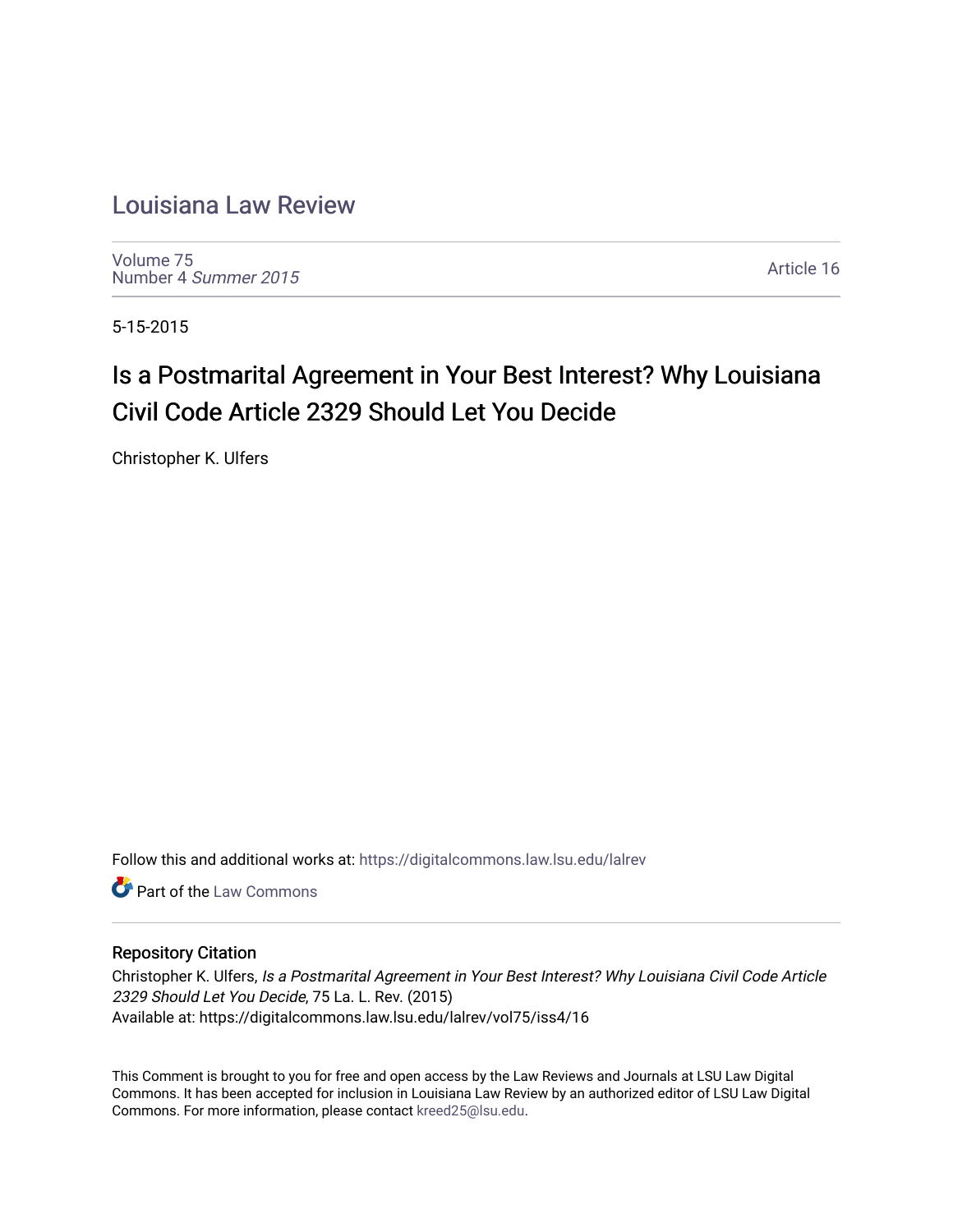# **Is a Postmarital Agreement in Your Best Interest? Why Louisiana Civil Code Article 2329 Should Let You Decide**

#### **INTRODUCTION**

 The institution of marriage is changing. Over the last few the number of individuals who choose to get married.<sup>1</sup> In fact, the researchers currently report that the marriage rate has dropped to social and educational circles hold a generally unfavorable view of marriage as an institution.<sup>4</sup> Overall, there seems to be a growing sentiment across the country that marriage is a hassle and is simply decades, the United States has witnessed a persistent decrease in marriage rate has been in "steady decline since the 1970s," and an all-time low.<sup>2</sup> The public opinion of marriage has likewise taken a significant downturn.<sup>3</sup> Studies show that Americans from all unnecessary.<sup>5</sup>

eyes of modern day society.<sup>6</sup> For example, alternative living arrangements are more socially acceptable today than they were in with a partner before marriage or even living as a single parent.<sup>8</sup> Therefore, couples may feel as if they have more habitational Multiple factors are likely responsible for the evolution of marriage into a perceived voluntary, unnecessary institution in the the past.<sup>7</sup> Now more than ever, individuals feel comfortable living

2. *Id.* 

Copyright 2015, by CHRISTOPHER K. ULFERS. 1. Megan Gannon, *US Marriage Rate Drops to New Low*, LIVESCIENCE (July 19, 2013, 12:57 PM), http://www.livescience.com/38308-us-marriage-ratenew-low.html, archived at http://perma.cc/H2BH-WNHX.

 cord-number-americans-unmarried.html, archived at http://perma.cc/NS5S-3. Stephanie Pappas, *Record Number of Americans Are Unmarried*, LIVESCIENCE (Dec. 14, 2011, 8:11 AM), http://www.livescience.com/17462-re 4MDU.

 <sup>4.</sup> *Id.*

 5. *See* Barbara A. Atwood & Brian H. Bix, *A New Uniform Law for Premarital and Marital Agreements*, 46 FAM. L.Q. 313, 317 (2012) [hereinafter Bix et al.].

 of marriage, "including a delay in marriage because of economic concerns and outside of marriage, and arguably a growing sense that marriage is unnecessary." .com/2011/12/14/marriage-rates-in-america\_n\_1147290.html, archived at http://per 6. Some scholars suggest that several factors are responsible for the demise educational pursuits, greater social acceptance of cohabitation and parenthood *Id. See also* Stephanie Hallett, *Marriage Rate in America Drops Drastically*, HUFFPOST WEDDINGS (Dec. 14, 2011, 5:19 PM), http://www.huffingtonpost ma.cc/6TD4-ZE44.

 <sup>7.</sup> *See* Hallett, *supra* note 6; *see also* Bix et al., *supra* note 5, at 317.

 <sup>8.</sup> *See* Hallett, *supra* note 6; *see also* Bix et al., *supra* note 5, at 317.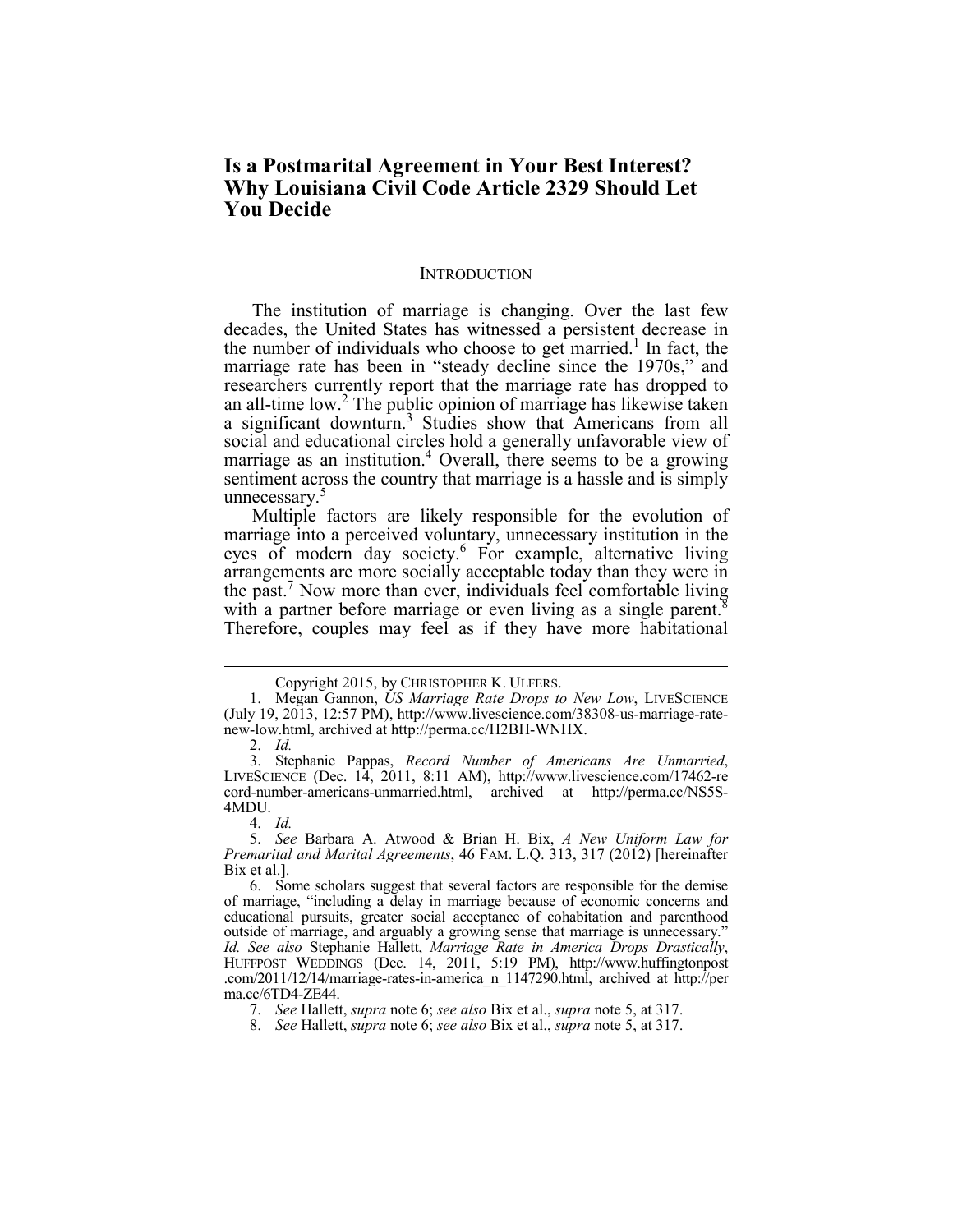marriage is required before cohabitation to essentially fall by the marriage until they complete their education and establish a  $\frac{1}{n}$ marriage.<sup>11</sup> options than were available in the past, causing beliefs that wayside. Another factor is that some individuals postpone career.<sup>9</sup> Understanding potential economic concerns, many Americans believe that it is important to be financially stable before entering into a matrimonial union.<sup>10</sup> For example, couples often choose to postpone marital vows until they are better able to support families and afford the inevitable, inherent costs of

another in today's world than they were in the past.<sup>12</sup> For example, equality-driven trend.<sup>15</sup> Rather, the legal institution continues to administer marriage with outdated policies and antiquated perceptions, contributing to the general distaste for the institution among prospective couples.<sup>16</sup> Furthermore, husbands and wives are much more equal to one the gender roles that once defined marriages have largely disappeared.<sup>13</sup> Wives are no longer expected to function as homemakers, and it is now increasingly common to find dualincome households and wives with full-time jobs.14 However, the law governing marital relationships has not exhibited a similar

 In Louisiana, Civil Code article 2329 is a prime example of marital law that has failed to adapt to the changing reality of marriage.<sup>17</sup> As the preeminent marital contracting law in Louisiana, article 2329 governs the implementation and modification of marital agreements both prior to and during marriage.<sup>18</sup> However, article

13. *See generally* Hawke, *supra* note 12.

14. *See id.* at 73–74.

 15. *See generally* Sean Hannon Williams, *Postnuptial Agreements*, 2007 WIS. L. REV. 827, 833 (2007).

16. *See id.* at 829–31; *see generally* Hawke, *supra* note 12.

17. LA. CIV. CODE art. 2329 (2015).

 If discussing the agreements in general, the author uses the term marital18. For the purposes of this Comment, marital agreements executed prior to marriage are referred to as "premarital agreements," and marital agreements executed or modified during marriage are referred to as "postmarital agreements."

 <sup>9.</sup> *See* Hallett, *supra* note 6; *see also* Bix et al., *supra* note 5, at 317.

 *of Marriage*, 54 ARIZ. L. REV. 11, 17–19 (2012). 10. *See generally* Barbara A. Atwood, *Marital Contracts and the Meaning* 

 11. *See* Hallett, *supra* note 6; *see also* Bix et al., *supra* note 5, at 317.

 *They Really Changing?*, 5 ESSAI 70, 74 (2007), *available at* http://dc .cod.edu/cgi/viewcontent.cgi?article=1023&context=essai, archived at http://per ma.cc/6DTM-YL4X; Elizabeth R. Carter, *Louisiana Prenuptial Agreements: Issues for Contemporary Spouses*, 42 ANN. EST. PLAN. SEMINAR 1, 5 (2012), at https://perma.cc/456Z-LWWX?type=pdf; Bix et al., *supra* note 5, at 316. 12. *See* Lucy A. Hawke, *Gender Roles within American Marriage: Are available at* http://papers.ssrn.com/sol3/papers.cfm?abstract\_id=2169991, archived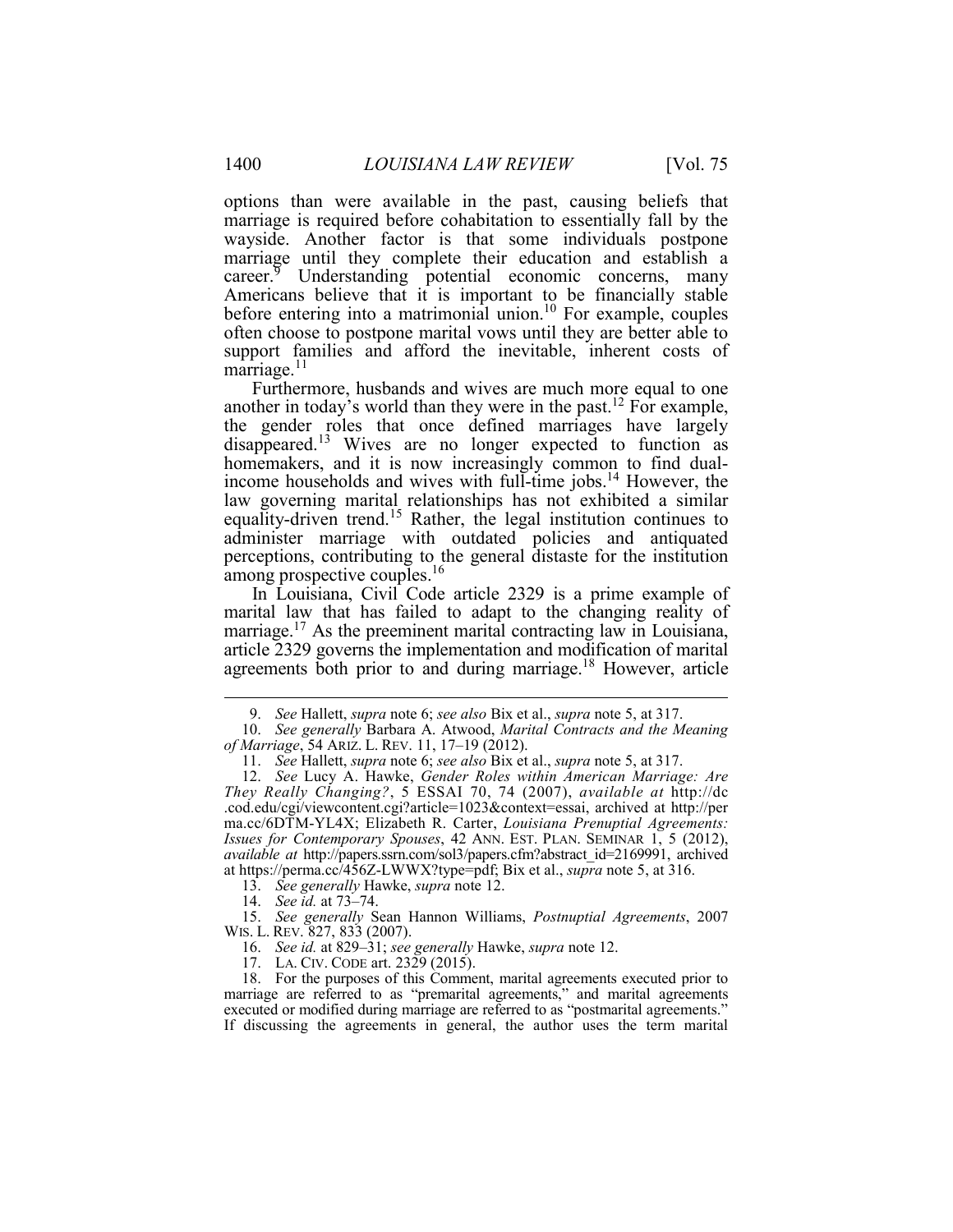2329 proves to be rather complicated for spouses attempting to execute or modify postmarital agreements *during* marriage.<sup>19</sup> Before instituting or altering such an agreement, the parties must petition a court and ask a judge to determine whether the parties understand the proposed change and whether it is truly in their best effectively taken out of the hands of the parties and given to a judge, allowing an outsider to determine what is in the best interests of the married couple.<sup>21</sup> Consequently, spouses are unable to easily and efficiently alter their marital agreement during marriage, having to go to court to ask a judge for permission instead. Although a judge may agree with the spouses that a modification is in order, not every case is that simple. Married couples in Louisiana are being forced to submit to the outside judgment of third parties when contracting postmaritally, yet interests to make such a change.<sup>20</sup> Therefore, the decision is today's couples are more than capable of making the unique determination as to what is in their best interests.

 Moreover, article 2329 employs several exemptions to the court-approval requirement, introducing inconsistency and confusion into the marital agreement arena. For example, if to the default community property regime, they would not be These exemptions, along with a few others, illustrate the spouses were to modify their premarital agreement during their marriage in an attempt to switch from a separate property regime required to fulfill the court-approval requirement.<sup>22</sup> In addition, if spouses had married outside of Louisiana and subsequently moved into the state, they could implement a postmarital agreement within one year of relocating without having to obtain court approval.<sup>23</sup> inconsistent and arbitrary nature of article 2329's court-approval requirement, calling into question the article's effectiveness as a whole.

 $\overline{a}$ 

23. *Id.* 

 agreements. Some jurisdictions, however, refer to these agreements as prenuptial agreements and postnuptial agreements, respectively. The terms prenuptial and agreements. *See id.*  postnuptial are largely foreign to Louisiana matrimonial regime law, with the Legislature and courts opting to refer to such agreements simply as marital

<sup>19.</sup> *See generally id.* 

<sup>20.</sup> *Id.* 

 21. Despite article 2329's use of an outsider's decision-making in the marital contracting process, marriage is generally intended to be a private contractual matter between the involved parties. *See* Williams, *supra* note 15, at 833.

 22. *See* LA. CIV. CODE art. 2329 (2015).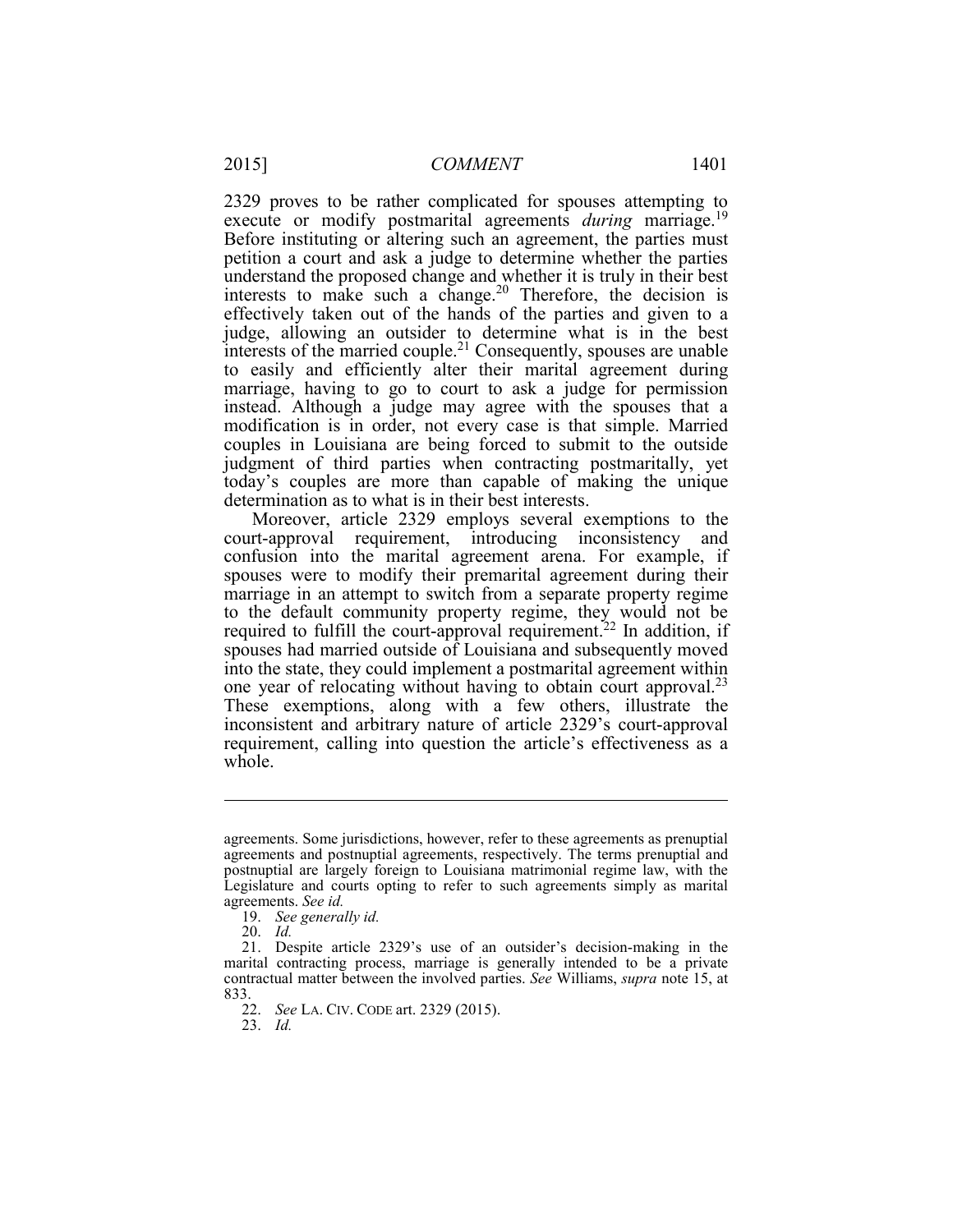outdated and unnecessary, signaling the need for a revision in accordance with the modern aspects of marriage and the current rate across the nation,  $24$  the outdated and inconsistent legislative flexibility and uniformity in the realm of marital contracting. In Premarital and Marital Agreements Act, legislation designed to freedom to structure their marriages on their own terms. By relaxing some of the more stringent requirements associated with marriage, the institution should become more appealing to a wider range of people. Although marital agreements likely require a Overall, the court-approval requirement of article 2329 is landscape of the marital institution. Due to the declining marriage justifications behind article  $2329<sub>1</sub><sup>25</sup>$  and a general trend toward freedom of contract,<sup>26</sup> article 2329 should be improved to allow fact, the Uniform Law Commission recently passed the Uniform update and provide equality in the laws governing premarital and postmarital agreements.27 This piece of model legislation serves as a useful example for the Louisiana Legislature to follow in updating the state's marital agreement law to allow spouses the watchful eye and certain procedural safeguards, the current version of article 2329 is not the answer.

Part I of this Comment offers a historical analysis of marriage, Part I of this Comment offers <sup>a</sup> historical analysis of marriage, marital contracting in general, and the evolution of marital nature of the institution and how such evolution will likely continue. Next, Part II outlines the specific justifications for Shifting to a study of the differing approaches to the regulation of to revise article 2329 and effectively adapt its marital contracting contracting laws in Louisiana, providing insight into the changing revising article 2329, offering unique theories as to why the article no longer makes sense in the modern landscape of marriage. marital agreements, Part III analyzes how marital contracting is effectively governed in other United States jurisdictions. Lastly, Part IV offers two alternative options that Louisiana could utilize policies to the modern world. As this Comment illustrates, article 2329 is a relic of the past, inefficiently governing the everchanging world of marriage and subjecting its participants to unnecessary burdens. The time is now to revise article 2329 and position the marital institution for a thriving future.

<sup>24.</sup> *See infra* Part I.

<sup>25.</sup> *See infra* Part II.

<sup>26.</sup> *See infra* Part II.

<sup>27.</sup> UNIF. PREMARITAL & MARITAL AGREEMENTS ACT (2012).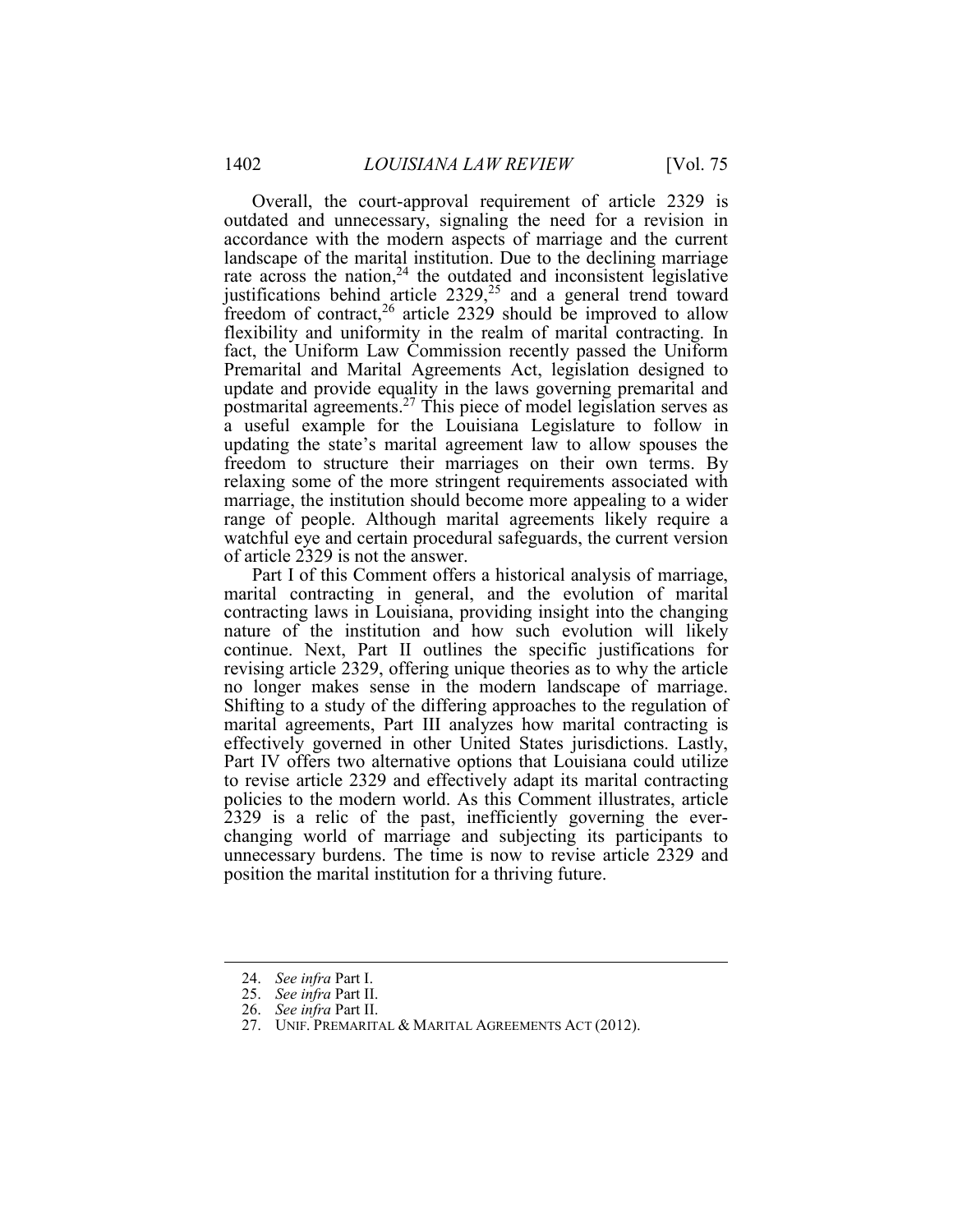## I. A HISTORICAL PERSPECTIVE: MARRIAGE THEORY AND ARTICLE 2329

 As the institution of marriage has evolved over time, marital agreements have slowly become more important and widespread, into a new phenomenon.<sup>28</sup> Overall, marriage is a far cry from a and the modern-day conceptions of marriage have also morphed static institution, but the laws employed to govern marriage have not evolved accordingly.<sup>29</sup>

#### *A. Marriage Theory: A History of Marriage and Marital Agreement Philosophy*

 In essence, marriage formerly operated as a mechanism by which Until the 18th century, marriages commonly functioned as products of arrangement. $3^{30}$  Families and social units historically coordinated and planned marriages for prospective couples, with religious and social norms serving as the driving considerations.<sup>31</sup> families came together for "inheritance, property control, and other economic or political reasons."32

prior to marriage in order to discern their true feelings.<sup>34</sup> However, Love-based marriage is of "relatively recent vintage."33 Ideally, prospective couples now engage in lasting, meaningful courtships

29. *See generally* Atwood, *supra* note 10, at 17.

31. *See* Rasmusen et al., *supra* note 30, at 500–01; Atwood, *supra* note 10, at 16–17.

32. Atwood, *supra* note 10, at 16−17.

 34. *See* Ted L. Huston & Renate M. Houts, *The Psychological Infrastructure Romantic Relationships*, *in* THE DEVELOPMENTAL COURSE OF MARRIAGE AND DYSFUNCTION 114–120 (Thomas N. Bradbury ed., 1998). Although this may not be true of all marital relationships, the overwhelming majority of lasting*of Courtship and Marriage: The Role of Personality and Compatibility in* 

 2015). Today, prospective couples no longer conceptualize marriage with the traditional ideals that once characterized the institution. *Id.* Rather, marriage is ultimately viewed as means to an end, rather than an end in itself. *See id.*  28. Katherine Stoner, *Prenuptial Agreements – An Overview*, NOLO: LAW FOR ALL, http://www.nolo.com/legal-encyclopedia/prenuptial-agreements-over view-29569.html, archived at http://perma.cc/Y5BE-WAJ9 (last visited Feb. 5,

 30. *Id.* at 16–17 (citing STEPHANIE COONTZ, MARRIAGE, A HISTORY: FROM OBEDIENCE TO INTIMACY OR HOW LOVE CONQUERED MARRIAGE 24–31 (2005)). *See also* Eric Rasmusen & Jeffrey Evans Stake, *Lifting the Veil of Ignorance: Personalizing the Marriage Contract*, 73 IND. L.J. 453 (1998). Arranged O'Brien ed., 2008). marriages were very common until the 18th century. Shamita Das Dasgupta, *Arranged Marriages*, *in* 1 ENCYCLOPEDIA OF GENDER AND SOCIETY 40–42 (Jodi

 and affection. *Id.* In fact, in the overall scheme of marital history, love has only 33. *Id.* at 17. In other words, marriage has not always been a product of love been a driving force behind marriage for a relatively short period of time. *Id.*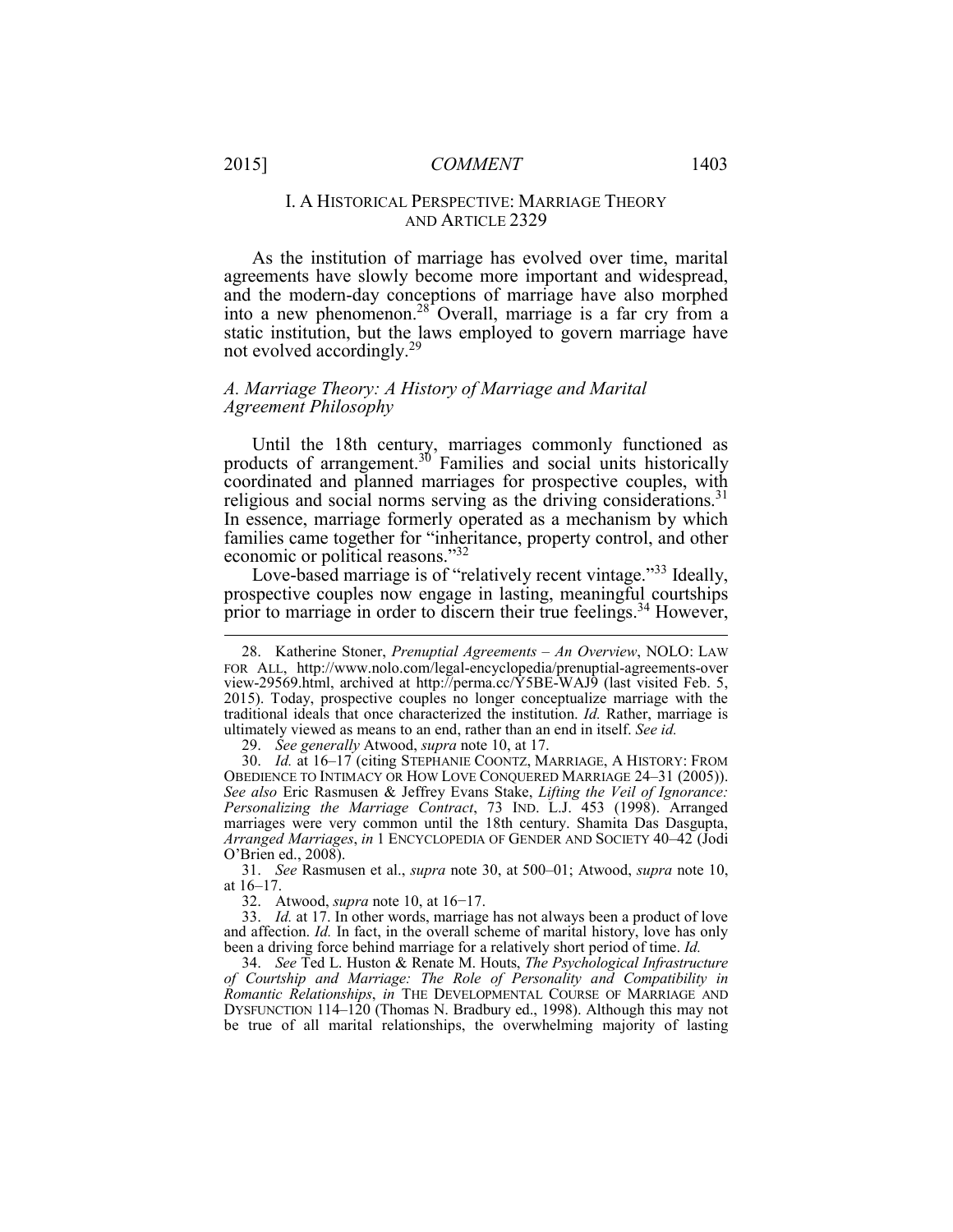"[t]he very features that promised to make marriage such a unique and treasured personal relationship opened the way for it to marriage has destabilized the institution; unfortunately, love often changing goals of marriage have contributed to its fragility, with fulfillment and self-realization rather than a commitment for lifefulfillment and self-realization rather than a commitment for life-<br>long sharing."<sup>37</sup> Over time, marriage has become increasingly unstable, causing many to initially disfavor marital agreements as advantage of their comparably fragile counterparts.<sup>38</sup> In fact, for many years there was a widespread belief that marital agreements encouraged divorce and manipulated weaker spouses to waive become an optional and fragile one.<sup>"35</sup> The introduction of personal love and subjective affection into the foundations of does not last forever in the marriages of today.<sup>36</sup> Also, "the today's couples viewing marriage as a vehicle for personal mechanisms by which more powerful spouses were able to take financial and legal benefits.39

 the law has gradually become friendlier towards them across the country.<sup>40</sup> For example, divorce rates in the United States prompting couples to begin planning their futures carefully in an across the country readily began to favor marital agreements as Today, in fact, premarital agreements are generally accepted As marital agreements have become more common, however, increased drastically around the turn of the 21st century, $41$ attempt to avoid the financial difficulties implicated by the division of marital property.<sup>42</sup> Therefore, in the context of divorce, courts fair, equitable mechanisms available to dissolve marriages. $43$ 

 marriages involve some period of premarital courtship and personal decisionmaking. *See id.* 

 35. Atwood, *supra* note 10, at 17 (citing STEPHANIE COONTZ, MARRIAGE, A HISTORY: FROM OBEDIENCE TO INTIMACY OR HOW LOVE CONQUERED MARRIAGE 5 (2005)).

<sup>36.</sup> *See id.* 

<sup>37.</sup> *Id.* 

<sup>38.</sup> Stoner, *supra* note 28.

<sup>39.</sup> *Id.* 

<sup>40.</sup> *Id.* 

 41. *See* William F. Fraatz, *Enforcing Antenuptial Contracts in Minnesota: A Practice in Search of a Policy Basis in the Wake of* McKee-Johnson v. Johnson, 77 MINN. L. REV. 441, 463–64 (1992).

 42. *See* Allison A. Marston, *Planning for Love: The Politics of Prenuptial Agreements*, 49 STAN. L. REV. 887, 891 (1997).

 43. *See id.* at 898–99 (noting that courts no longer consider premarital agreements to be void *ab initio* but rather are generally enforceable).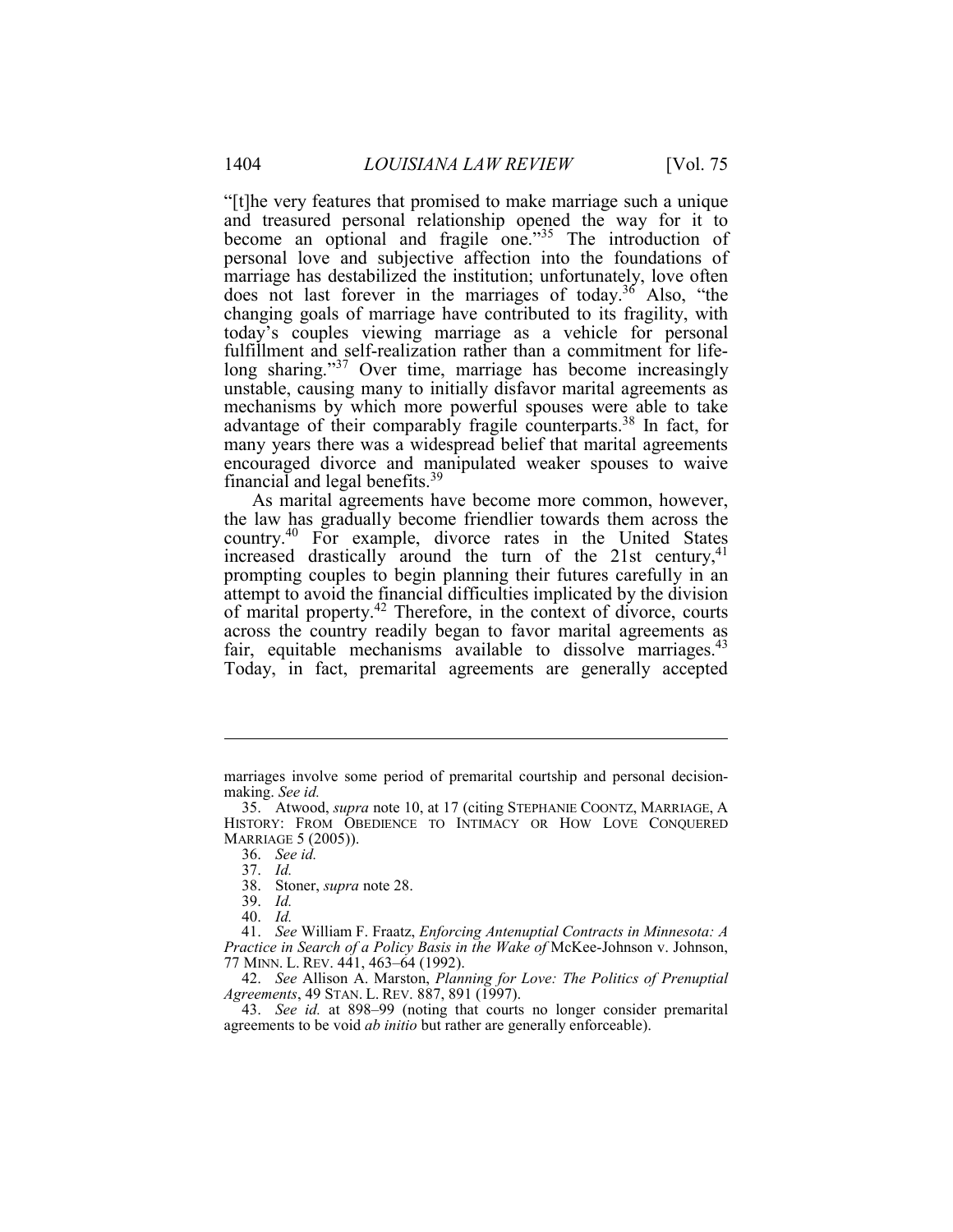throughout the United States.<sup>44</sup> Many courts view such agreements settle, and generally dispose of rights in property.<sup>545</sup> as "conducive to the welfare of the parties and the marriage relationship as they tend to prevent strife, secure peace, and adjust,

 Despite the favorable acceptance of marital agreements today, agreements, the underlying caring and nurturing union that is presumably being contemplated, the fact that children may be produced of the union, and the significant role the state has in policymakers, courts, and scholars continue to recognize a potential for the abuse of such agreements.46 Such concerns are founded upon "the intimate relationship of the parties to these regulating this relationship and protecting the spouses and children."<sup>47</sup>

 emotional nature of marriage, scholars and policymakers recognize the need to regulate marital agreements, in general, to avoid unjust contracting and unfair impositions of will.<sup>48</sup> Historically, such an Scholars argue that "the bargaining dynamics within an intact marriage are materially different than the dynamics of premarital they claim, increase the potential for fraud and deception, often leaving the spouse with less economic leverage (usually the wife) "bargaining theory" in the realm of marital contracting is largely in the supposed unequal bargaining power within marriages. $52$ In other words, with the increasingly unpredictable and argument has been founded upon the notion that spouses are not on a level playing field when it comes to marital bargaining power.<sup>49</sup> bargaining," triggering the need for heightened restrictions on postmarital contracting between spouses.<sup>50</sup> "These differences, with no choice but to sign an agreement presented by the wealthier spouse (usually the husband)."<sup>51</sup> However, the status of flux, with other scholars beginning to question the validity and accuracy of heightened scrutiny arguments that are founded upon

 *United States*, 1 IAML L.J. 1, 2 (2006), *available at* http://www.iaml.org/ 44*. See* Gary A. Debele & Susan C. Rhode, *Prenuptial Agreements in the*  cms media/files/prenuptial agreements in the us.pdf, archived at http://perma .cc/W3R5-8TXS.

 OF CONTRACTS § 11:8, at 553–61 (4th ed. 2009) (footnotes omitted). 45. 5 SAMUEL WILLISTON & RICHARD A. LORD, A TREATISE ON THE LAW

<sup>46.</sup> *See, e.g.*, Debele & Rhode, *supra* note 44, at 2, 12.

<sup>47.</sup> *Id.* at 2.

<sup>48.</sup> *See id.* 

<sup>49.</sup> Williams, *supra* note 15, at 829–30.

 50. *Id.* at 830.

<sup>51.</sup> *Id.* 

<sup>52.</sup> *See, e.g.*, *id.* at 851; *see also infra* Part II.B.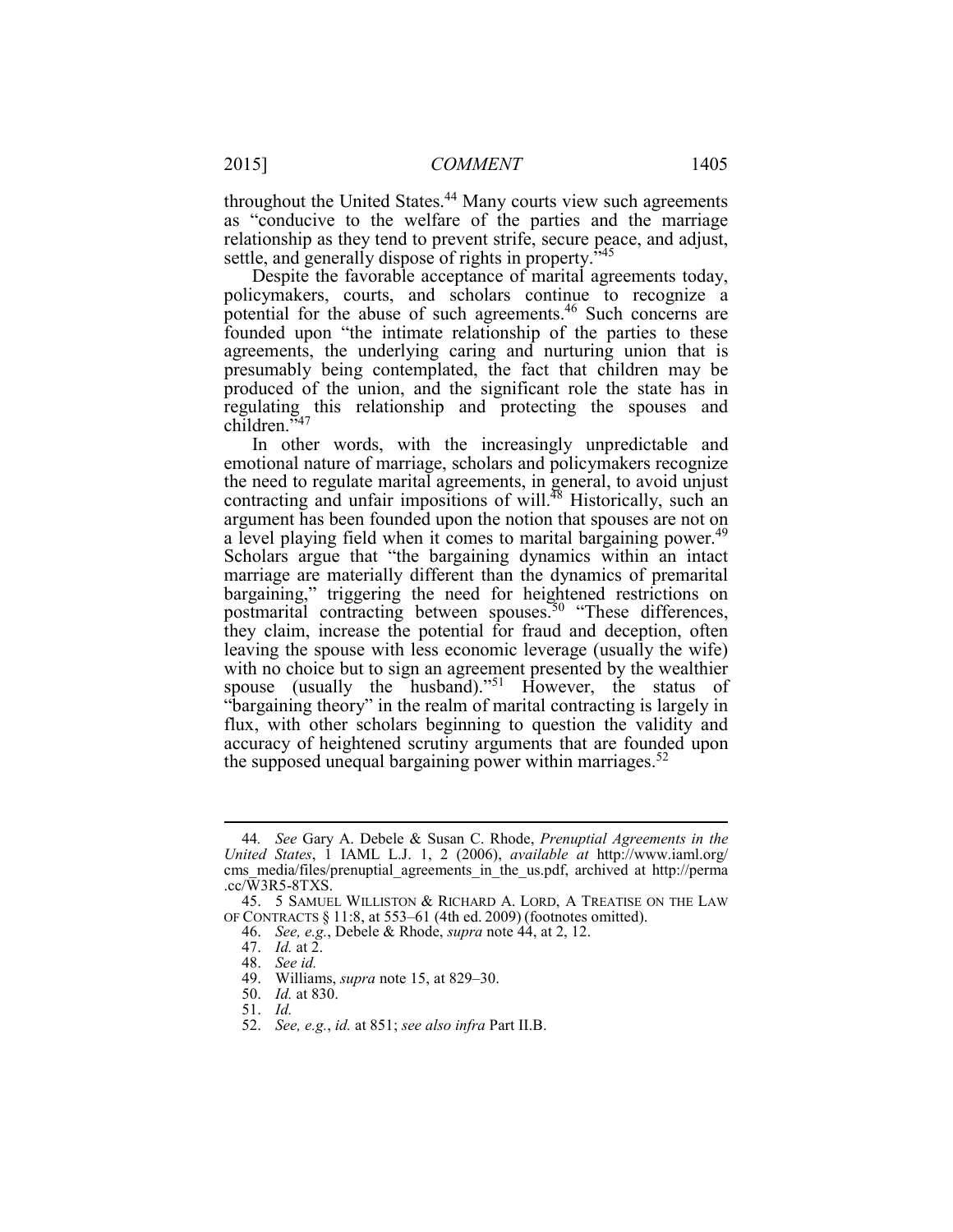#### *B. Marital Agreements in Louisiana*

 In general, the State of Louisiana "enjoys a unique historical became an independent entity free from European control, it accepted in Louisiana for nearly three centuries, "reflecting a acceptance of marriage contracts."<sup>53</sup> Marriage contracts have been recognized and "widely accepted" in Louisiana since the 1700s, an ode to the combined French and Spanish heritage upon which the Louisiana legal system was founded.<sup>54</sup> When Louisiana eventually continued to view premarital contracts favorably and specifically endorsed such agreements in both the 1808 and the 1870 Civil Codes.<sup>55</sup> Marital contracts have been expressly approved and tenacious legal folkway that stood the test of time, persevered in adversity, and prevailed over challenge."<sup>56</sup>

# *1. Pre-Civil Code Article 2329*

 Enacted in 1979, Civil Code article 2329 currently serves as the chief marital contracting law in Louisiana; however, the law Louisiana Supreme Court offered a glimpse into the application of pre-article 2329 marital contracting law in *Hanley v. Drumm*. 58 The Court, faced with a dispute between a decedent's widow and marital agreement executed prior to marriage.<sup>59</sup> In approving the marital agreement, the Court recognized that the parties were free to was not always detailed and explicit. Historically, Louisiana allowed parties to enter into premarital agreements but not postmarital agreements.<sup>57</sup> For example, in January 1879, the the decedent's estate, considered the validity and effectiveness of a stipulate as they pleased with respect to property rights, provided that such stipulations were "not contrary to good morals."60 In addition, the Court addressed the potential modification of an existing postmarital agreement, noting that "matrimonial agreements may be altered by consent *before*, but *not after*, the marriage."61

<sup>53.</sup> Carter, *supra* note 12, at 2.

 55. *Id.* 54. *Id.* (citing Hans W. Baade, *Marriage Contracts in French and Spanish Louisiana: A Study in "Notarial" Jurisprudence*, 53 TUL. L. REV. 1, 92 (1979)).

 *A Study in "Notarial" Jurisprudence*, 53 TUL. L. REV. 1, 92 (1979). 56. Hans W. Baade, *Marriage Contracts in French and Spanish Louisiana:*

<sup>57.</sup> *See* Hanley v. Drumm, 31 La. Ann. 106, 109 (1879).

<sup>58.</sup> *Id.* 

<sup>59.</sup> *Id.* 

<sup>60.</sup> *Id.* 

 *sui juris*, as a free agent; but *after* it, it treats her as subject to the power and authority of the husband, and as no longer able to protect herself. Hence it 61. *Id.* at 109–10 ("*Prior to the marriage*, the law treats the intended wife as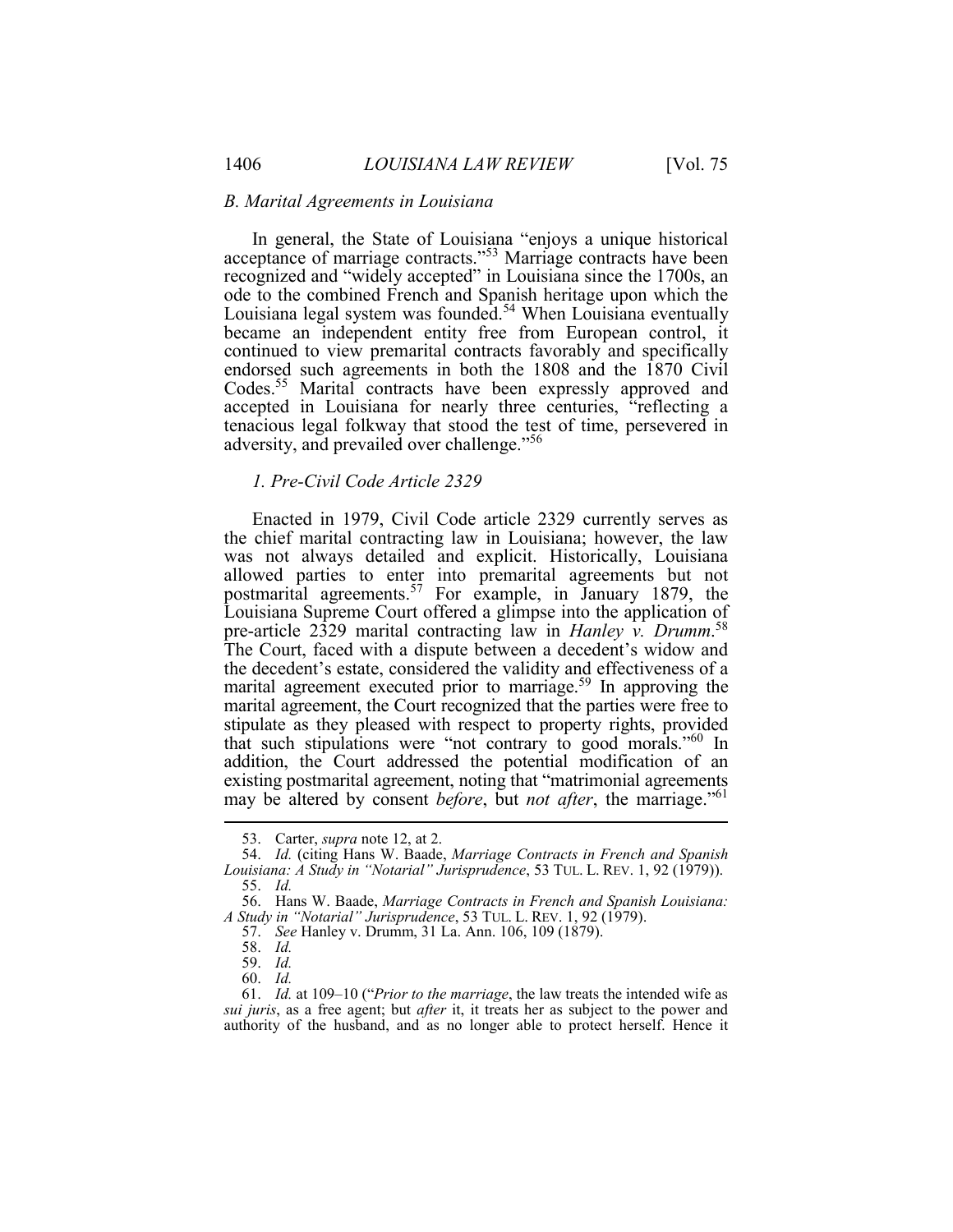parties were generally free to contract marital agreements prior to marriage; however, parties were not able to modify such Therefore, as the *Hanley* Court recognized in the late 1870s, agreements after their marriages became effective.<sup>62</sup>

 agreements serves as a vivid illustration of the historical view that spouses and guard against spousal overreaching.<sup>64</sup> In fact, Louisiana has consistently attempted to protect the weaker spouse in marriages, from its complete bar on postmarital agreements and modifications in *Hanley* to the somewhat more lenient restrictions of the current version of article 2329.<sup>65</sup> The *Hanley* Court's stance on the modification of marital marriage was once an inherently one-sided relationship.<sup>63</sup> Prior to the enactment of article 2329, postmarital agreements were prohibited altogether in Louisiana in an attempt to protect weaker

#### *2. The Policy and Application of Civil Code Article 2329*

 Over a century after the *Hanley* decision, the Louisiana legislation that appears to, at least somewhat, carry on the *Hanley* tradition of protecting the weaker spouse. As did the prior law, article 2329 distinguishes between premarital agreements, on the one hand, and postmarital agreements, on the other.<sup>66</sup> However, article 2329 makes a noteworthy change to the law under *Hanley* by allowing parties to enter into or modify marital agreements after Legislature passed and enacted Louisiana Civil Code article 2329 marriage, subject to some questionable restrictions.<sup>67</sup>

62. *See Hanley*, 31 La. Ann. at 109.

 63. *See id.* at 108–10. The law reflected an understanding that men were the more powerful, dominant players in marital relationships. *See id.* 

 64. *Id.* at 109–10 (explaining that the wife is "no longer able to protect herself" from "the power and authority of the husband" during marriage).

65. *Id.*; LA. CIV. CODE art. 2329 (2015).

 66. *Compare Hanley*, 31 La. Ann. at 109–10, *with* LA. CIV. CODE art. 2329 (2015).

 67. *Id.* Although parties are able to modify marital agreements after marriage, the second paragraph of article 2329 imposes strict requirements on in the parties' best interests. *Id.* Altering the Louisiana Supreme Court's prior determination that marital agreements could not be altered post-marriage changing times and allow for such modifications.such agreements. For example, article 2329 requires that such an agreement be whatsoever, the Legislature made a concise determination to adapt the law to

 interposes to shield her from impositions and wrong."). Therefore, the policies in support of article 2329. However, these policies and goals are outdated, no offered by the *Hanley* court appear to be in line with the legislative goals cited longer warranting the distinctions employed in *Hanley* and codified in article 2329. *See infra* Part II.B.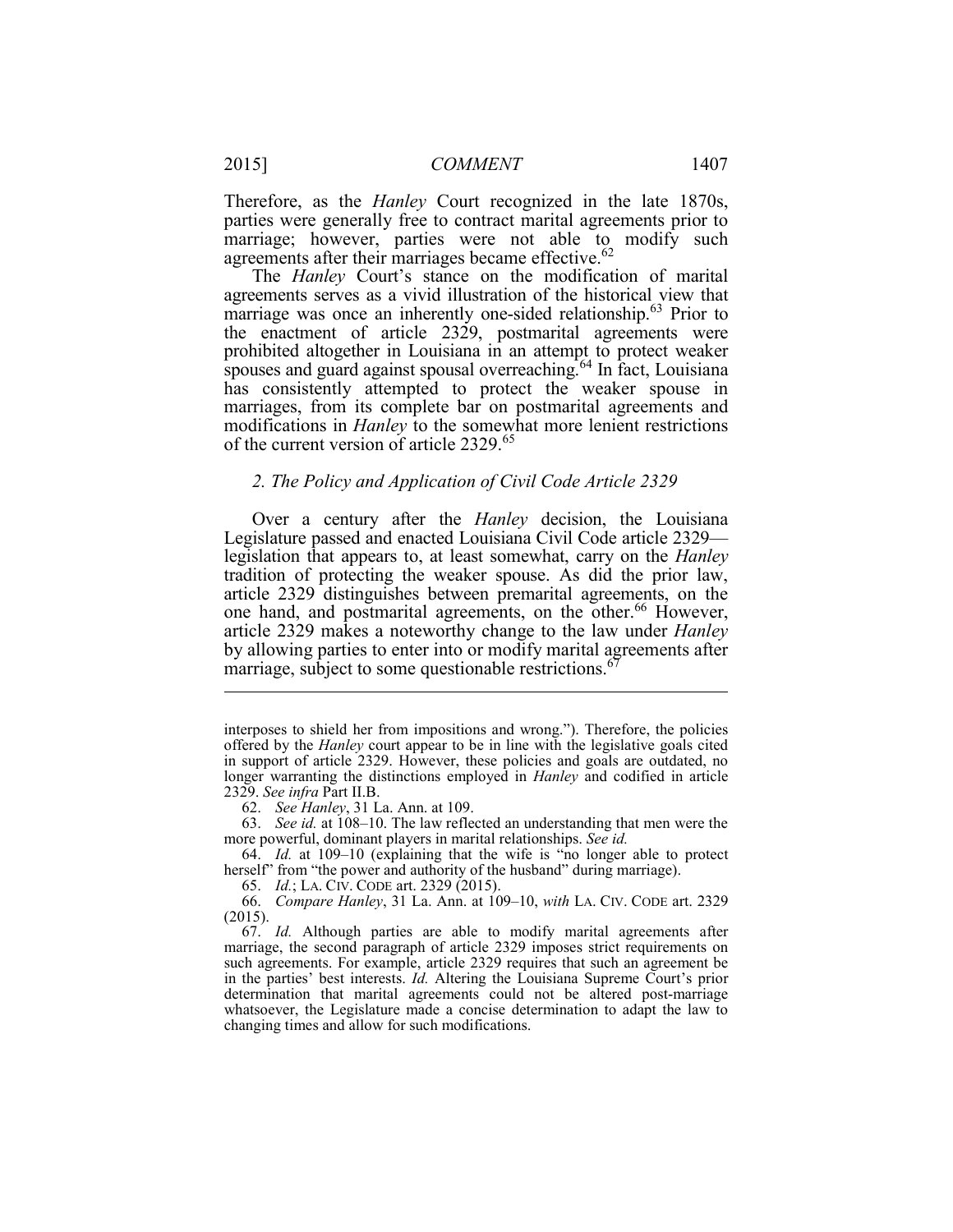piece of legislation in the realm of marital contracting.<sup>68</sup> Although 2329 imposes heightened restrictions on marital agreements entered into or modified during marriage, whereas marital agreements entered into or modified prior to marriage are not burdened with such restrictions.<sup>69</sup> Specifically, under article 2329, a married couple in Louisiana is allowed to enter into a marital agreement that alters petition and a finding by the court that [the agreement] serves their rules."<sup>70</sup> However, if executed prior to marriage, the only statutory restrictions on marital agreements are that they must not spouses are able to "subject themselves to the legal regime by a matrimonial agreement at anytime without court approval.<sup>572</sup> Article approval altogether if the postmarital agreement is executed within At its core, Louisiana Civil Code article 2329 is an inconsistent article 2329 allows spouses to contract postmaritally, it does not treat premarital and postmarital agreements equally. Rather, article or modifies an existing matrimonial regime only after a "joint best interests and that they understand the governing principles and undermine public policy and must be executed in the appropriate form.<sup>71</sup> In addition, the Legislature codified, in article 2329, that 2329 also exempts new Louisiana domiciliaries from obtaining court the first year after relocating to the state.<sup>73</sup>

With specific policy concerns in mind, the Louisiana Legislature enacted article 2329 in 1979 with the goal "of protecting the lessworldly spouse and preventing that spouse from entering into

1

 73. LA. CIV. CODE art. 2329 (2015). Although the purpose of this aspect of article 2329 is not entirely clear, the Legislature appears to desire leniency with couples unfamiliar to the laws of Louisiana, allowing them to act as if they are starting anew in the marital agreement realm unbounded by the court-approval requirement.

 *Law*, 40 LA. L. REV. 83, 91 (1979). 68. *See* Katherine S. Spaht & Cynthia Samuel, *Equal Management Revisited: 1979 Legislative Modifications of the 1978 Matrimonial Regimes*

 69. LA. CIV. CODE art. 2329 (2015).

<sup>70.</sup> *Id.* 

 71. *Id.* In general, contracts must be executed within the confines of public policy. *See* LA. CIV. CODE art. 7 (2015). As a noteworthy Louisiana decision the notion that "a husband should support and assist his wife during the existence of the marriage," and any contracts providing otherwise will be deemed null and void. Barber v. Barber, 38 So. 3d 1046, 1049 (La. Ct. App. explained, the chief public policy concern in the realm of marital contracting is 2010).

 72. LA. CIV. CODE art. 2329 (2015). In effect, this aspect of article 2329 property in Louisiana. Spouses wishing to utilize a community property regime do not need judicial approval, as the Legislature has presumably decided that the illustrates the Legislature's preference for the legal regime of community legal regime of community property is naturally in the best interests of the parties. *See id.*; Spaht & Samuel, *supra* note 68, at 91.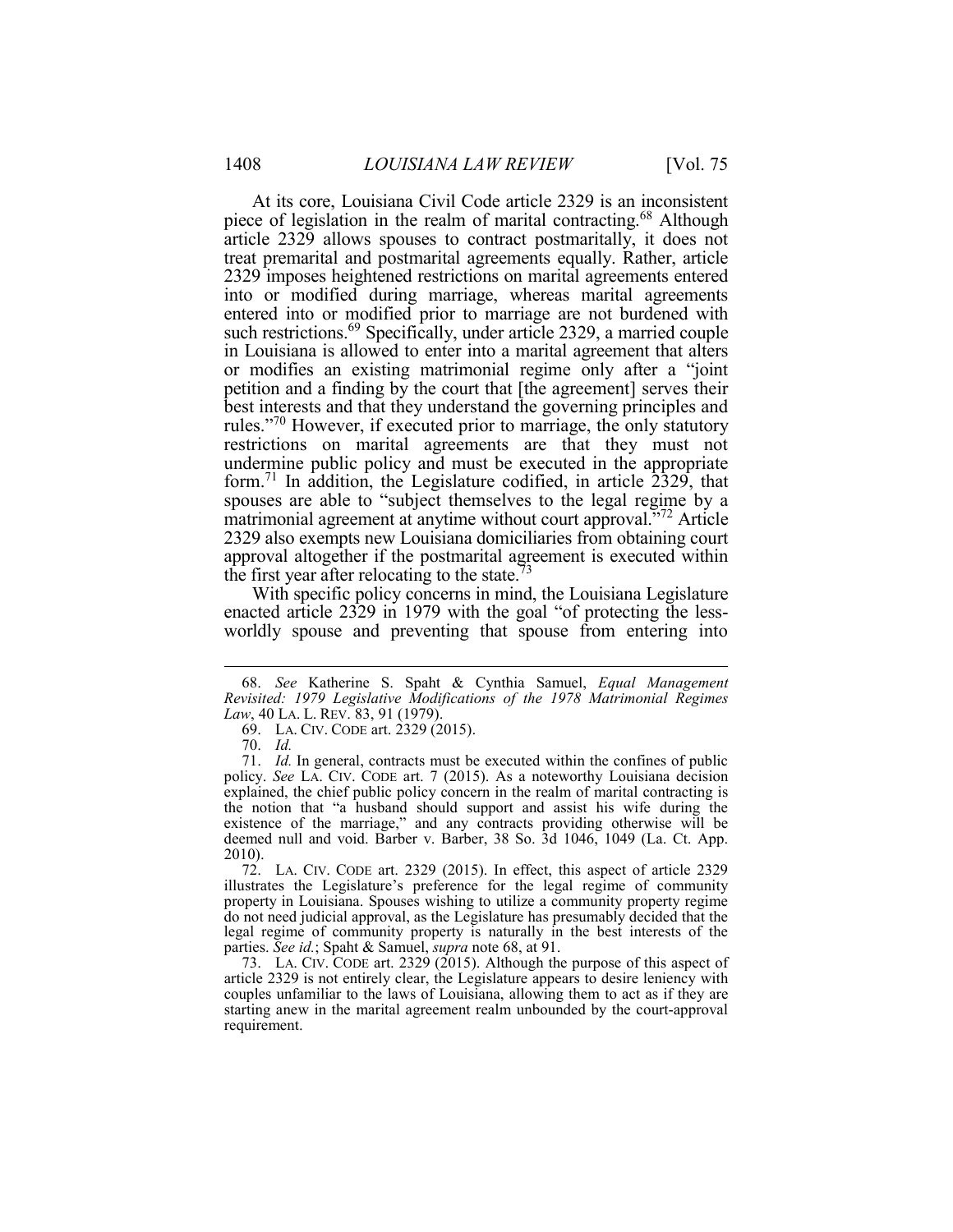disadvantageous agreements that were not fully understood."<sup>74</sup> Article agreements under *Hanley*, adapting the policy justification of protecting weaker spouses into a somewhat more lenient framework.<sup>75</sup> Specifically, through Act 709 of the 1979 session, the Legislature purported to place "procedural limitations upon the marriage and [add] limitations on the content of these agreements, Legislature defined specific distinctions between premarital and concerns and protect women from their historically more powerful 2329 functions as a compromise to the strict bar on postmarital making or the modification of a matrimonial regime contract during whether executed prior to or during marriage."<sup>76</sup> As such, the postmarital contracting requirements in an attempt to satisfy its male counterparts.<sup>77</sup>

the Louisiana State Law Institute.<sup>78</sup> Initially, the Law Institute's the ire of some legal observers.<sup>79</sup> For example, the Law Institute was Simoneaux, a concerned member of the Institute, who believed that "modification of the legal community by a matrimonial agreement [would] result in many nonworking spouses having little or no ownership interest in assets or income that would form part of the community under the legal regime."80 Essentially, Mr. Simoneaux argued that the Law Institute's original proposal was deficient, as it did not incorporate adequate procedural protections for disadvantaged The substantive suggestions and procedural limitations embodied in article 2329 were recommended to the Legislature by proposal did not include the court-approval requirement, drawing urged to reconsider its original proposal by Mr. Frank P.

<sup>74.</sup> Lee Hargrave, *Matrimonial Regimes*, 54 LA. L. REV. 733, 741 (1994) (discussing Boyer v. Boyer, 616 So. 2d 730 (La. Ct. App. 1993)).

 75. *Compare* Hanley v. Drumm, 31 La. Ann. 106 (1879), *with* LA. CIV. CODE art. 2329 (2015).

 76. Spaht & Samuel, *supra* note 68, at 90.

 77. *See supra* Part I.B.2. Namely, the Legislature implemented distinctions between premarital and postmarital contracting requirements by requiring spouses to obtain judicial approval when attempting to alter marital agreements after the marriage has taken effect. Spaht & Samuel, *supra* note 68, at 91; LA. CIV. CODE art. 2329 (2015).

 78. Spaht & Samuel, *supra* note 68, at 90.

 79. *Id.* at 90−91.

 80. *Id.* at 91 (citing Written Motion to Reconsider Previous Council Action at 2, Submitted by Frank P. Simoneaux; seconded by A.N. Yiannopoulos and Jack Caldwell (on file with author)). Furthermore, Mr. Simoneaux's motion agreements was solely for the welfare of the spouse whose contributions to the marriage were largely non-economic, and not for the interest of creditors or forced heirs." *Id.* Thus, Mr. Simoneaux's concern was grounded upon the need "made clear that [his] concern in allowing spouses to enter into matrimonial to protect against spousal overreaching. *See id.*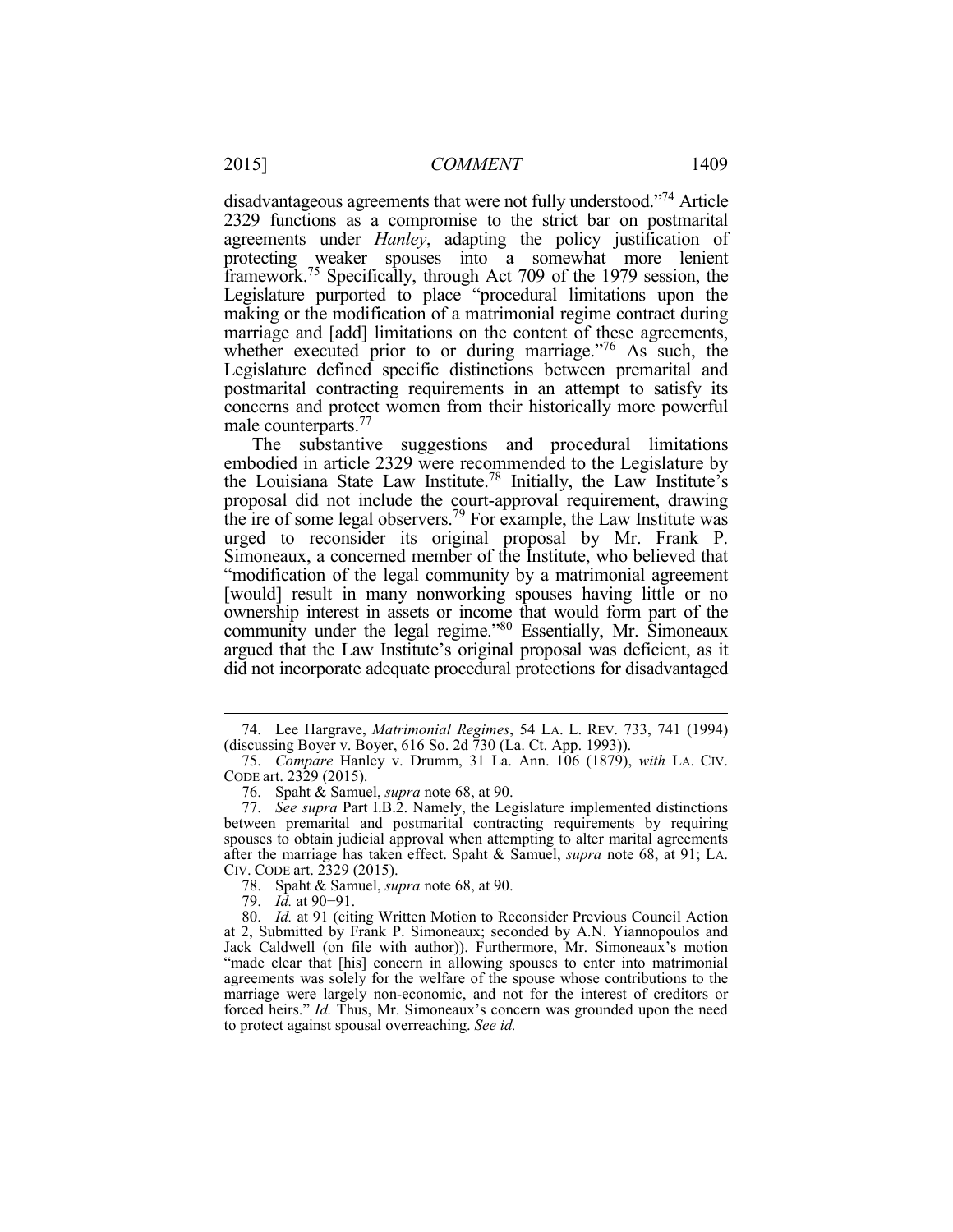spouses.<sup>81</sup> Despite these concerns, the Law Institute "adhered to its previous position, the original position of the Law Institute, that contractual changes in a matrimonial regime during marriage Ī required no special procedural safeguard."<sup>82</sup>

 Thus, the original proposal of the Law Institute was submitted to the Legislature without any requirement of court approval.<sup>83</sup> agreements during marriage was added into the legislative bill at the last minute on the floor of the House of Representatives, and this version of the bill eventually became law after Senate amendment However, Mr. Simoneaux's plea was not forgotten. The courtapproval requirement for spouses entering into or modifying marital and concurrence.<sup>84</sup>

 Faced with the diverse goals and principles of article 2329, the following subsections serve to illustrate specific jurisprudential applications of article 2329 by Louisiana courts. In effect, these decisions shed some light on how courts apply the complicated provisions of article 2329, with most courts opting to closely follow the article's language and impose the heightened approval requirements on parties contracting postmaritally.

#### *a. A Basic Jurisprudential Application of Article 2329*

 As one of the preeminent judicial decisions involving marital agreements in Louisiana, *Boyer v. Boyer* offers a noteworthy situations.85 In *Boyer*, the Louisiana First Circuit Court of Appeal was tasked with determining whether a marital agreement, entered into by two spouses during marriage in an attempt to terminate the petition for [the] establishment of a separate property regime" as illustration of the intricacies and distinctions embodied in article 2329 and how its requirements are applied in real-world legal regime of community property, was valid in accordance with article 2329.<sup>86</sup> The husband and wife in *Boyer* executed a "joint well as an affidavit stating that they read the agreement, understood the rules involved, and believed that the agreement was in their best interests.<sup>87</sup>

<sup>81.</sup> *Id.* 

 82. *Id.* This quote illustrates that the court-approval requirement of article 2329 was not an original aspect of the law from the Law Institute but a late addition by the Legislature. *Id.* In fact, the Law Institute initially opted to treat premarital and postmarital agreements identically. *Id.* 

<sup>83.</sup> *Id.* 

<sup>84.</sup> *Id.* 

<sup>85.</sup> Boyer v. Boyer, 616 So. 2d 730 (La. Ct. App. 1993).

<sup>86.</sup> *Id.* at 731.

<sup>87.</sup> *Id.* at 731.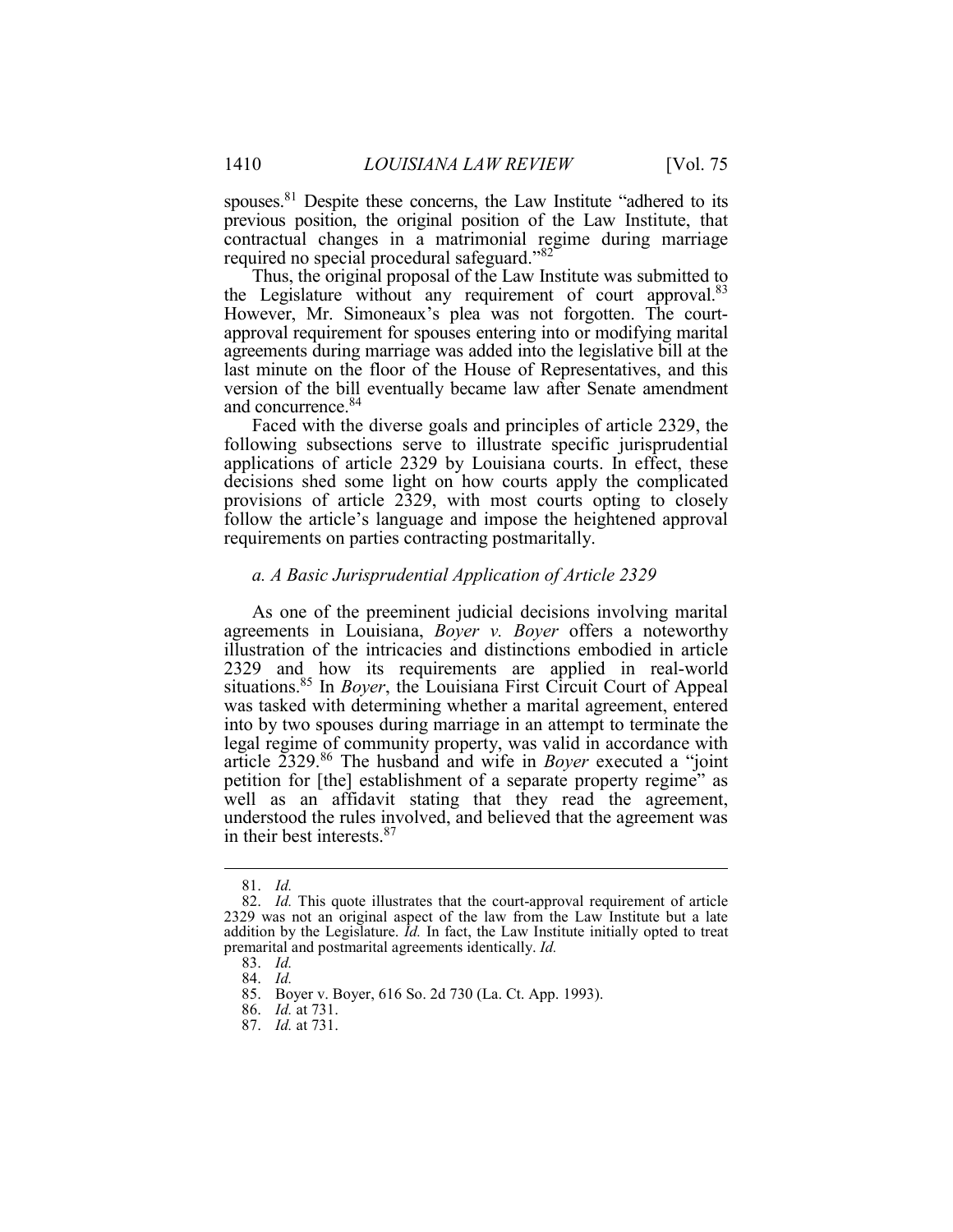*Boyer* agreement satisfied article 2329's requirements, as the purporting to understand and agree to the changes.<sup>88</sup> However, in *Boyer*, the spouses did not request a hearing in front of the court regarding their new marital agreement.<sup>89</sup> Nevertheless, the court require a physical hearing to take place.<sup>90</sup> The *Boyer* court hearing before the court can grant approval. Certain statutory laws in Louisiana do require a full hearing before a trial court can make a decision, but article 2329 is not one of them."<sup>91</sup> Rather, "it is within the discretion of the trial court to order a hearing and the parties may ask for a hearing," but one is not required.<sup>92</sup> In considering this marital agreement, the court noted that the spouses executed an effective document and a valid affidavit applied article 2329 and recognized that its plain language does not explained that it found "no requirement in article 2329 for a

 and is not required to alter or implement a postmarital agreement. The spouses are not required to actually appear before a court, is in their best interests to modify or implement an effective postmarital regime.<sup>94</sup> The *Boyer* decision provides a model benchmark for what is although such an option is certainly available.<sup>93</sup> Rather, the spouses must execute an agreement and convince the court that it

 application to the realm of postmarital agreements, the Louisiana Fifth Circuit Court of Appeal in *Muller v. Muller* considered its application to premarital agreements.95 In *Muller*, the parties executed a premarital agreement one day prior to their wedding; however, a notary did not witness the parties actually sign the document as required by law.<sup>96</sup> At trial, the wife acknowledged question whether such an acknowledgement could satisfy the form Whereas the *Boyer* decision contemplates article 2329's that the signature on the document was hers, thus bringing into requirements that were not fulfilled prior to marriage.<sup>97</sup> Responding

<sup>88.</sup> *Id.* at 732–33.

 89. *Id.* at 731.

 90. *Id.* at 733.

<sup>91.</sup> *Id.* 

<sup>92.</sup> *Id.* 

<sup>93.</sup> *Id.* 

 94. *Id.* at 365. *See also* LA. CIV. CODE art. 2329 (2015).

<sup>95.</sup> Muller v. Muller, 72 So. 3d 364, 368 (La. Ct. App. 2011).

 96. *Id.* at 365–66. Louisiana Civil Code article 2331 requires that a premarital agreement be "made by authentic act or by an act under private In *Muller*, the wife claimed that the agreement was invalid as it was not witnessed by anyone and should be set aside for lack of form. *Muller*, 72 So. 3d signature duly acknowledged by the spouses." LA. CIV. CODE art. 2331 (2015). at 365.

 97. *Muller*, 72 So. 3d at 366.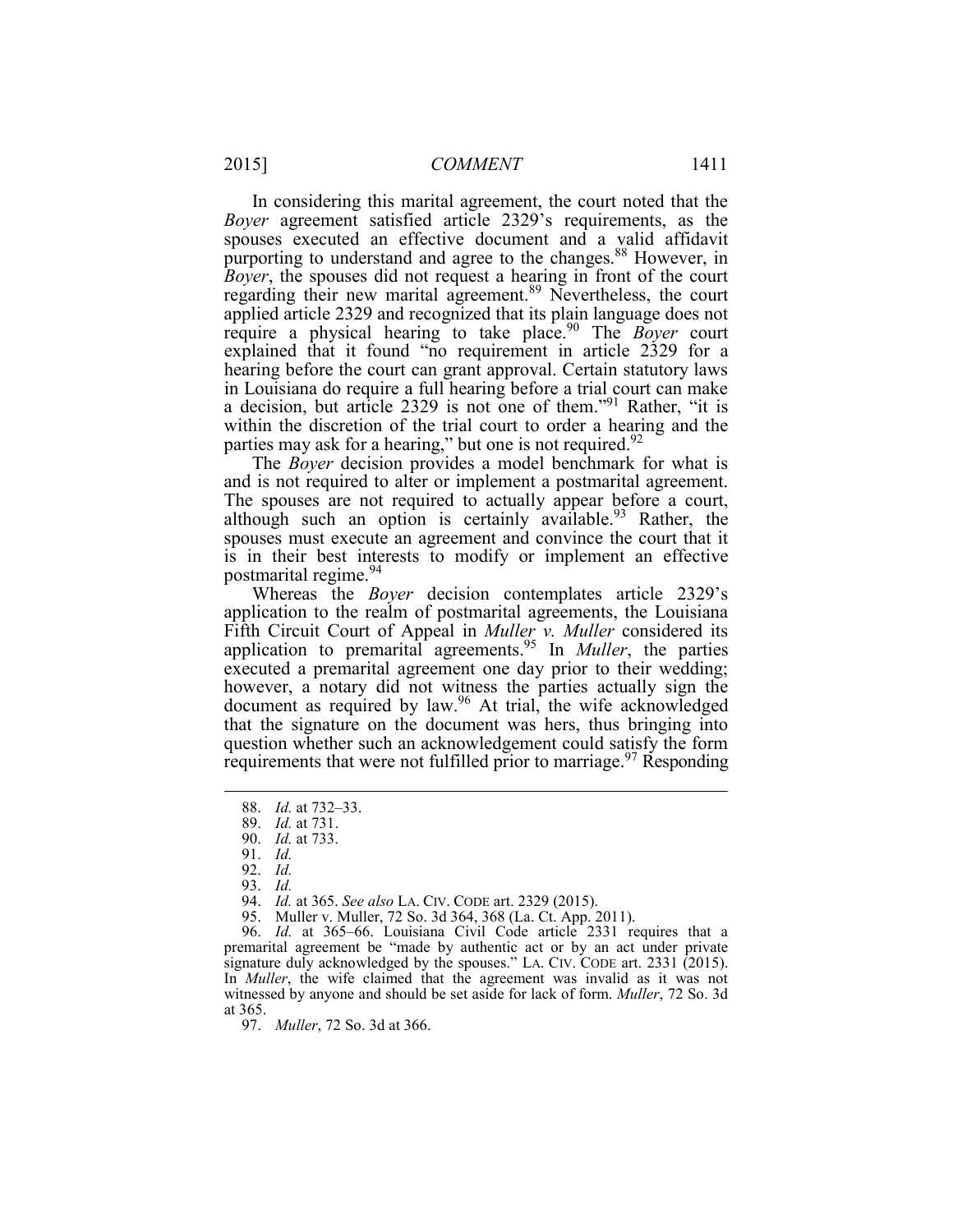in the negative, the court ruled that postmarital acknowledgements of premarital agreements are bound by the judicial approval dictates of article 2329 and not the more lenient premarital standards:<sup>98</sup>

 We hold that a post-nuptial acknowledgement cannot vitiate the mandate of [Civil Code article 2329] that any matrimonial agreement entered into during the marriage to modify or after a finding by the court that the agreement serves the best terminate a matrimonial regime must be by joint petition, and interests of the parties.<sup>99</sup>

 drawn between the contracting requirements of premarital agreements and those of postmarital agreements. Despite the fact that the parties intended to execute a premarital agreement, the *Muller* court subjected a postmarital acknowledgment of that contracts under article 2329.100 The *Muller* court did not take article 2329's dictates lightly, opting instead to closely mirror its language and apply its restrictions literally. Essentially, the court decided that a postmarital recognition of a defective premarital harsh for litigants, as they are required to follow article 2329's Thus, the *Muller* decision further emphasizes the sharp line agreement to the heightened restrictions applicable to postmarital agreement rendered the entire agreement subject to the postmarital restrictions embodied in article 2329.<sup>101</sup> Such an application is rigorous postmarital regulations even though they did not intend to implement a postmarital agreement.

# *b. Article 2329's Legal Regime Exemption*

 In *Weinstein v. Weinstein*, the Louisiana Third Circuit Court of Ī Appeal discussed a different aspect of article 2329, providing a glimpse into one of the more controversial aspects of the article.<sup>102</sup> Specifically at issue in *Weinstein* was the nature of a postmarital agreement and whether the spouses wished to establish a community property regime through that agreement.<sup>103</sup> Although the court did not reach a final decision as to the effectiveness of the agreement,<sup>104</sup>

<sup>98.</sup> *Id.* at 368.

<sup>99.</sup> *Id.* 

<sup>100.</sup> *Id.* 

<sup>101.</sup> *Id.* 

<sup>102.</sup> Weinstein v. Weinstein, 62 So. 3d 878, 883–84 (La. Ct. App. 2011).

 103. *Id.* at 883–84.

 to its effectiveness. *Id.* at 884. Rather, the court simply ruled on a dismissal 104. In *Weinstein*, the Third Circuit considered a postmarital agreement and the procedural history behind that agreement; however, the court did not rule as order that a judge had previously issued, finding that order was invalid. *Id.* at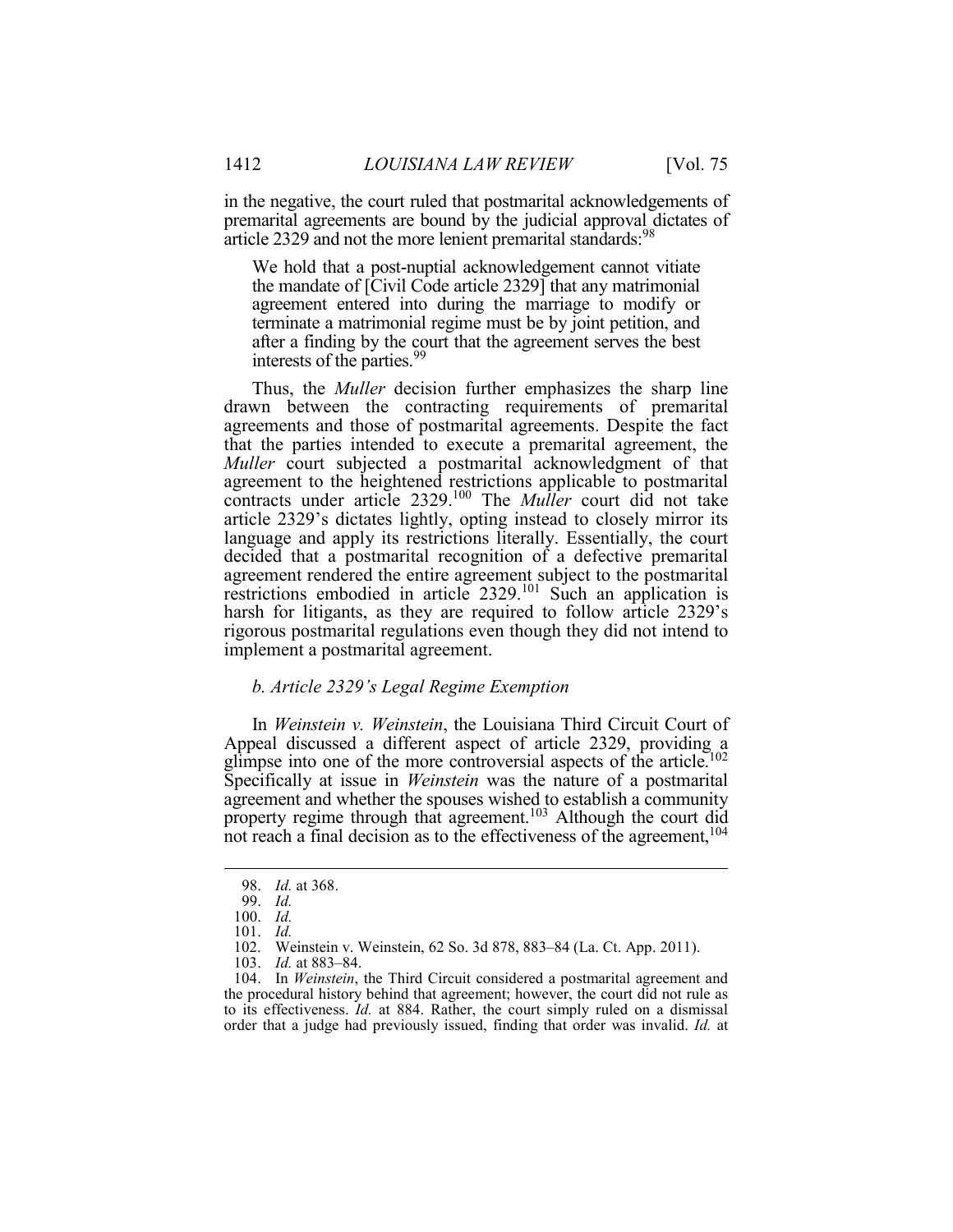property regime through their postmarital agreement.<sup>105</sup> In addition, the court acknowledged that "the law does not require that an agreement establishing a community property regime be authorized by a judge, nor does it prohibit its being approved by or acknowledged in front of a judge."<sup>106</sup> it did recognize that the spouses intended to implement a community

 that seems puzzling to many Louisiana scholars as inconsistent overreaching is just as likely to occur when contracting the community property regime as it is when attempting to implement a separate marital property regime.<sup>108</sup> In fact, the more powerful regardless of the type of regime being implemented.<sup>109</sup> Therefore, the *Weinstein* agreement did not require court approval in order to become effective and binding, an exemption with the stated goals of article 2329.<sup>107</sup> Scholars argue that spousal spouse is just as able to take advantage of the weaker spouse

 The legal regime exemption evidenced in *Weinstein* illustrates I in which community property may not be beneficial or in the best conclusion in the overall scheme of its matrimonial regime law by how article 2329 presupposes that community property is in the best interests of the spouses.<sup> $110$ </sup> However, it is easy to imagine a situation interests of the spouses; $111$  Louisiana even seems to recognize such a

1

107. Spaht & Samuel, *supra* note 68, at 91–92.

109. *See id.* 

 other words, by not requiring spouses to obtain court approval when implementing the legal regime of community property, the law seems to recognize that the legal regime is naturally in the best interests of Louisiana's 110. *See* ANDREA CARROLL & RICHARD D. MORENO, MATRIMONIAL REGIMES § 8.6, *in* 16 LOUISIANA CIVIL LAW TREATISE 848 (4th ed. 2013). In couples, rendering judicial insight and approval unnecessary. *See id.* 

 111. For example, in marriages involving substantial wealth and *Property States*, 72 LA. L. REV. 1, 1–2 (2011). Rather, an agreement maintaining the individual wealth of each party may better meet the needs of the spouses by wherewithal, community property may not be the best option for the spouses. *See* Charlotte K. Goldberg, *Opting In, Opting Out: Autonomy in the Community*  allowing them to retain control over their individual patrimony. *Id.* 

 and the applicable aspects of article 2329 that were controlling. *Id.* at 883–84. 884–85. Nevertheless, the Third Circuit did opine on the nature of the agreement

 105. *Id.* at 884.

<sup>106.</sup> *Id.* 

 powerful party will have significantly more chips to bargain with when downtrodden spouse. *Id.* If one spouse is inherently weaker for whatever reason, 108. Regardless of whether or not the parties have married yet, the more considering a premarital or postmarital agreement. *Id.* The establishment of a marital relationship does little to change the weakened position of a that spouse will remain weaker after the marriage. *See id.*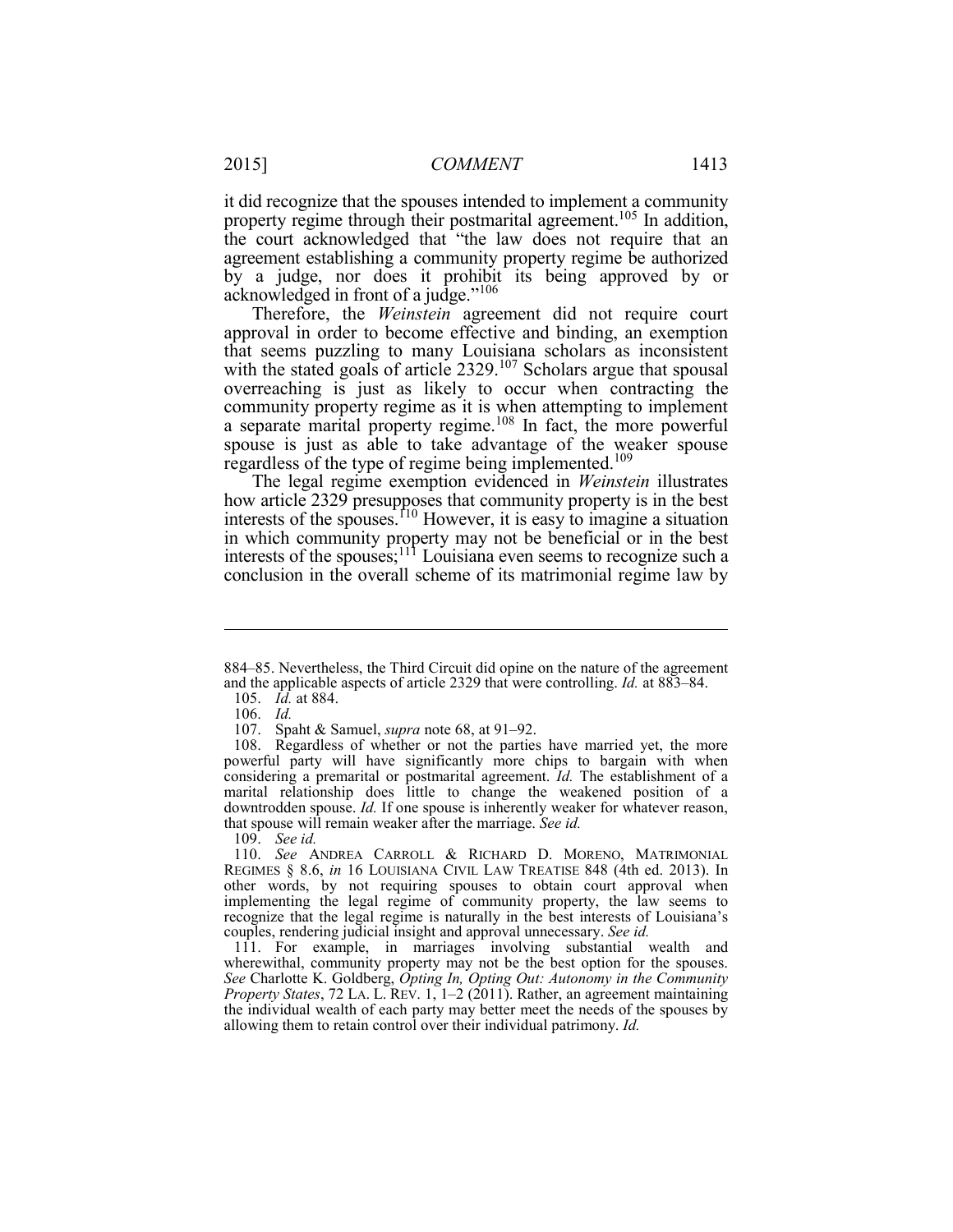allowing the parties to establish a separate property regime to Ī. avoid community property altogether.<sup>112</sup>

#### *c. Article 2329's Out-of-State Exemption*

 exemption to the article's general terms, noting that "[d]uring the first year after moving into and acquiring a domicile in this state, spouses may enter into a matrimonial agreement without court approval."<sup>113</sup> While considering a broad range of marital legal issues, the Louisiana Supreme Court interpreted this aspect of thereafter.<sup>116</sup> Although the *Hand* couple did not attempt to execute spouses moving into Louisiana.<sup>118</sup> Particularly, the Court need to petition a court to determine whether a postmarital agreement is in their best interests.<sup>119</sup> Rather, the spouses may simply execute such an agreement on their own, defining the terms and conditions of their postmarital agreement without any help or The final sentence of article 2329 incorporates another article 2329 in *Hand v. Hand*. <sup>114</sup> Specifically, the couple in *Hand*  married in South Carolina, after which one of the spouses relocated to Morgan City, Louisiana.<sup>115</sup> A divorce followed soon a premarital or postmarital agreement, $117$  the Court opined on article 2329 and its exemption from obtaining court approval for recognized that when both spouses acquire domicile in Louisiana within the first year after relocating to the state, the spouses do not input from the legal system.120

 Similar to the legal regime exemption explored in *Muller*, the out-of-state exemption evidenced in *Hand* does little to further the legislative goals behind article  $2329$ .<sup>121</sup> In fact, spousal overreaching is just as likely to occur in marriages that commence

<sup>112.</sup> *See* LA. CIV. CODE art. 2329 (2015).

<sup>113.</sup> *Id.* 

<sup>114.</sup> Hand v. Hand, 802 So. 2d 560, 561–62 (La. 2001).

<sup>115.</sup> *Id.* at 561.

<sup>116.</sup> *Id.* 

 Louisiana domiciliary. *Id.* In reaching the conclusion that both spouses must be domiciled in Louisiana to obtain community property status, the court determined that article 2329, along with a few others, requires both parties to be domiciled in the state before the provisions of the law apply. *Id.* at 566. 117. The dispute in *Hand* involved the applicability and availability of the regime of community property to a married couple when only one spouse was a interpreted the use of the terms "spouse" and "spouses" in the various matrimonial regime Civil Code articles. *Id.* at 562–63. In fact, the court

<sup>118.</sup> *Id.* at 562.

<sup>119.</sup> *Id.* 

<sup>120.</sup> *Id.* 

<sup>121.</sup> Spaht & Samuel, *supra* note 68, at 91–92.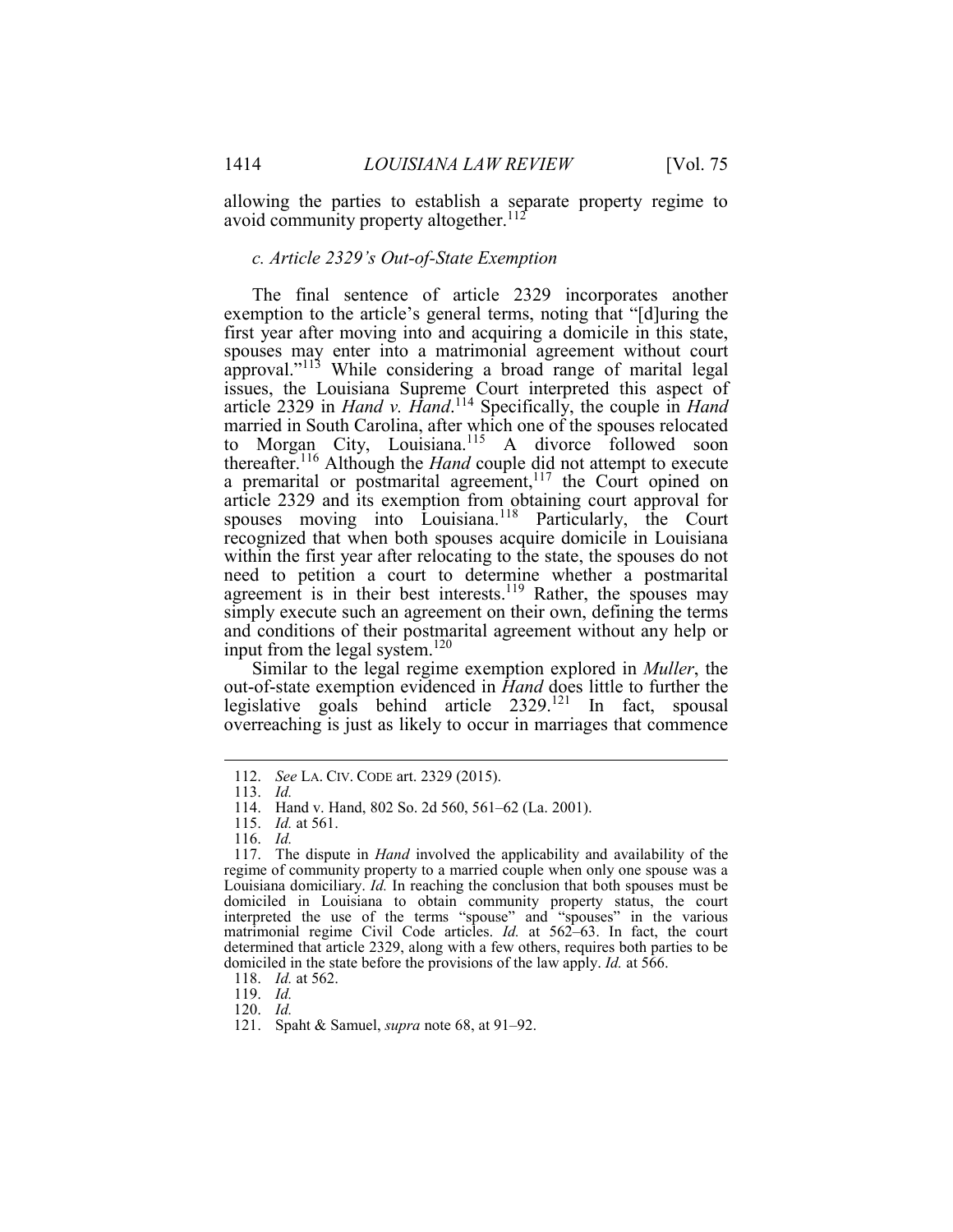in other states as it is in those that begin in Louisiana.<sup>122</sup> It is difficult to imagine why spousal overreaching would be a phenomenon experienced only in Louisiana, yet this exemption seems to recognize such a notion by relaxing the marital contracting standards for marriages instituted elsewhere.

# II. A CALL FOR CHANGE: THE JUSTIFICATIONS FOR REVISING ARTICLE 2329

 The marital institution is largely in need of an overhaul. society as a whole.<sup>123</sup> In an attempt to right the floundering ship of a promising opportunity to begin updating and improving the today's society, injecting unnecessary inconvenience and and flexibility to structure their marriages on their own terms, which is not entirely possible under the current version of article 2329. Thus, article 2329 should be revised with an eye on the future, adapting its outdated provisions to the needs of a changing Prospective spouses are abstaining from marriage like never before, generating significant consequences for themselves and marriage, affirmative action should be taken to restore and modernize the marital institution in accordance with our evolving society. In Louisiana specifically, Civil Code article 2329 provides status and reputation of marriage within the state. The principles and theories embodied in article 2329 are problematic as applied to inconsistency into the marital agreement arena. The premarital and postmarital distinctions within the article make little sense today, and the potential for abuse of the court-approval requirement is high.<sup>124</sup> As a whole, Louisiana spouses should have the freedom world.

# *A. The Changing Perception of Marriage: A Motivation for Revision*

In the State of Louisiana, as well as in several other states around the country, flexibility is needed and warranted in the realm

<sup>122.</sup> *See id.* at 92.

 123. *See generally* Hallett, *supra* note 6; *see, e.g.*, Ron Haskins, *Marriage on the Rocks: Economic and Social Consequences for Kids*, BROOKINGS (June 26, the effects of the changing role of marriage on children). 2013), http://www.brookings.edu/research/opinions/2013/06/26-marriage-economicsocial-consequences-haskins, archived at http://perma.cc/M4QN-B25M (discussing

<sup>124.</sup> *See infra* Part II.C.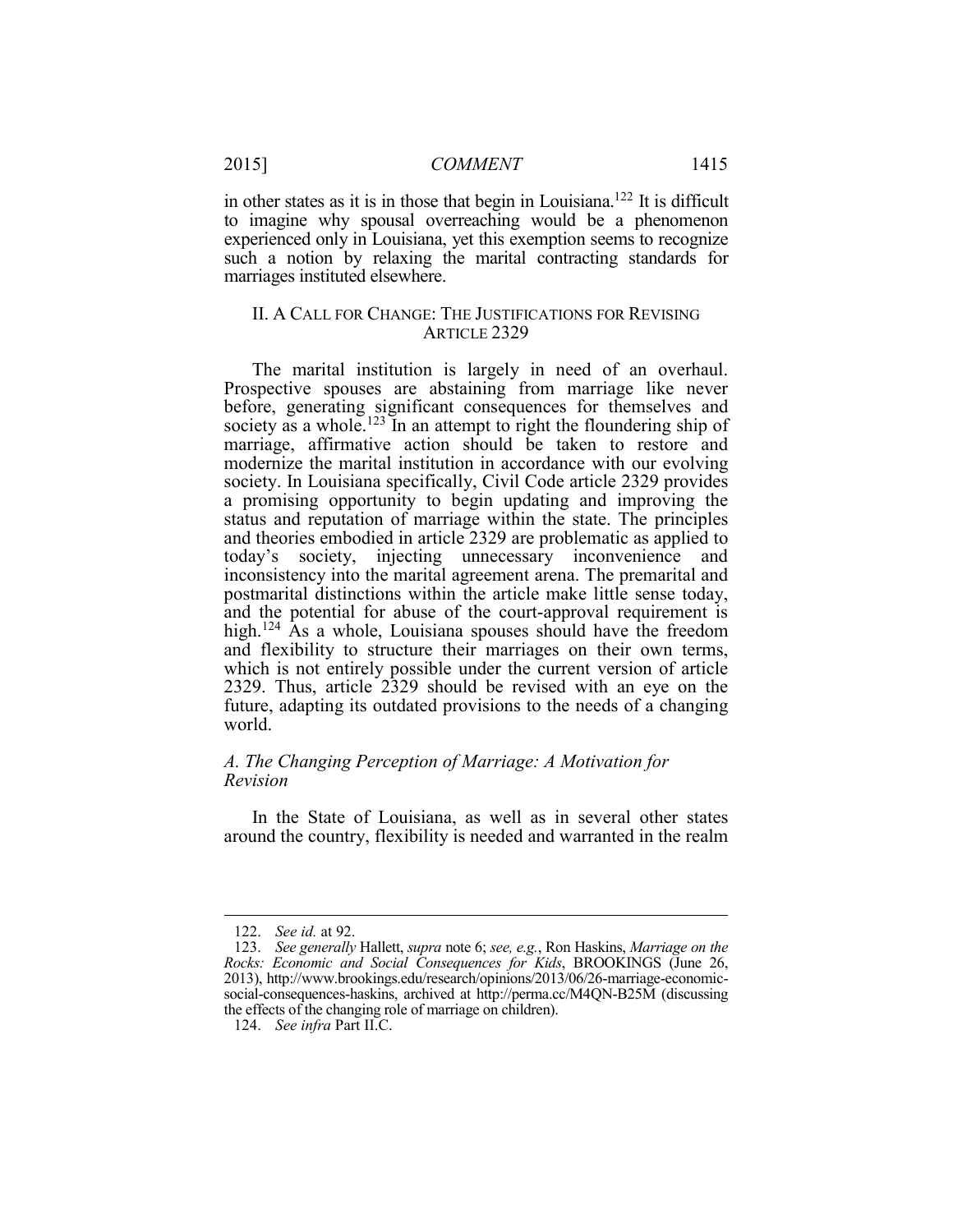Ì 2329 embodies legislative goals that are a product of outdated reasoning and antiquated perceptions of reality, illustrating the incompatibility of article 2329 with modern marital principles.<sup>127</sup> With the state of marriage in the United States currently in flux, outdated laws such as article 2329 serve as inviting opportunities to of marital contracting.<sup>125</sup> In the words of one scholar, "the law of marital agreements should be compatible with evolving understandings of the meaning of marriage, including the rise of individualized marriage."126 Currently, Louisiana Civil Code article begin correcting the flaws and misconceptions soiling the institution of marriage and its reputation.

 As such, the rules and distinctions of article 2329 serve as unwarranted obstacles to a positive marriage rate for at least two a couple's ability to alter the default rules undoubtedly work against the current trend of private ordering and individualized reasons. First, standards that govern marital agreements and hinder marriage structuring.<sup>128</sup> Additionally, marriage standards that are "heavily laden with mandatory terms may not attract adherents."<sup>129</sup>

For these reasons, as well as several others,<sup>130</sup> the Legislature and understandings of marriage. Given the decreasing marriage contracting laws would serve society well as a step in the right direction toward encouraging and fostering the institution of marriage. Scholars have long debated the appropriateness of distinguishing between premarital and postmarital agreements, and should revise article 2329 to better conform to the modern needs rate across the nation, the uniformity and flexibility of marital the inherent distinctions embodied in article 2329 do little to

129. Atwood, *supra* note 10, at 16.

 *See* Williams, *supra* note 15, at 881; *see also* discussion *supra* Part I. 125. Louisiana is one of several states that imposes heightened restrictions on postmarital agreements while premarital agreements remain largely unregulated.

<sup>126.</sup> Atwood, *supra* note 10, at 16.

 127. Louisiana Civil Code article 2329 was enacted to protect weaker spouses from their more dominant counterparts within the marital relationship, a goal that is no longer necessary due to the changing landscape of marital life. *See* Spaht & Samuel, *supra* note 68, at 91–92; *see* discussion *supra* Part I.

 I.A. In other words, marital agreements are more prevalent than ever, and the outdated requirements of article 2329 are an unnecessary obstacle for couples opting to marry on their own terms. *See* discussion *supra* Part I.A. 128. Bix et al., *supra* note 5, at 317. The complexities of modern society and the growing financial and economic intricacies of relationships have led to an increase in the use of privately structured marriages. *See* discussion *supra* Part

 the marital institution, article 2329 proves ineffective and inefficient in itself. *See* Spaht & Samuel, *supra* note 68, at 92. Article 2329 is highly inconsistent in attempting to accomplish its policy objectives, and its requirements are better 130. In addition to the declining marriage rate and the need for flexibility in suited for a time long ago. *See id.* at 91–92.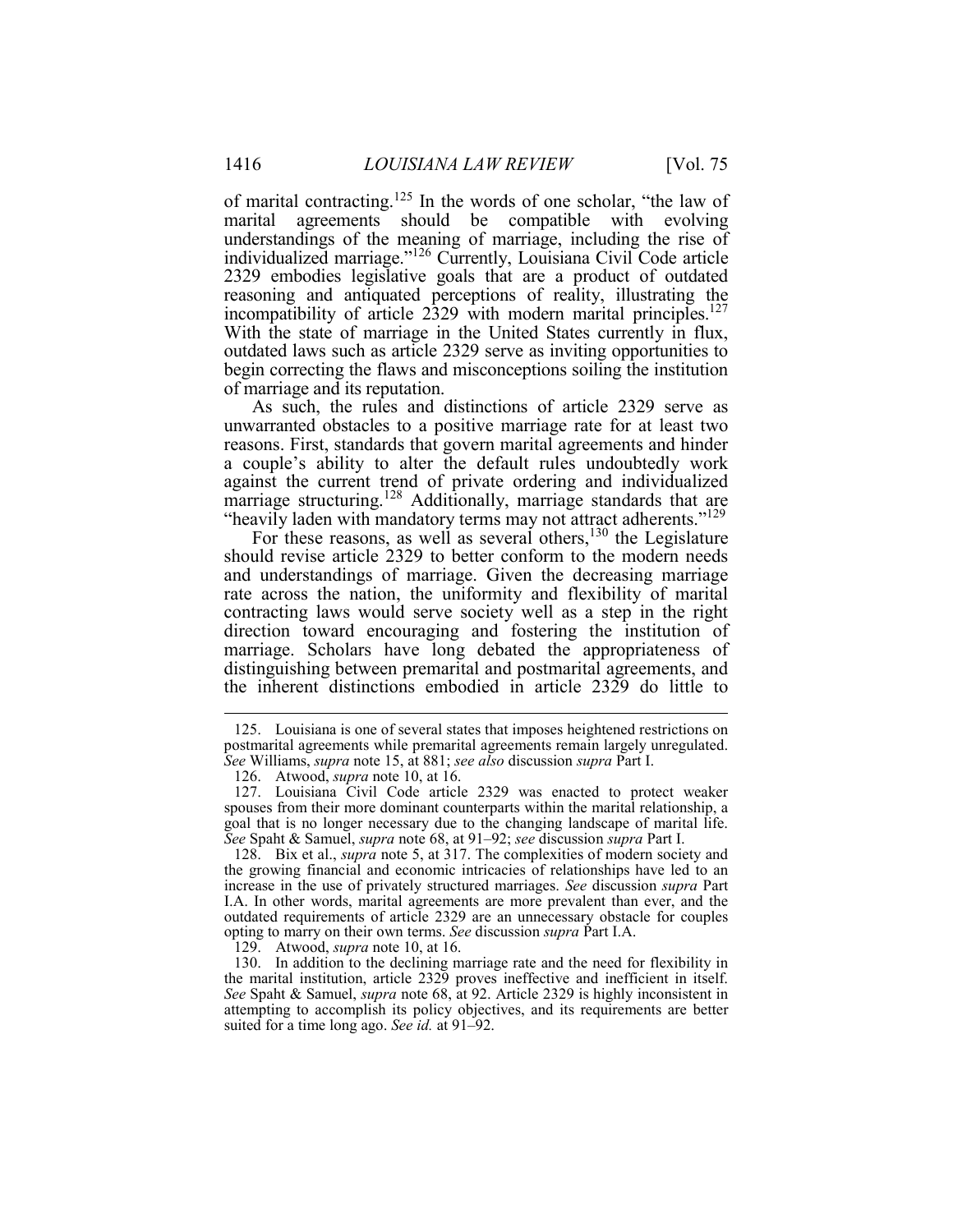Therefore, given the unpopularity of marriage in today's society, promote the legislative goals cited in support of the law.<sup>131</sup> along with the inconsistencies and outdated requirements of article 2329, the marital agreement law in Louisiana is ripe for change.

# *and Unnecessary B. The Shifting Socioeconomic Times: Court Approval Is Outdated*

 Similarly, the policies supporting article 2329's heightened, restrictive governance of postmarital agreements are also outdated. The policy justifications behind article 2329's enactment are bargaining power and require oversight to guard against spousal overreaching.<sup>132</sup> However, although the marriages of yesteryear statistics suggest that such disparity is no longer prevalent.<sup>134</sup> grounded in the notion that marriages inherently involve disparate may have involved spouses with unequal bargaining power and diverse educational and societal backgrounds,<sup>133</sup> today's marriage

 Individuals who enter into marital contracts today are much Louisiana, where women are becoming more involved in the workforce and are contributing substantially to the financial contracts may actually provide women with more "leverage" in the marital context, a proposition that is entirely different from the inferior marital standing that was once ascribed to women.<sup>137</sup> more sophisticated and educated, and women consistently find themselves less disadvantaged as compared to their male counterparts.<sup>135</sup> This theme of marital equality also holds true in stability of their households.<sup>136</sup> In addition to boosting the marital equality between spouses, these trends suggest that marital Accordingly, "a new era of marriage has arrived—an individual's autonomy and right to contract supersede the theory that marriage is a partnership wherein contracting would require greater

<sup>131.</sup> *See id.* at 92.

 132. *See* discussion *supra* Part I.A.

<sup>133.</sup> Hawke, *supra* note 12.

<sup>134.</sup> *See id.*; *see also* Carter, *supra* note 12.

<sup>135.</sup> Bix et al., *supra* note 5, at 316.

<sup>136.</sup> Steven Ward, *Divorce Rate in La. Above Nation's*, THE ADVOCATE (Sept. 6, 2011), http://theadvocate.com/home/771554-79/divorce-rate-in-la. above, archived at http://perma.cc/N89B-659J.

 the naturally heightened bargaining power that women, as a whole, possess today provides adequate protection. *See generally id.* Therefore, the increased protection guaranteed by article 2329's court-approval requirement is no longer 137. Bix et al., *supra* note 5, at 316. As such, women are no longer reliant upon the protection of favorable marital agreements. *See generally id.* Rather, necessary.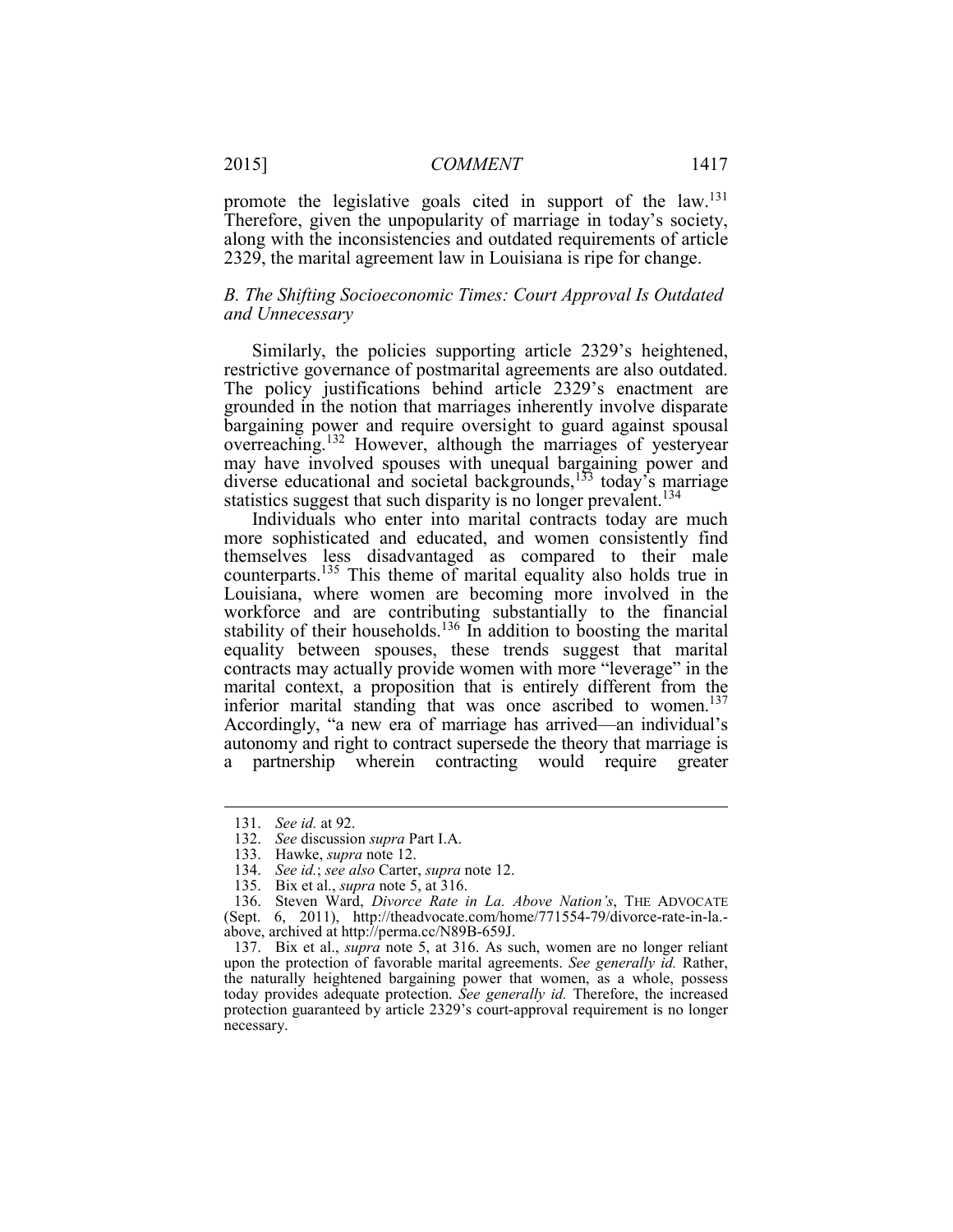natural evolution of society, a process through which the lessaccountability."<sup>138</sup> Therefore, the Legislature's goal of protecting the less-worldly spouse has essentially been accomplished by the worldly spouse has become virtually nonexistent.<sup>139</sup> Thus, article 2329's postmarital contracting requirements mandating court approval are currently unnecessary.

 determination of whether a postmarital agreement serves a married principles and rules governing the matrimonial regime and whether nothing "short of administering an exam to them on the subject."<sup>143</sup> Adding to the general ineffectiveness of article 2329's courtapproval requirement, article 2329 plainly delegates the couple's best interests to an impartial, disinterested judge.<sup>140</sup> In making the best-interest determination, the judge is, ideally, supposed to consider whether the spouses "understand the such a regime serves their best interests."<sup>141</sup> However, faced with the personal, unique circumstances of each married couple, a judge is largely unable to pronounce whether that couple understands the agreement or whether it fits the couple's aspirations and lifestyle.<sup>142</sup> In order to make such a determination, a judge can do

 Overall, a disinterested judge is generally unable to determine are no longer a necessary component of marital contracting. Today, statistics indicate that married individuals are more than able to stand up for themselves within the confines of marriage, having achieved near-equal levels of education and marital the true best interests of a married couple in an effective manner.<sup>144</sup> Although judges presumably operated as helpful mediators guarding against spousal abuse in the past, these judicial services equality.<sup>145</sup> As such, today's married couples should have the freedom to structure their marital agreements as they wish.

143. *Id.* at 94.

1

 144. *See id.* To make an effective determination, a judge must employ considerable resources and truly understand the spouses' predicaments and lifestyles, a feat that is no easy task. *See generally id.* 

 *Approach to Postnuptial Agreements*, 45 SUFFOLK U. L. REV. 397, 421 (2012). 138. Stephanie A. Bruno, Note, *Insuring the Knot: The Massachusetts* 

 139. Although one spouse may have more financial stability than the other, terms of bargaining power and marital control. *See* Williams, *supra* note 15, at statistics suggest that spouses are generally on an equal playing field today in 851.

<sup>140.</sup> LA. CIV. CODE art. 2329 (2015).

<sup>141.</sup> Spaht & Samuel, *supra* note 68, at 94.

 making an accurate determination that much more difficult to render. *See generally id.* at 94–95. 142. The nature of the best-interest determination is undoubtedly an involved process, substantially hindering the decision-making abilities of judges and

<sup>145.</sup> Hawke, *supra* note 12. *See also* Carter, *supra* note 12.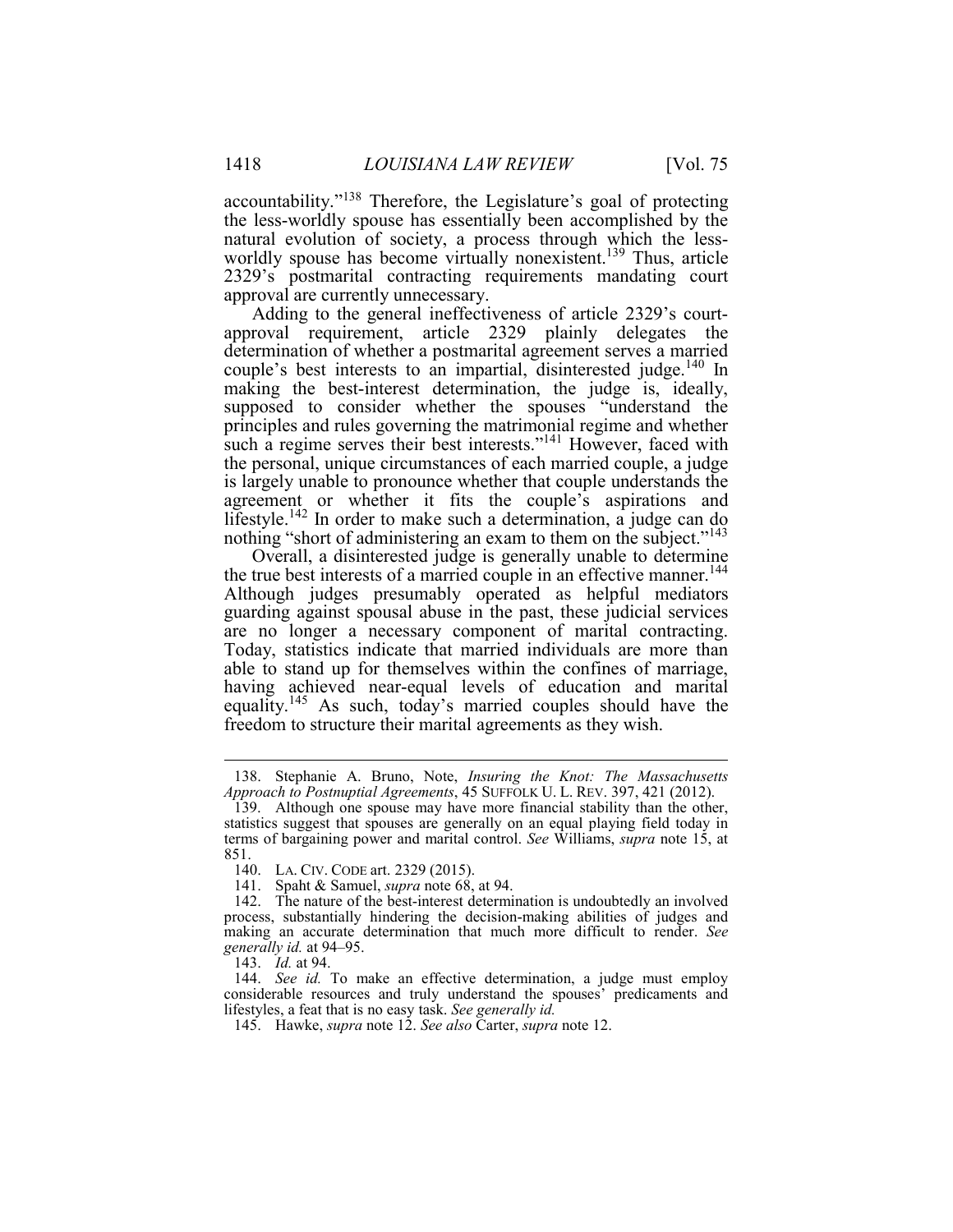Although article 2329 is outdated and unnecessary as applied that article 2329 is still needed to protect the spouses' creditors.<sup>146</sup> proposal of article 2329 offered by the Law Institute in 1979 "made clear that the concern in allowing spouses to enter into matrimonial agreements was solely for the welfare of the spouse whose contributions to the marriage were largely non-economic, to the spouses involved in a marital agreement, some may argue However, such an argument is largely unwarranted. The original and not for the interest of creditors or forced heirs":<sup>147</sup>

 other areas of the law. Available to the creditors are the same remedies they have against any contract of the debtor, Since the judicial inquiry must focus on the best interests of the spouses, they should not have to prove that no harm will accrue to their creditors as a result of the proposed agreement. Creditors, like forced heirs, are protected in in particular, the revocatory action, the action in declaration of simulation, and the oblique action.<sup>148</sup>

 Therefore, a revision of article 2329 would not significantly affect the position or status of creditors, as they have a sufficient themselves under the law.<sup>149</sup> Not only are article 2329's arbitrary Louisiana, the article's protections are also immaterial from the this new economic reality of marriage. number of alternative remedies at their disposal to protect requirements unnecessary as applied to the spouses and prospective spouses opting to contract marital agreements in perspective of creditors, and the article should be revised to reflect

# *C. Problems of Inconsistency: Article 2329's Exemptions Make Little Sense*

 rationales, article 2329 is also a highly inconsistent piece of overreaching by requiring spouses to obtain judicial approval when several exemptions from its otherwise strict court-approval In addition to its outdated reasoning and antiquated policy legislation. Despite the Legislature's desire to prevent spousal contracting postmaritally, the language of article 2329 incorporates

<sup>146.</sup> *See, e.g.*, Spaht & Samuel, *supra* note 68, at 91.

<sup>147.</sup> *Id.* The quoted language demonstrates that the security of creditors was not a primary motive in allowing spouses to engage in marital contracts. Thus, this suggests that abolishing the distinction codified in article 2329 would not be unfair to creditors. *See id.* 

<sup>148.</sup> *Id.* at 98 (citations omitted).

<sup>149.</sup> *Id.* at 91, 98.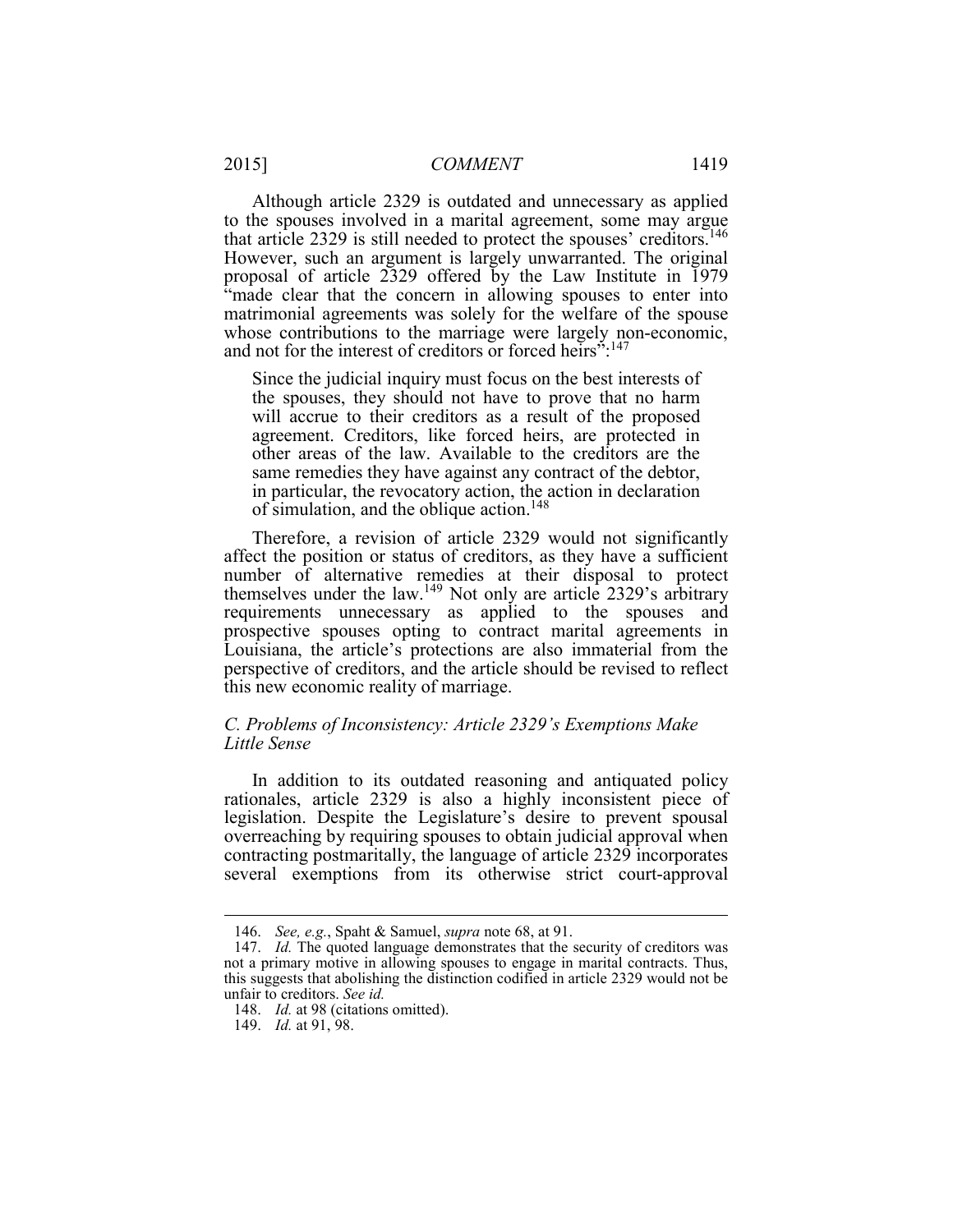within one year of moving to Louisiana; spouses who married and requirement.<sup>150</sup> Specifically, the following individuals are exempted from obtaining court approval: prospective spouses; spouses who marry out of state and enter into a marital agreement established the legal regime prior to January 1, 1980; and spouses who change to the legal regime by marital agreement.<sup>151</sup>

 created, protection of the less-worldly spouse, is hardly served or advanced by these exemptions. The justification for the enhanced scrutiny of postmarital agreements is the protection of the less- also engage in the agreements encompassed by the exemptions without procedural protections.<sup>152</sup> Criticizing the inconsistencies of article 2329, Professor Katherine Spaht explained why its However, the legislative goal for which article 2329 was worldly spouse, but less-worldly spouses and potential spouses exemptions make little sense:

 In the situations encompassed by the exemptions, overreaching by one of the parties is as great a possibility as in those situations not exempted. The less-worldly party is not necessarily any better able to defend himself or getting married than after the ceremony, before having lived in Louisiana one year than after this period of residency, or before January 1, 1980 than after that date. Likewise, a change to the legal regime, which does not the less-worldly spouse, as when an antenuptial agreement, carefully planned with the aid of the parents to protect the regime.<sup>153</sup> herself from a disastrous matrimonial agreement before require court approval, may not always be in the interest of less-worldly spouse, is upset by a change to the legal

and failing to fully protect the less-worldly spouse.<sup>155</sup> Article 2329 is Thus, one is hard pressed to find a "coherent rationale" for the court-approval requirement of article 2329 due to its various exemptions.<sup>154</sup> The exemptions effectively weaken the policy objectives of article 2329, doing little to prevent spousal overreaching inherently "inconsistent in its attitude toward spousal overreaching,"

<u>.</u>

155. *Id.* 

<sup>150.</sup> *Id. See supra* Part I.B.2; LA. CIV. CODE art. 2329 (2015).

 151. LA. CIV. CODE art. 2329 (2015). The legal regime in Louisiana is one of community property. *See* LA. CIV. CODE art. 2327 (2015).

 152. *See* Spaht & Samuel, *supra* note 68, at 92. Marital agreements have traditionally been subjected to heightened regulations to equalize the contractual aptitudes of spouses in marital relationships. *Id.* 

<sup>153.</sup> *Id.* 

 154. CARROLL & MORENO, *supra* note 110.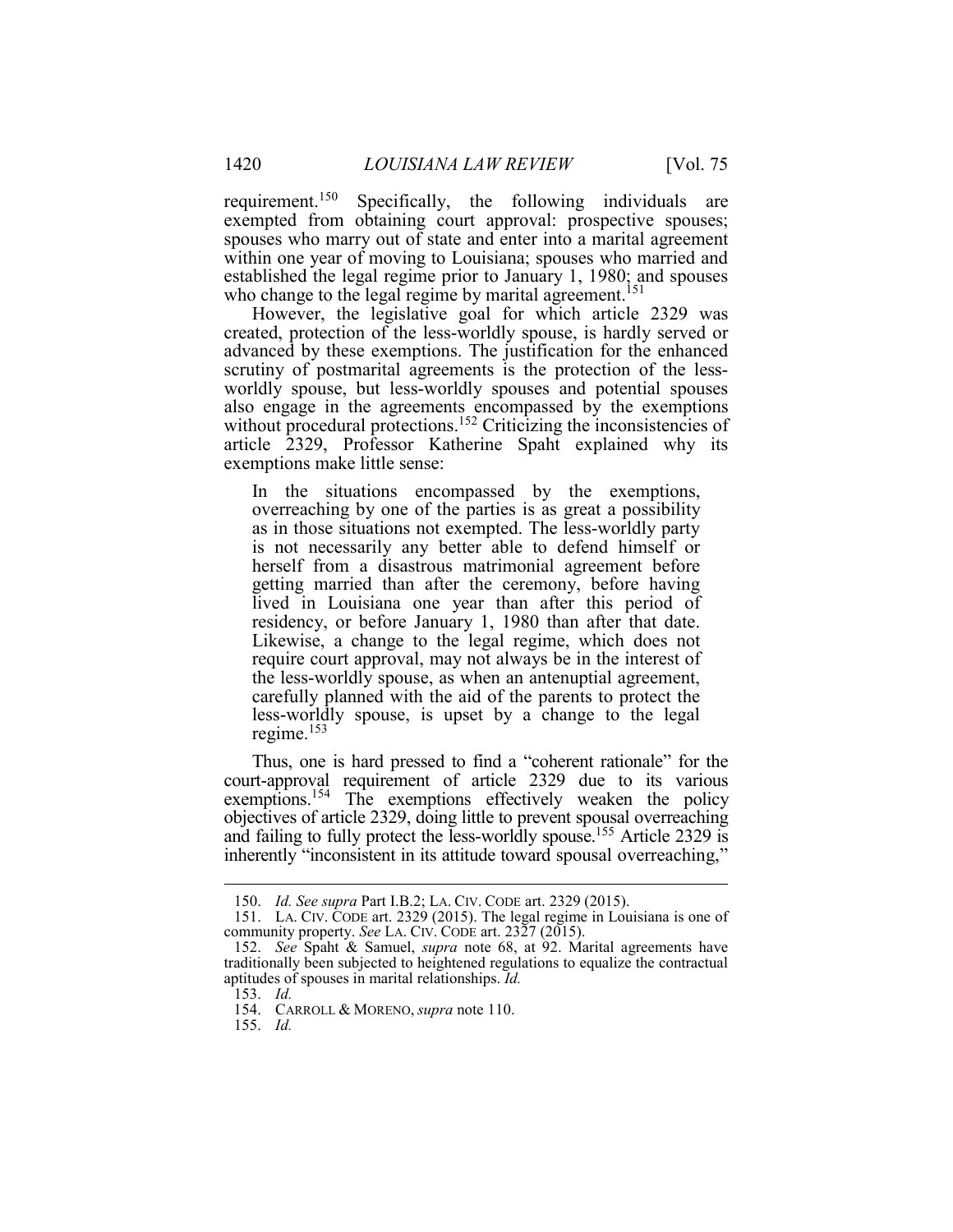was added into the article during the 1979 legislative session.<sup>156</sup> which is not surprising given the haste with which the requirement

 Furthermore, the plain language of article 2329 does not order to obtain court approval of a postmarital agreement, fact, the couple does not even need to personally appear before the would have been an appropriate procedural protection to a position to execute a forged agreement or impose his will on the require a married couple to seek a full-fledged judicial hearing in evidencing another inefficiency in article 2329's application.<sup>157</sup> In judge.158 Conceivably, if the Legislature intended to protect weaker spouses and prevent spousal overreaching, a mandatory hearing implement. Without such a hearing, the more powerful spouse is in other spouse to sign an unfavorable affidavit, ultimately negating the stated goals of article 2329.

 Although spousal overreaching is not a significant concern in today's society, the judiciary has nevertheless dropped the figurative ball in interpreting article 2329 by not requiring spouses to "overreach" article 2329's protections aimed at preventing that as amplified as it was in the past, yet the lack of a mandatory hearing in article 2329 calls the reasoning of the Legislature into to appear before the court. As such, spouses have the opportunity very activity. Today, the potential for spousal overreaching is not question and reveals yet another problem with article 2329's procedural protections.

 In addition, spouses are able to circumvent the court-approval techniques. "Spouses who believe that the requirement of judicial approval of all postnuptial matrimonial agreements is an minimize judicial involvement by initially contracting a regime regime."<sup>160</sup> Legally justified as either a conditional obligation or an requirements of article 2329 with some creative contracting undesirable intrusion into their private affairs may attempt to containing a mechanism to change it." $159$  For example, spouses could "include in their original agreement a 'termination' provision and an alternate regime to be adopted upon the lapse of the original

 approval went in and out of the bill as if caught in a revolving door, it is not surprising that the new legislation is inconsistent in its attitude toward spousal 156. Spaht & Samuel, *supra* note 68, at 91 ("Since the requirement of court overreaching.").

 157. LA. CIV. CODE art. 2329 (2015). *See also* Boyer v. Boyer, 616 So. 2d 730, 734 (La. Ct. App. 1993).

 741; *Boyer*, 616 So. 2d at 731. 158. LA. CIV. CODE art. 2329 (2015). *See also* Hargrave, *supra* note 74, at

 159. Laura Schofield Bailey, Note, *Marital Property Agreements—Being Creative With The New Legislation*, 43 LA. L. REV. 159, 164 (1982).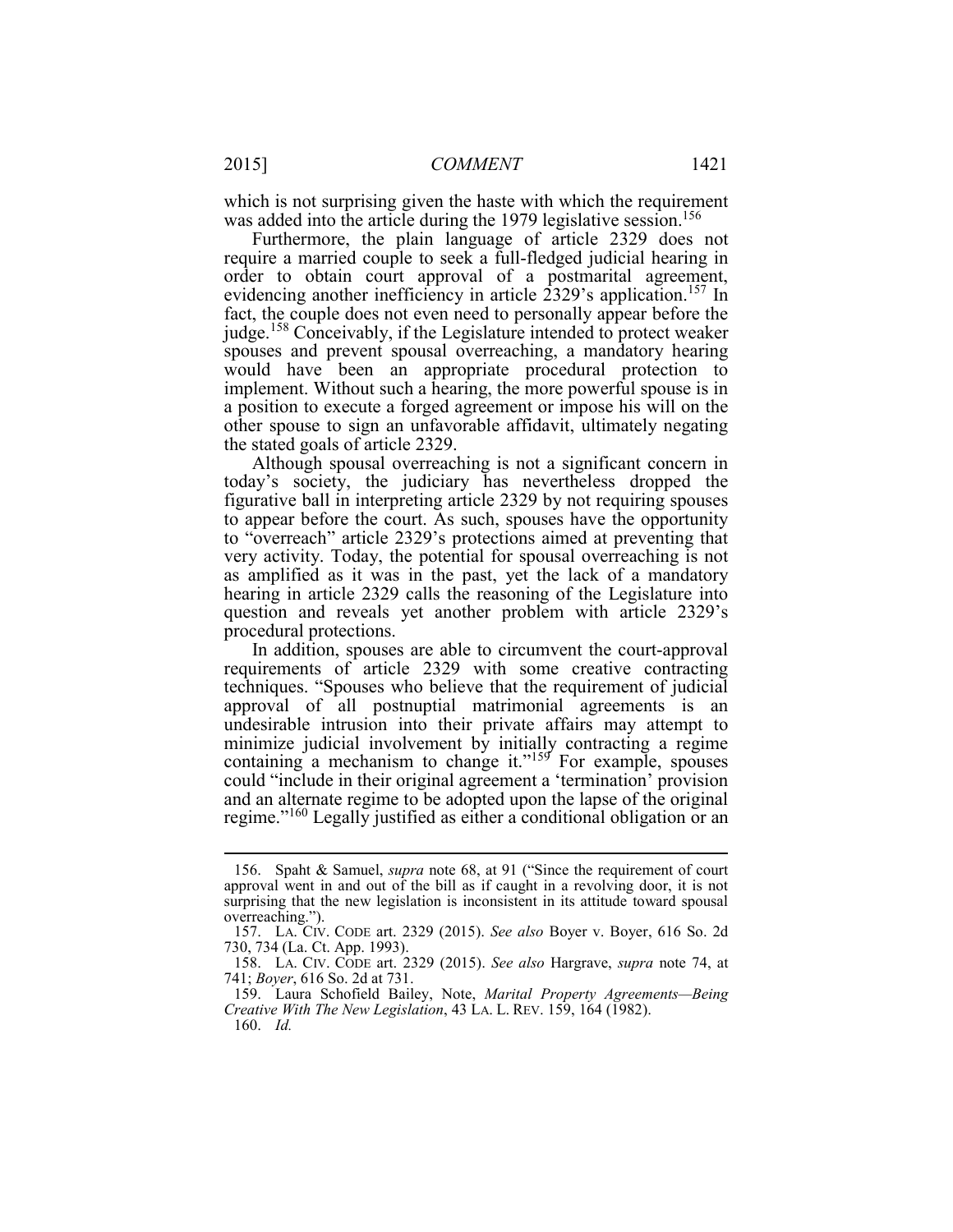spouses' use of these mechanisms are ultimately subverting the article 2329 is largely unnecessary in today's society, a conclusion that is furthered by the ineffectiveness of the article and fueled by optional, alternative regime, $161$  these contractual mechanisms and goals and requirements of article 2329. Therefore, the holes in article 2329's proverbial net extend far and wide, providing several opportunities for willing and eager spouses to avoid the legislative protections embodied within the article. The current version of the potentials for abuse detailed above.

 The majority of article 2329's intricacies may even overshadow the discretionary regulation of a court, requiring individuals contracting postmaritally to comply with a strict court-approval agreements and those agreements encompassed by article 2329's exemptions are not governed by similarly strict requirements.<sup>163</sup> In essence, article 2329 makes agreements that are established or altered during marriage more onerous than their premarital that article 2329 is largely a disappointment as applied to modern day society. Although admittedly some safeguards may be necessary, article 2329 goes too far by imposing arbitrary the legislature's admirable goals, creating more inconvenience than value. Article 2329 essentially relegates postmarital agreements to requirement in order to do so.<sup>162</sup> On the other hand, premarital counterparts, a result that is inconsistent with sound policy given the modern landscape of marriage.<sup>164</sup> These discrepancies suggest distinctions and restrictions on postmarital agreements.

# *D. The Obligatory Nature of Article 2329 Is Questionable*

 The argument for revising article 2329 is enhanced by the possibility that the Louisiana Legislature may not have intended article 2329's marital contracting requirements to be mandatory.<sup>165</sup> In fact, article 2329 is potentially a suppletive requirement that may be "derogated from conventionally."166 "Neither the text nor

<u>.</u>

165. Bailey, *supra* note 159, at 162.

166. *Id.* at 166.

<sup>161.</sup> *Id.* 

<sup>162.</sup> LA. CIV. CODE art. 2329 (2015).

<sup>163.</sup> Spaht & Samuel, *supra* note 68, at 91.

 attempting to contract during marriage, the institution is hardly furthered or promoted. Atwood, *supra* note 10, at 16. Recognizing that marriage is a favorable public policy objective, difficulty in marital contracting is not desirable nor does it 164. By imposing additional requirements and hurdles on individuals encourage individuals to enter into the institution. Daniel T. Lichter, *Marriage as Public Policy*, PROGRESSIVE POL'Y INST. (Sept. 2001), http://www.human.cornell .edu/pam/outreach/upload/marriage\_lichter.pdf, archived at http://perma.cc/52SH-Y8LG.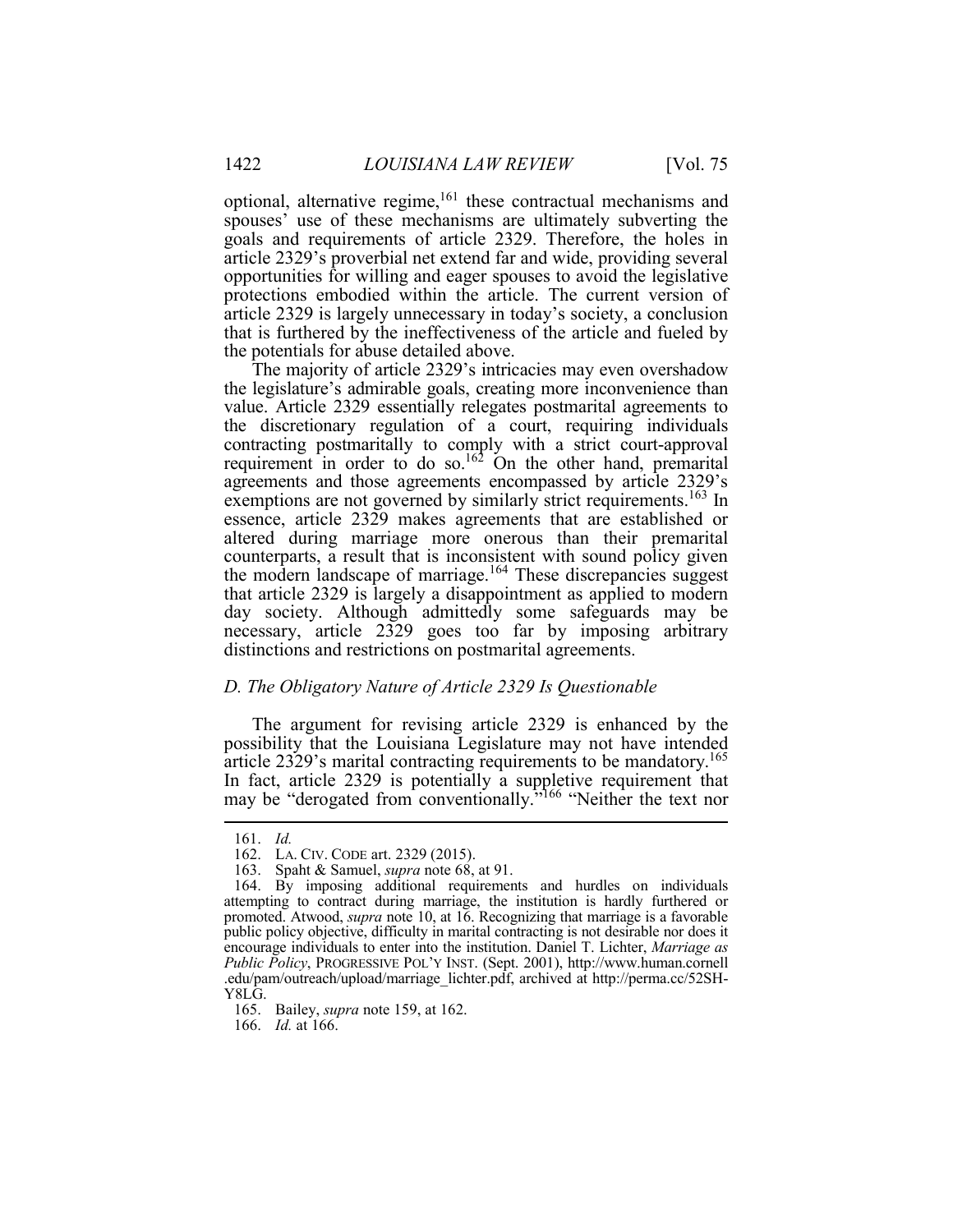failure to obtain judicial approval," suggesting that Louisiana couples may not need to abide by the dictates of article 2329:167 the comments to the 1979 revision impose any sanctions for the

 Article 2329 arguably falls under the general category of textual directive of absolute nullity when the parties fail to dropped the historical bars to interspousal contracting<sup>168</sup> on the strength and can rely on general contractual enforcement and protective devices to prevent overreaching. Requiring supplemental law since it contains neither a commentative nor obtain judicial approval. Another factor supporting the supplemental character of this requirement is the general trend of increasing spousal contractual freedom. The legislature assumption that modern spouses have equal bargaining *mandatory* judicial approval is inconsistent with this assumption; article 2329 should not be considered mandatory absent an express directive.<sup>169</sup>

 At the very least, the obligatory nature of article 2329 is questionable.<sup>170</sup> Although Louisiana courts generally nullify postmarital agreements that do not fulfill the court-approval requirement,  $177$  such action is not traceable to a legislative directive. Thus, despite courts nullifying agreements that do not comply with article 2329, one is left to wonder whether such nullification is truly what the Legislature intended when it enacted the court approval provisions of article 2329. Therefore, a revision of the article would help clarify its intended application, as the confusion surrounding the obligatory nature of article 2329 supports the idea that it should be revised to resolve the issue.

# *E. Freedom of Contract and Bargaining Theory*

 On a broader note, Louisiana has witnessed a "general trend of community property states have witnessed similar movements increasing spousal contractual freedom" over the last few decades.<sup>172</sup> In fact, this trend is not unique to Louisiana, as many

<sup>167.</sup> *Id.* at 167.

 168. Recognizing that the Legislature "dropped the historical bars to eliminated interspousal contractual incapacity when it implemented Louisiana interspousal contracting," Bailey is referring to the fact that the Legislature Civil Code article 1790 during the 1978 legislative session. *Id.* 

<sup>169.</sup> *Id.* at 167–68 (citations omitted).

 170. *Id.* at 168.

<sup>171.</sup> *See, e.g.*, Muller v. Muller, 72 So. 3d 364, 368 (La. Ct. App. 2011).

<sup>172.</sup> Bailey, *supra* note 159, at 167.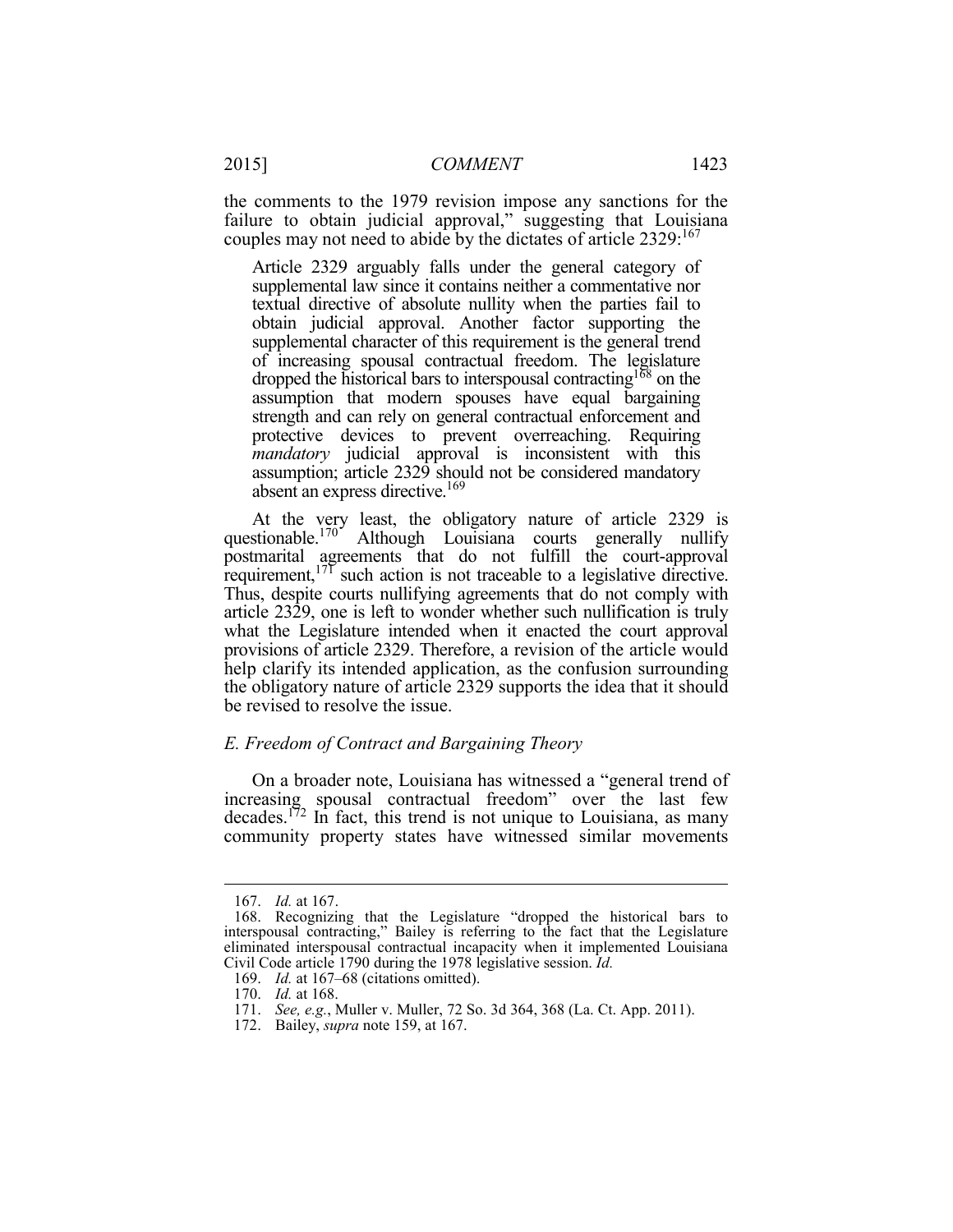toward contractual freedom among spouses.<sup>173</sup> Recognizing such following insight into the significance of postmarital contracting in freedom as "advantageous," one legal commentator offered the Louisiana:

 advantageous for a number of reasons—to utilize as an estate system, to reflect changes resulting from the birth and growth of children, to reflect changes in wealth, etc.<sup>174</sup> Allowing modification of the regime during marriage can be planning tool, to replace what has become an unfavorable

It appears that Louisiana generally favors contractual freedom in the realm of marital contracting.<sup>175</sup> However, article 2329 does not accord with this general view. Rather, article 2329 continues to embody strict postmarital contracting requirements, a testament to its outdated legislative reasoning and nonconformity with modern trends.

 similar prerequisite in an old French *Code Civil* article as justification for retaining the requirement in Louisiana.<sup>176</sup> In fact, court approval in order to change or implement a marital court-approval requirement into the law of Louisiana is not as noted that "the French legal system may be better suited for this such as France, are historically "less deferential to freedom of is misplaced. In the United States, where freedom of contract is a Freedom-of-contract theory also provides a helpful response to some supporters of article 2329's court-approval requirement. For example, advocates of article 2329 often rely on the presence of a French *Code Civil* article 1397 also requires spouses to obtain agreement during marriage.<sup>177</sup> However, the incorporation of the seamless as its advocates believe. A prominent Louisiana scholar kind of judicial inquiry than Louisiana's."<sup>178</sup> European countries, contract" principles than are American jurisdictions,<sup>179</sup> lending support to the notion that article 2329's court-approval requirement popular concept,180 the court-approval requirement seems rather

177. *Id.* 

<sup>173.</sup> *Id.* at 163.

<sup>174.</sup> *Id.* (citations omitted).

<sup>175.</sup> *Id.* at 167.

 176. Spaht & Samuel, *supra* note 68, at 94−95 n.82.

 178. *Id.* (citing P. HERZOG, CIVIL PROCEDURE IN FRANCE §§ 3.11–3.21, 7.51(c) (1967)).

 179. Atwood, *supra* note 10, at 34.

 180. *See* 5 WILLISTON ON CONTRACTS § 12.3 (4th ed.) ("[P]ublic policy . . . requires that parties of full age and competent understanding must have the greatest freedom of contracting, and contracts, when entered into freely and voluntarily, must be upheld and enforced by the courts.").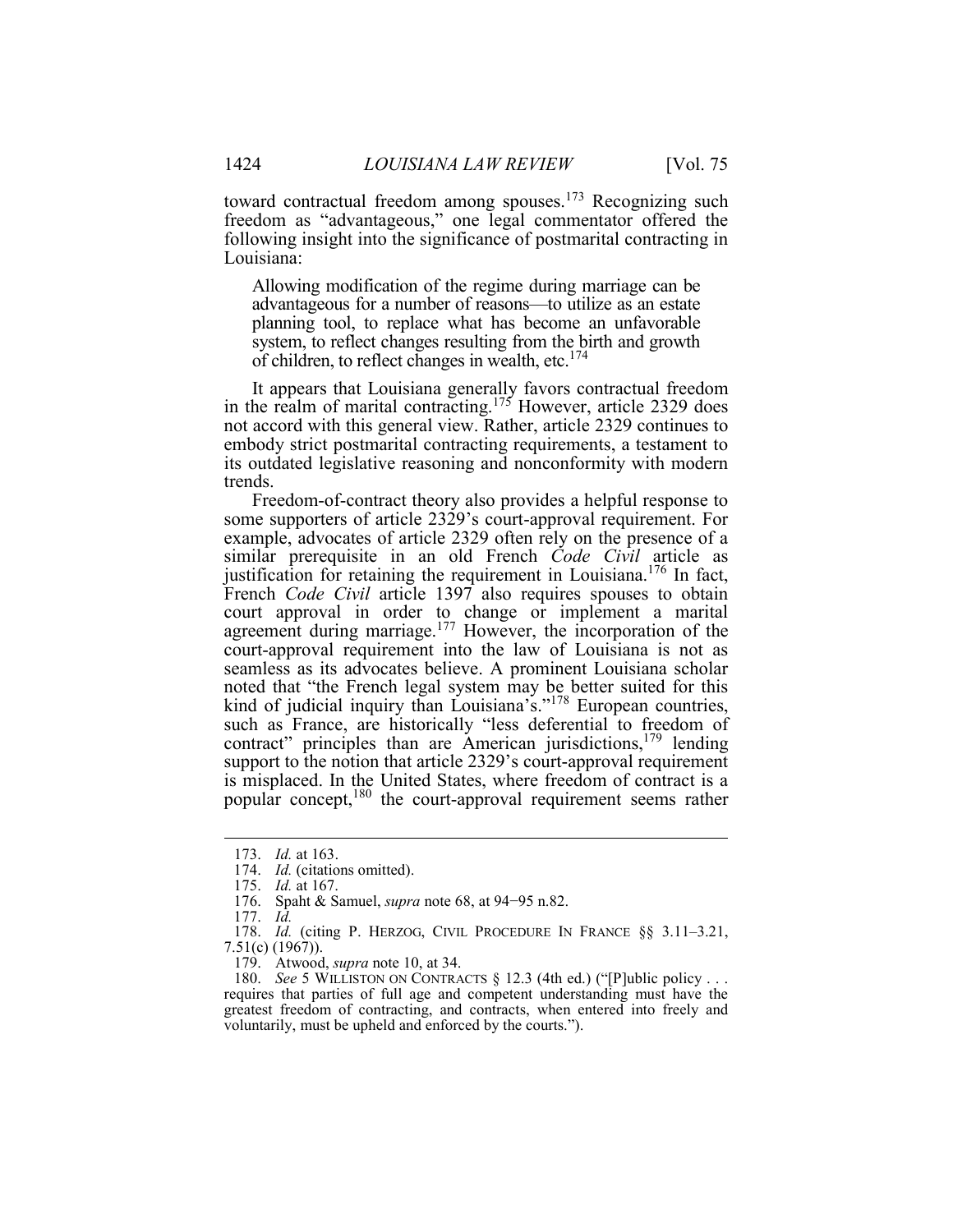implementing or changing a marital agreement seems to make much more sense in the French legal environment than it does in contradictory. Therefore, requiring court approval before Louisiana.

 On a different note, a likely counterargument to freedom-of- contract theory in the marital context lies in the inherently unstable nature of the marital institution.<sup>181</sup> Specifically, this counterargument is founded upon the notion "that the bargaining dynamics within an intact marriage are materially different than the dynamics of premarital bargaining."<sup>182</sup> However, marital instability has been exaggerated in this regard, leading many to the unwarranted single-income families, in which the wife serves as a homemaker conclusion that spouses are unable to bargain on an equal playing field.183 In fact, "[b]argaining theory suggests that courts and commentators have overstated the likely disparity in bargaining power between richer and poorer spouses."<sup>184</sup> Moreover, even while the husband functions as the primary breadwinner, do not present concerns of contractual instability.<sup>185</sup>

 fair outcomes, "any injustice is likely to be the result of the spouses' Therefore, if the state has established an effective set of default rules to govern marital relationships and the separation of property upon field. Any injustices that are prevented solely by imposing Although unbridled marital contracting will not always produce default entitlements and not any defect in the bargaining process itself."186 Rather than flowing from disproportionate bargaining power, injustices in postmarital contracting will occur to the extent that the default marital contracting rules of the state are unjust.<sup>187</sup> the dissolution of those relationships, spouses will not find themselves contracting with one another on an unequal playing amplified restrictions on postmarital contracting are minimal.<sup>188</sup>

 As a leading family law scholar recognized, the availability of would be without such an option.<sup>189</sup> Bluffing and trickery generally postmarital agreements leaves both spouses better off than they

 scholars continue to believe that bargaining dynamics in the marital realm are 181. *See generally* Williams, *supra* note 15, at 830 (explaining that some materially different from bargaining in other contexts).

<sup>182.</sup> *Id.* 

 183. *Id.* at 851.

<sup>184.</sup> *Id.* 

 185. "[E]ven in a traditional family where the husband works for wages and the wife works in the home, the husband's bargaining power will not be significantly greater than his wife's." *Id.* 

 186. *Id.* at 879.

<sup>187.</sup> *See id.* 

<sup>188.</sup> *See id.* 

<sup>189.</sup> *See id.*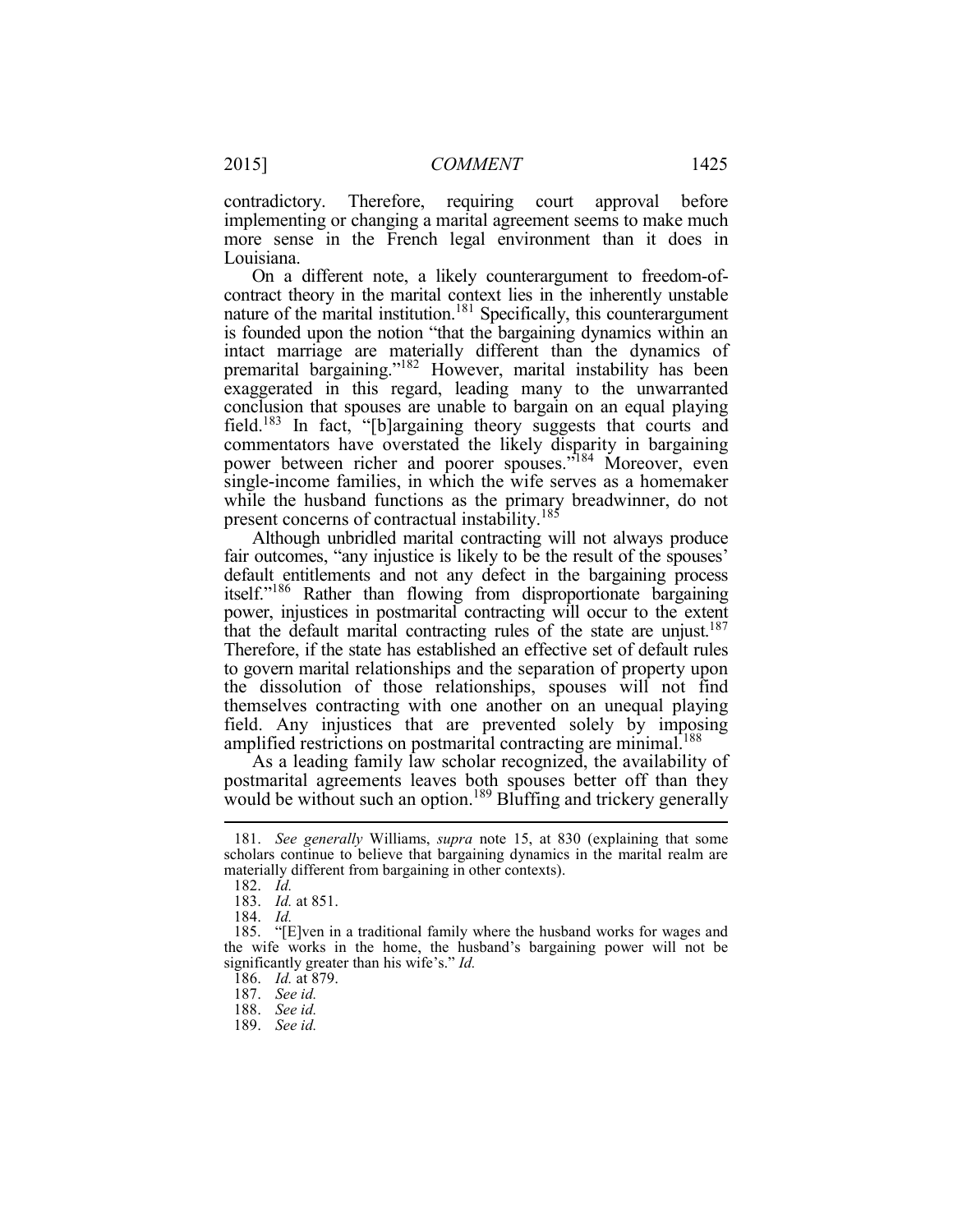do not influence the marital contracting process, as women likely have sufficient information to recognize any inopportune agreements presented to them by their husbands.<sup>190</sup> Overall, "[t]he results of any bargain will benefit both spouses compared to their option to divorce under the state's default rules."191

# *F. Privacy Concerns: Marital Agreements Are Intended To Be Private*

 Furthermore, some scholars seem to respect the increasing In fact, all postmarital agreements are intended to be private and solely a matter for consideration between the spouses.<sup>193</sup> Moreover, reject this notion of privacy altogether, forcing spouses to seek the recorded in the public records in certain circumstances,<sup>196</sup> such recordation of the agreement does not rise to the level of injecting an marital equality and contractual capabilities of spouses by recognizing those spouses' privacy to execute their agreements.<sup>192</sup> "[n]o state requires that spouses register their [postmarital] agreements in any formal way."<sup>194</sup> Nevertheless, Louisiana seems to input and approval of an outside official before implementing a postmarital agreement.<sup>195</sup> Although marital agreements must be outsider's input into the substance of the agreement.<sup>197</sup>

 If marital agreements are truly intended to be private, injecting the disinterested opinions of a third-party judge into the postmarital contracting process does little to further privacy-oriented objectives. As a whole, postmarital agreements are intended to be a private matter for a reason. Particularly in today's society in which the they want to structure their marriages, and they are educated and marital playing field has largely been equalized, spouses know how worthy enough to make those decisions in private by themselves.

<sup>190.</sup> *Id.* 

<sup>191.</sup> *Id.* 

 192. *See generally id.* at 833.

<sup>193.</sup> *Id.* 

<sup>194.</sup> *Id.* 

 195. LA. CIV. CODE art. 2329 (2015).

 in order to affect third persons. LA. CIV. CODE art. 2332 (2015). 196. In Louisiana, a marital agreement must be recorded in the public records

 197. Arguably, the recordation of a marital agreement is much less of an intrusion into privacy than allowing a third party to dictate substantive terms of that agreement.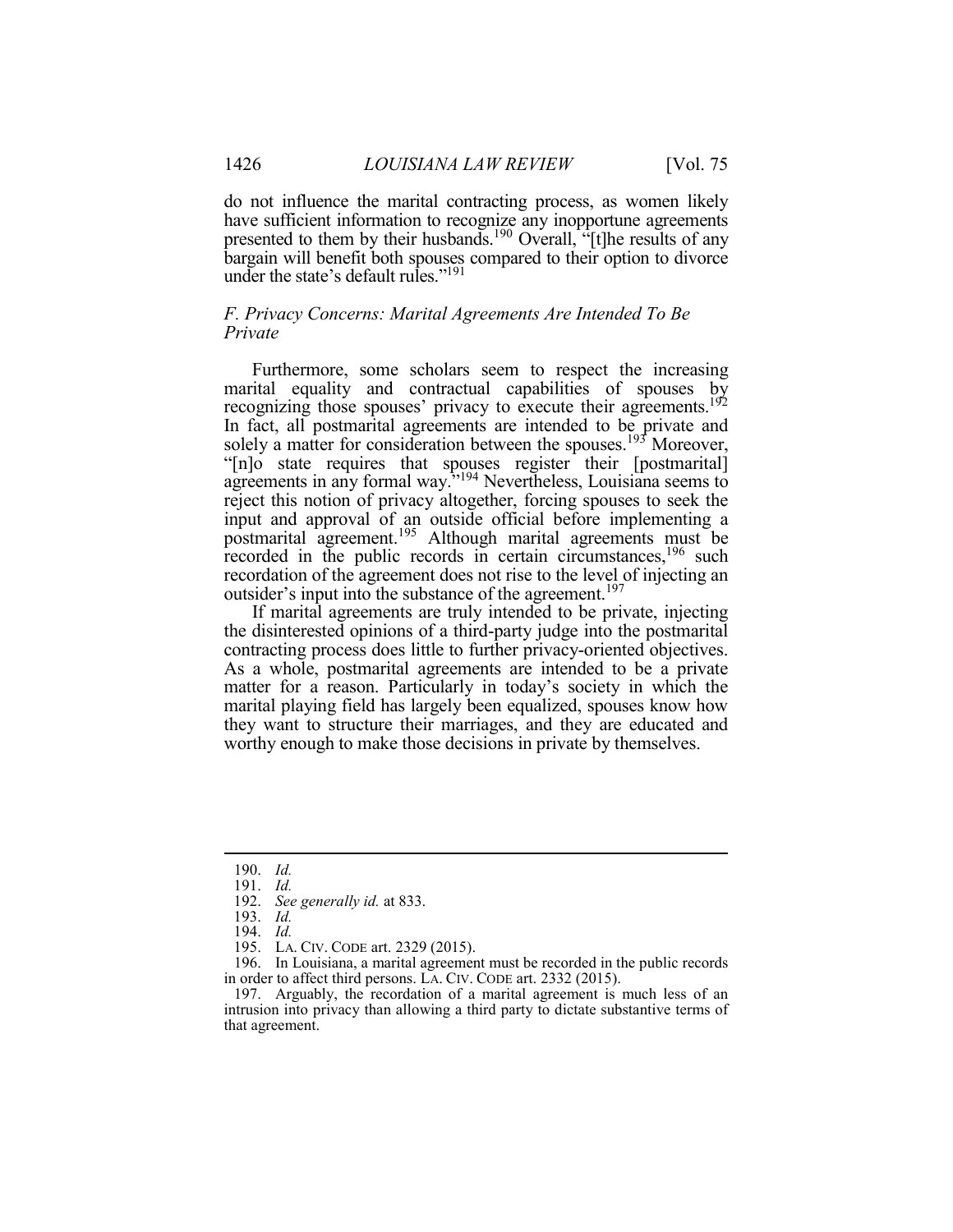With premarital and postmarital agreements finding widespread For example, the Uniform Law Commission recently approved the that serves as a prime example for states to follow in updating their in Mississippi and the District of Columbia have introduced the acceptance and utilization throughout the United States,<sup>198</sup> it should not come as a surprise that many states and regulatory bodies differ in their approaches as to how such agreements should be regulated. Uniform Premarital and Marital Agreements Act, model legislation laws governing marital agreements.<sup>199</sup> To date, Colorado and North Dakota have adopted the Act in their jurisdictions, while legislators Act to their colleagues for approval.<sup>200</sup>

 framework in which a judge is to consider a marital agreement with contested.<sup>201</sup> Massachusetts employs such a framework in an Another popular regulatory approach involves a careful-scrutiny "careful scrutiny" only if the agreement is challenged or effective manner.<sup>202</sup>

has been adopted by the state of Minnesota.<sup>203</sup> Yet another approach focuses on the notion that spouses must employ independent counsel when formulating their agreements, an approach grounded in principles of substantive fairness, which

 and Wisconsin govern marital agreements in this manner, yet both operate slightly differently in regulating premarital and postmarital agreements on a level playing field. Lastly, other states opt to treat premarital and postmarital agreements under an identical set of standards, citing a general freedom-of-contract theory as justification for doing so.204 Utah

#### *A. Uniform Premarital and Marital Agreements Act*

 On a national stage, the law governing marital agreements has (ULC) recently approved the Uniform Premarital and Marital undergone significant modifications in accordance with the ever- changing world of marriage. The Uniform Law Commission Agreements Act, a new piece of model legislation calling for states

<sup>198.</sup> Stoner, *supra* note 28.

<sup>199.</sup> UNIF. PREMARITAL & MARITAL AGREEMENTS ACT (2012).

 +Act, archived at http://perma.cc/NA2F-6Y3N (last visited Feb. 5, 2015). 200. *Premarital and Marital Agreements Act*, UNIFORM LAW COMM'N, http://www.uniformlaws.org/Act.aspx?title=Premarital+and+Marital+Agreements

<sup>201.</sup> *See infra* Part III.B.

<sup>202.</sup> *See infra* Part III.B.

<sup>203.</sup> *See infra* Part III.C.

<sup>204.</sup> *See infra* Part III.D.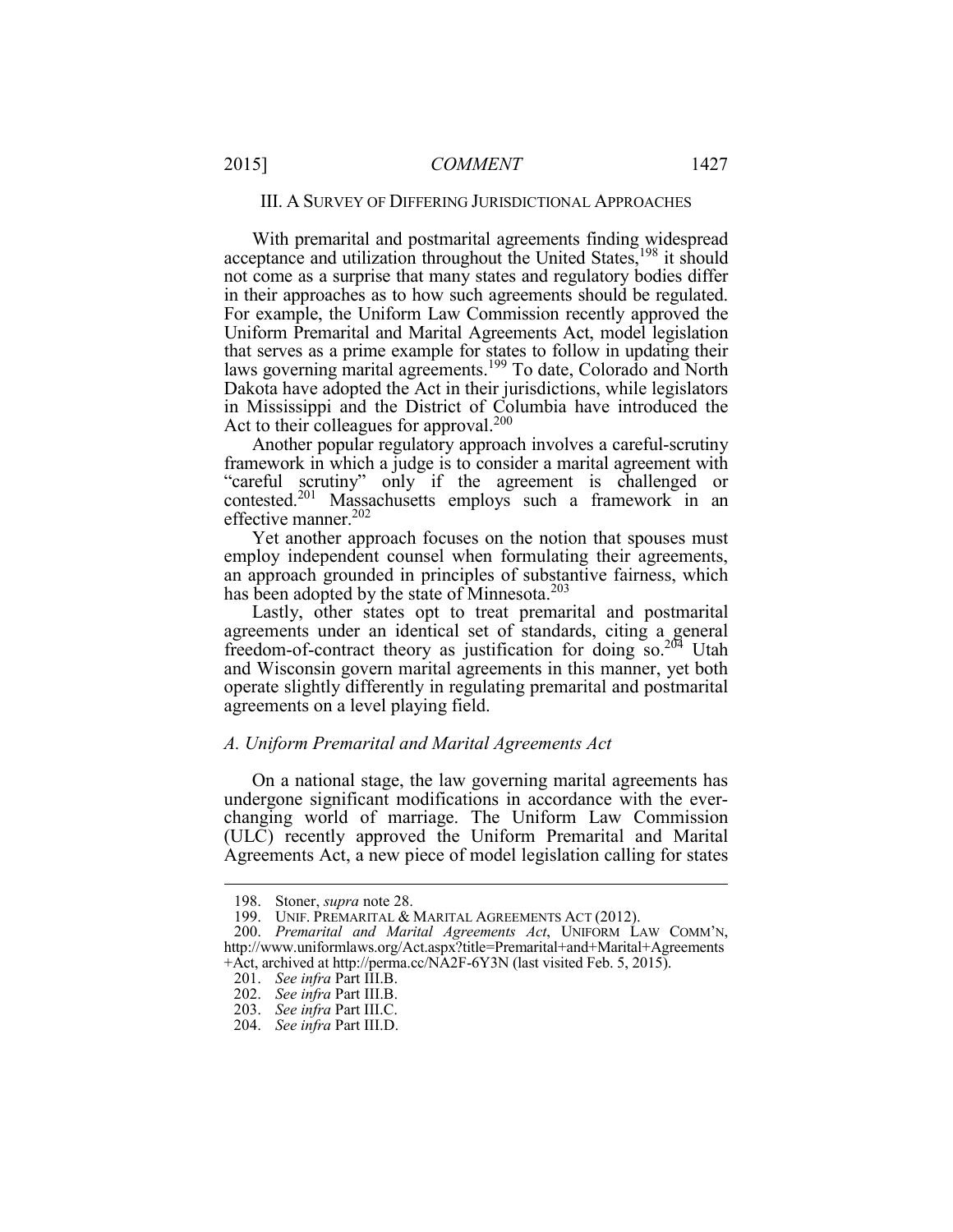"to treat premarital agreements and marital agreements under the same set of principles and requirements."205 Approved in July 2012, the Act suggests that "parties should be free, within broad limits, to choose the financial terms of their marriage," with due process and substantive fairness benchmarks serving as the only limitations.<sup>206</sup>

 Agreements Act covers agreements executed both prior and subsequent to the beginning of a marital relationship.<sup>207</sup> After the same set of standards, arguing that postmarital agreements do not deserve the heightened scrutiny that many states currently employ.<sup>208</sup> The Drafting Committee recognized that postmarital agreements are characterized by a different set of risks than are undue influence, and changing circumstances.<sup>209</sup> In response, the Drafting Committee concluded that the resources available in the various common law principles, are "sufficient to deal with the As its name suggests, the Uniform Premarital and Marital considerable debate, the Drafting Committee of the Act determined that premarital and postmarital agreements should be judged under premarital agreements, namely risks of unfairness, duress and new Uniform Premarital and Marital Agreements Act, along with likely problems related to either type of transaction."<sup>210</sup>

 The requirement that the spouse presented with a proposed executing the agreement is arguably the most important feature of the new Uniform Premarital and Marital Agreements Act.<sup>211</sup> Such access "necessarily means both the money to hire a lawyer and the time to find one, get advice, and consider that advice."<sup>212</sup> This requirement of separate legal representation applies to both both circumstances have enough time and resources to fully agreement have access to independent legal representation before premarital and postmarital agreements, ensuring that spouses in consider any proposed changes to the terms of their marital relationships.<sup>215</sup> At the end of the day, requiring access to

<sup>205.</sup> UNIF. PREMARITAL & MARITAL AGREEMENTS ACT (2012).

<sup>206.</sup> *Id.* 

<sup>207.</sup> *Id.* 

<sup>208.</sup> Bix et al., *supra* note 5, at 315.

<sup>209.</sup> UNIF. PREMARITAL & MARITAL AGREEMENTS ACT (2012).

<sup>210.</sup> *Id.* 

<sup>211.</sup> Linda J. Ravdin, *The New Uniform Premarital and Marital Agreement Act*, PASTERNAK & FIDIS (Apr. 1, 2013), http://www.pasternakfidis.com/divorce family law/new-uniform-premarital-marital-agreements-act, archived at http: //perma.cc/3N8D-8Y7S.

<sup>212.</sup> *Id.* 

<sup>213.</sup> *See id.*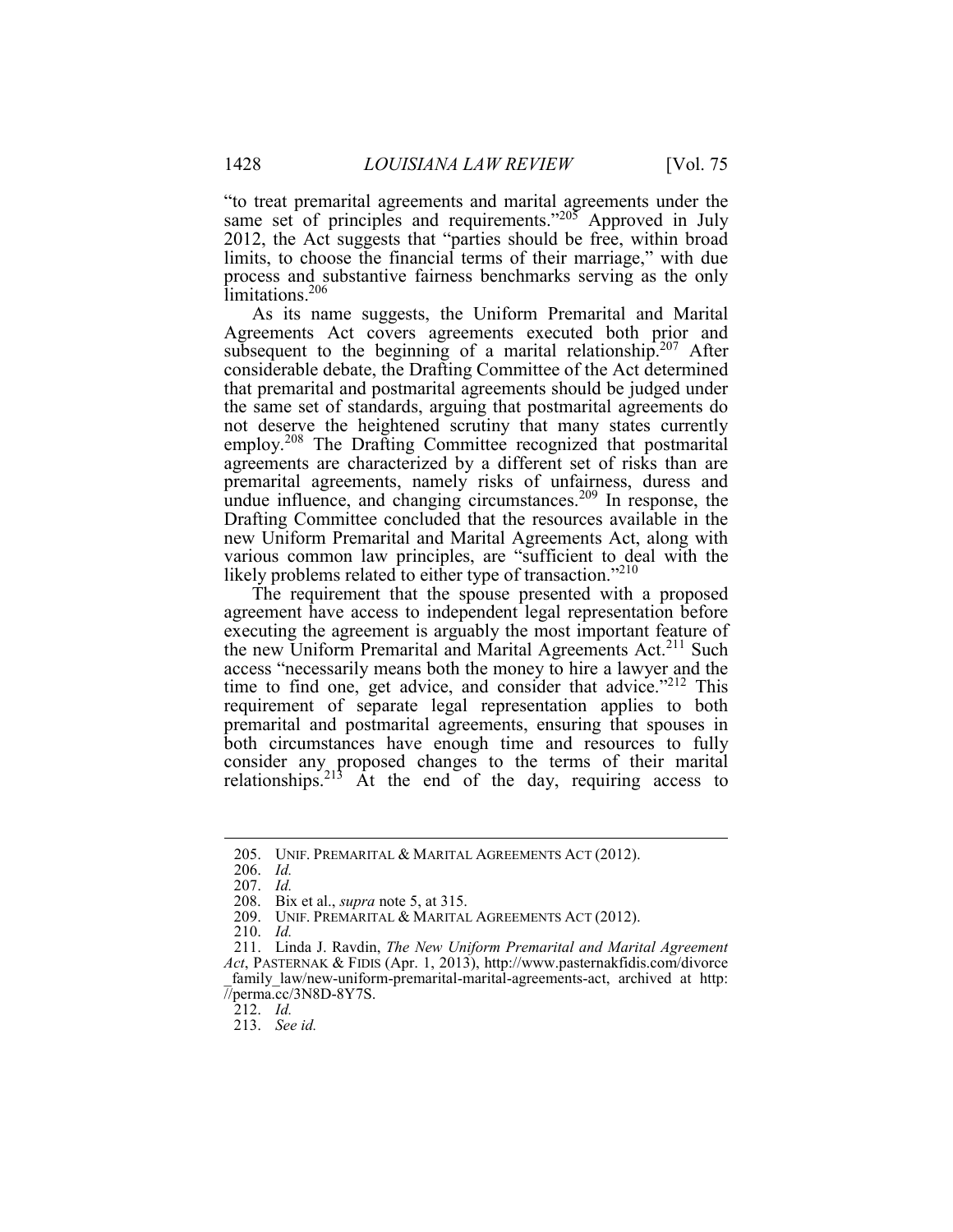independent legal counsel will cut down on spousal overreaching and unfairness in marital contracting.<sup>214</sup>

 The objective of the Drafting Committee in the Uniform Premarital and Marital Agreements Act was to produce an act that "promote[d] informed decision-making and procedural fairness without undermining interests in contractual autonomy, predictability, and reliance."<sup>215</sup> Importantly, the Drafting Committee was motivated by the "changing socioeconomic reality" taking place in the United States, citing the notion that men and women are no longer inherently unequal creatures in marital relationships: $216$ 

 The Committee was also aware of our changing economic inequality along gender lines, the relative value education and income growth over the last four decades and have almost reached parity as a percentage of the workforce. In almost a quarter of marriages, wives are now the higher wage earners, and in a majority of marriages, wives have an equal or higher education level than their socioeconomic reality. Notwithstanding the persistence of of marriage for men and women has been shifting since the original UPAA was enacted. Women have exceeded men in husbands.<sup>217</sup>

 Providing a national perspective on the inconsistencies in marital contracting that are prevalent in Louisiana, the Uniform Premarital and Marital Agreements Act serves as a welcoming opportunity to revise article 2329 to conform to today's society. the Act is ripe for adoption across the country.<sup>218</sup> The Council of State Governments approved the Act as "Suggested State Legislation" in September 2013, further demonstrating that

 requirement may be necessary to govern the marital relationship effectively without mandating that spouses obtain court approval of their marital marital context due to the inherent instability that remains a part of the 214. One should recognize, however, that requiring access to independent counsel will create barriers to freedom of contract. Nevertheless, such a agreements. Essentially, one may be faced with a battle of two evils in the institution. *See supra* Part II.

<sup>215.</sup> Bix et al., *supra* note 5, at 315.

 216. *Id.* at 316.

<sup>217.</sup> *Id.* (citations omitted).

 *"Suggested State Legislation"*, UNIF. LAW COMM'N (Sept. 19, 2013), *available at*  ed%20State%20Legislation%22, archived at http://perma.cc/S2K5-6A9F.218. *CSG Includes Uniform Premarital and Marital Agreements Act as*  http://www.uniformlaws.org/NewsDetail.aspx?title=CSG%20Includes%20Uniform %20Premarital%20and%20Marital%20Agreements%20Act%20as%20%22Suggest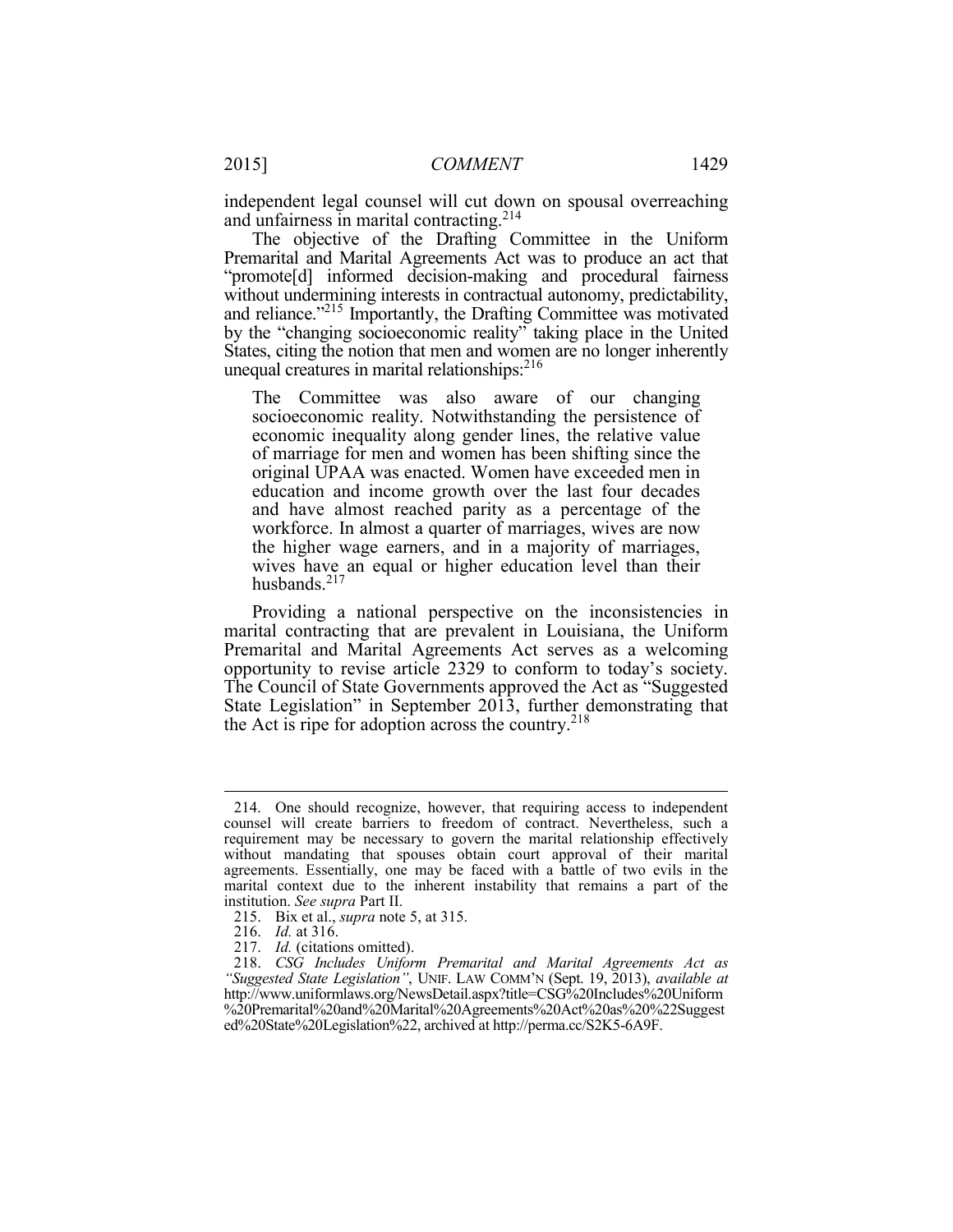#### *B. Modified Careful-Scrutiny Framework*

 Massachusetts employs a careful-scrutiny test that effectively requirement in Massachusetts as they are in Louisiana.<sup>220</sup> Rather, any restrictions at the time of agreement.<sup>221</sup> The only restrictions contested in court.<sup>222</sup> "In general, Massachusetts courts prefer to respect the right of [the] parties to freely enter into contracts. scrutiny."223 addresses and adapts to the concerns surrounding marital agreements in an appropriate, efficient, and modern framework.<sup>219</sup> First, postmarital agreements are not subject to a court-approval Massachusetts respects the wishes of contracting spouses and allows them to contract postmarital agreements without imposing on postmarital agreements in Massachusetts are imposed much later in the process, if and when the agreement is challenged or Postnuptial agreements are, however, subject to careful

 If presented with a disputed marital agreement, Massachusetts time of its execution and the time of its enforcement."<sup>224</sup> Although Supreme Court has set forth a five-factor test with which to determine the enforceability of marital agreements:<sup>225</sup> courts require that agreement to be "fair and reasonable both at the these principles are not legislatively codified, the Massachusetts

 Before a marital agreement is sanctioned by a court, careful scrutiny by the judge should determine at a minimum whether  $(1)$  each party has had an opportunity to obtain separate legal counsel of each party's own choosing; (2) all assets were fully disclosed by both parties before the event of a divorce; and (5) the terms of the agreement are there was fraud or coercion in obtaining the agreement; (3) agreement was executed; (4) each spouse knowingly and explicitly agreed in writing to waive the right to a judicial equitable division of assets and all marital rights in the fair and reasonable at the time of execution and at the time of divorce. Where one spouse challenges the enforceability

1

 223. Mary H. Schmidt & Christopher H. Suh, *A Practical Guide to Estate Planning in Massachusetts*, MASS. CONTINUING LEGAL EDUC., INC., EPII MA-CLE 12-1 (Vol. II, ch. 12) (2011) (citing DeCristofaro v. DeCristofaro, 508 N.E.2d 104 (Mass. App. Ct. 1987); *Ansin*, 929 N.E.2d at 963–64 (Mass. 2010)).

<sup>219.</sup> *See generally* Bruno, *supra* note 138; Ansin v. Craven-Ansin, 929 N.E.2d 955 (Mass. 2010).

<sup>220.</sup> *See* Bruno, *supra* note 138.

<sup>221.</sup> *Id.* 

<sup>222.</sup> *Id.* 

 224*. See* Schmidt & Suh, *supra* note 223.

<sup>225.</sup> *See Ansin*, 929 N.E.2d at 963–64.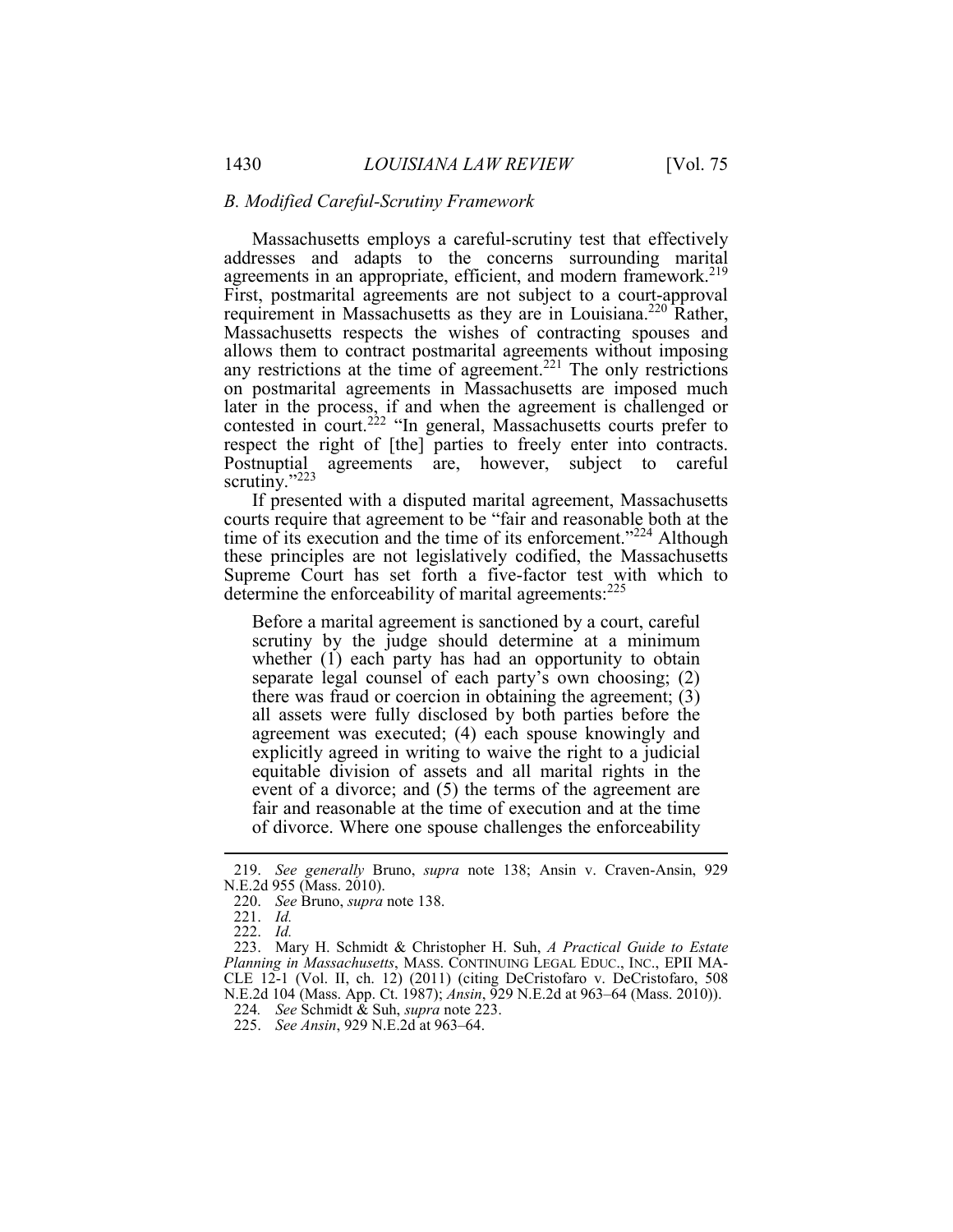of the agreement, the spouse seeking to enforce the agreement shall bear the burden of satisfying these criteria.<sup>226</sup>

postmarital agreements from the outset.<sup>227</sup> Rather, all marital agreements in Massachusetts are simply viewed with "careful scrutiny" if challenged to guard against any possible mistreatment or unfair dealing.<sup>228</sup> Therefore, Massachusetts couples are not burdened with having to obtain court approval of their postmarital agreements, as they are able to effectively structure the terms of their marriages Massachusetts does not impose heightened restrictions on themselves.

#### *C. Substantive Fairness and Independent Counsel Framework*

 Similar to Louisiana, Minnesota imposes restrictions on Specifically, Minnesota "requires that each spouse be represented by counsel when forming a postnuptial agreement, but requires merely the opportunity to obtain independent counsel when forming a Minnesota also "require[s] that the agreement meet standards of substantive fairness both at the time it is signed and at the time it is postmarital agreements that do not apply to premarital agreements.<sup>229</sup> prenuptial agreement."<sup>230</sup> In the realm of postmarital agreements, ultimately enforced, even though [Minnesota] reject[s] this requirement for prenuptial agreements."<sup>231</sup>

 Overall, postmarital agreements in Minnesota are not effective unless the spouses are represented by independent counsel and the agreement is substantively fair at the time it is signed and the time leaves it up to the spouses to decide what the terms of their it is enforced.<sup>232</sup> However, Minnesota does not require spouses to seek judicial approval of their postmarital agreements, but instead marriage should be.<sup>233</sup> Thus, Minnesota's landscape of postmarital and premarital agreements is characterized by heightened restrictions on the former, but unlike Louisiana, it does not require an outside determination by a disinterested third party.

 $\overline{a}$ 

233. Williams, *supra* note 15, at 838–39.

<sup>226.</sup> *Id.* (footnotes omitted).

<sup>227.</sup> *See* Schmidt & Suh, *supra* note 223.

<sup>228.</sup> *See id.*; *Ansin*, 929 N.E.2d at 963–64.

 229. MINN. STAT. ANN. § 519.11 (West 2015).

 230. Williams, *supra* note 15, at 838–39. *See also* MINN. STAT. ANN. § 519.11 (West 2015).

<sup>231.</sup> Williams, *supra* note 15, at 839.

<sup>232.</sup> *Id.* at 838–39. *See also* MINN. STAT. ANN. § 519.11 (West 2013).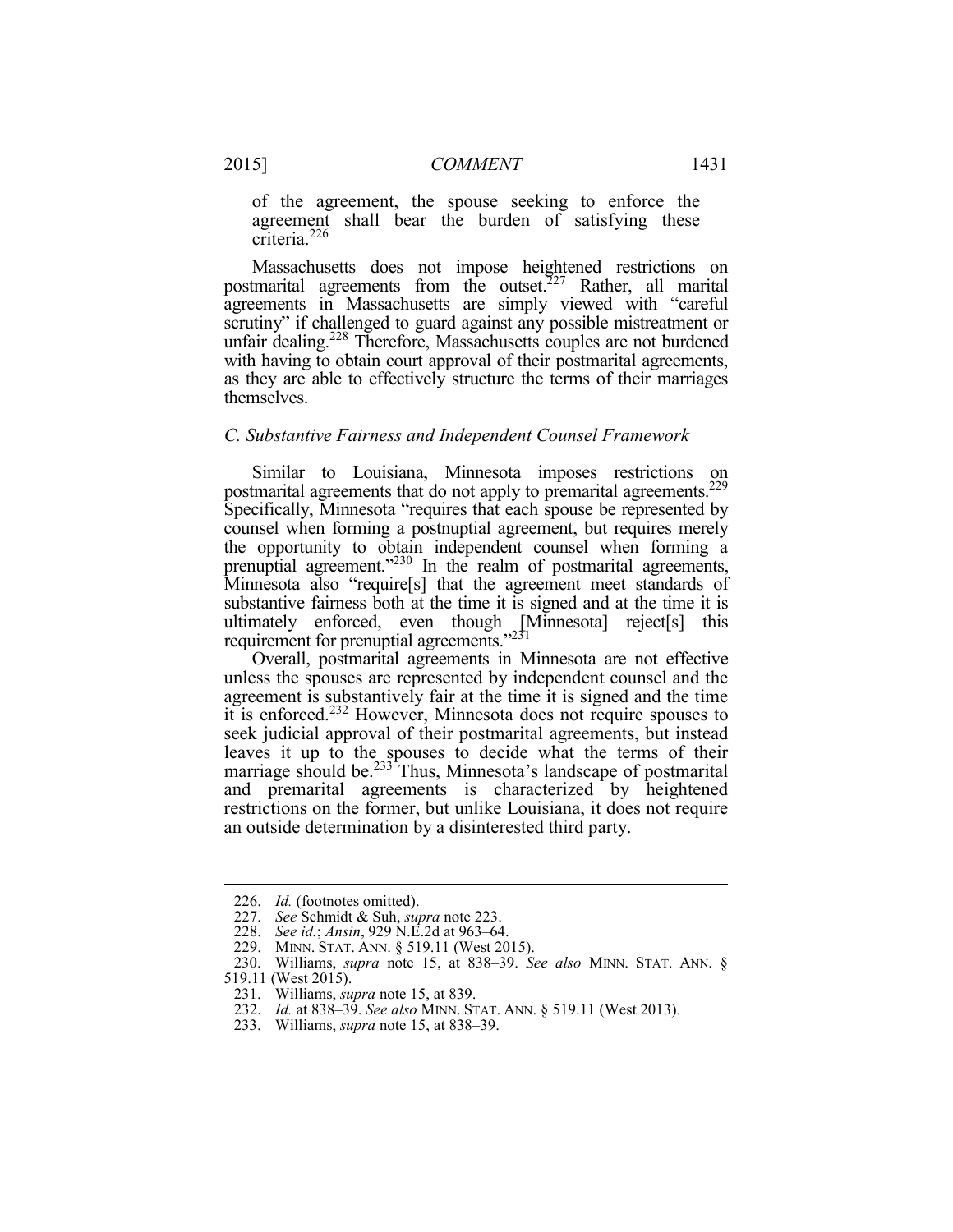#### *D. General Freedom-of-Contract Framework*

 In Utah, premarital and postmarital agreements are treated Utah family law attorney Eric Johnson, "[p]ostmarital and premarital agreements are generally subject to ordinary contract in Utah. Overall, the state seems to completely ignore the marital aspect of spousal contracting, bypassing the fact that the under a common set of standards, and postmarital agreements are not subject to any heightened restrictions or requirements.<sup>234</sup> In fact, a postmarital agreement in Utah is enforceable "absent fraud, coercion, or material nondisclosure."<sup>235</sup> According to prominent principles."<sup>236</sup> Essentially, postmarital agreements and premarital agreements are in no way different from any other type of contract bargaining parties may potentially be at less than arm's length. In Wisconsin, premarital and postmarital agreements are

 adopted the Uniform Premarital Agreements Act, a 1986 Uniform Agreements Act is designed to replace, for both premarital and postmarital agreements.<sup>238</sup> Therefore, in Wisconsin, premarital and postmarital agreements are generally enforceable, unless a spouse treated identically by statute.<sup>237</sup> Specifically, Wisconsin previously Law Commission proposal that the Uniform Premarital and Marital proves satisfaction of one of a host of factors delineated by the Wisconsin legislature.<sup>239</sup> Unlike Louisiana, Wisconsin does not require spouses to obtain court approval if they attempt to execute a postmarital agreement, nor does Wisconsin subject such agreements to heighted restrictions.

# IV. HOW LOUISIANA SHOULD ADDRESS THE DEFICIENCIES OF ARTICLE 2329: ALTERNATIVES TO PURSUE IN REVISION

 The Louisiana Legislature could pursue a few different avenues philosophies. Two of the more promising solutions are incorporated forethought and reasoning of the Uniform Law Commission, as in revising article 2329, all of which have the potential to be effective in updating Louisiana's marital agreement laws and in the following subsections. One such approach embraces the Louisiana could adopt the Uniform Premarital and Marital

 8-6 (2014 ed.). 234. *See* Eric K. Johnson, *Utah Family Law*, *in* 2 UTAH PRACTICE SERIES § 30-

<sup>235.</sup> D'Aston v. D'Aston, 808 P.2d 111, 113 (Utah Ct. App. 1990).

<sup>236.</sup> Johnson, *supra* note 234.

 237. WIS. STAT. ANN § 766.58 (West 2015).

<sup>238.</sup> *Id.* 

<sup>239.</sup> *Id. See generally* Katherine W. Lambert, *Death in Wisconsin*, *in* 16 WISCONSIN PRACTICE SERIES § 12:15 (9th ed. West 2014).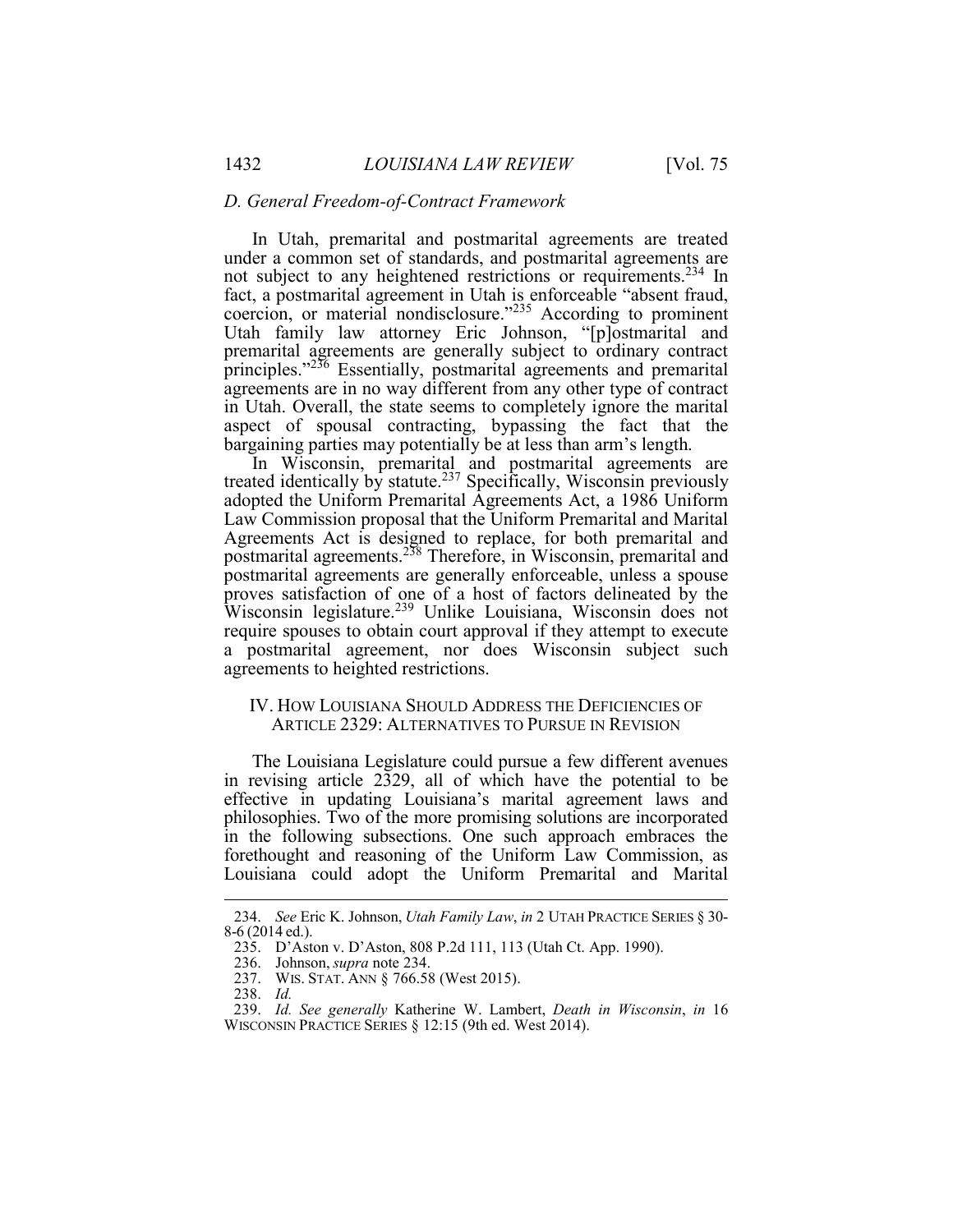trends, which have begun to shift toward the equal treatment of freedom and flexibility that is needed to equate marital contracting laws with the current landscape of the marital institution, making it that much easier to enter into and modify marital relationships. Alternatively, Louisiana could employ <sup>a</sup> careful-scrutiny framework very similar to the one currently utilized by Massachusetts.<sup>242</sup> This marriage by providing spouses with more freedom to execute marital agreements on their own terms while retaining an aspect of judicial oversight to prevent abuse if the agreements are ever Agreements Act to reform the current version of article 2329.<sup>240</sup> This approach would help to align Louisiana with the national premarital and postmarital agreements.<sup>241</sup> As such, Louisiana spouses and prospective spouses would realize and experience the approach would help Louisiana adapt to the changing landscape of challenged or contested.243

### *A. Louisiana Should Adopt the Uniform Premarital and Marital Agreements Act*

 First, a promising solution that the Louisiana Legislature should pursue in correcting the inefficiencies and shortcomings of article in Louisiana. The Act treats premarital and postmarital agreements under the same set of standards, dealing with any risks inherent in postmarital agreements in a more flexible and appropriate manner.<sup>244</sup> By requiring spouses to obtain independent counsel and requirements in the formation of marital agreements as well as 2329 is to adopt the Uniform Premarital and Marital Agreements Act implementing other procedural mechanisms such as due process principles of substantive fairness,<sup>245</sup> the Uniform Premarital and Marital Agreements Act effectively governs postmarital agreements without imposing unreasonable restrictions or undue distinctions.

<sup>240.</sup> *See infra* Part IV.A.

<sup>241.</sup> *See infra* Part IV.A.

<sup>242.</sup> *See infra* Part IV.B.

<sup>243.</sup> *See infra* Part IV.B.

<sup>244.</sup> UNIF. PREMARITAL & MARITAL AGREEMENTS ACT (2012).

 spouses have independent legal representation when executing premarital and postmarital agreements. *Id.* In addition, the Act delineates several enforcement standards, noting that agreements may be deemed unenforceable under circumstances involving duress, inadequate representation, and an insufficient requires that consideration be given "to the need to promote uniformity of the law," and it also incorporates a list of unenforceable terms that will not be given 245. The Uniform Premarital and Marital Agreements Act requires that explanation of the rights and obligations being altered. *Id.* Furthermore, the Act effect in premarital and marital agreements. *Id.*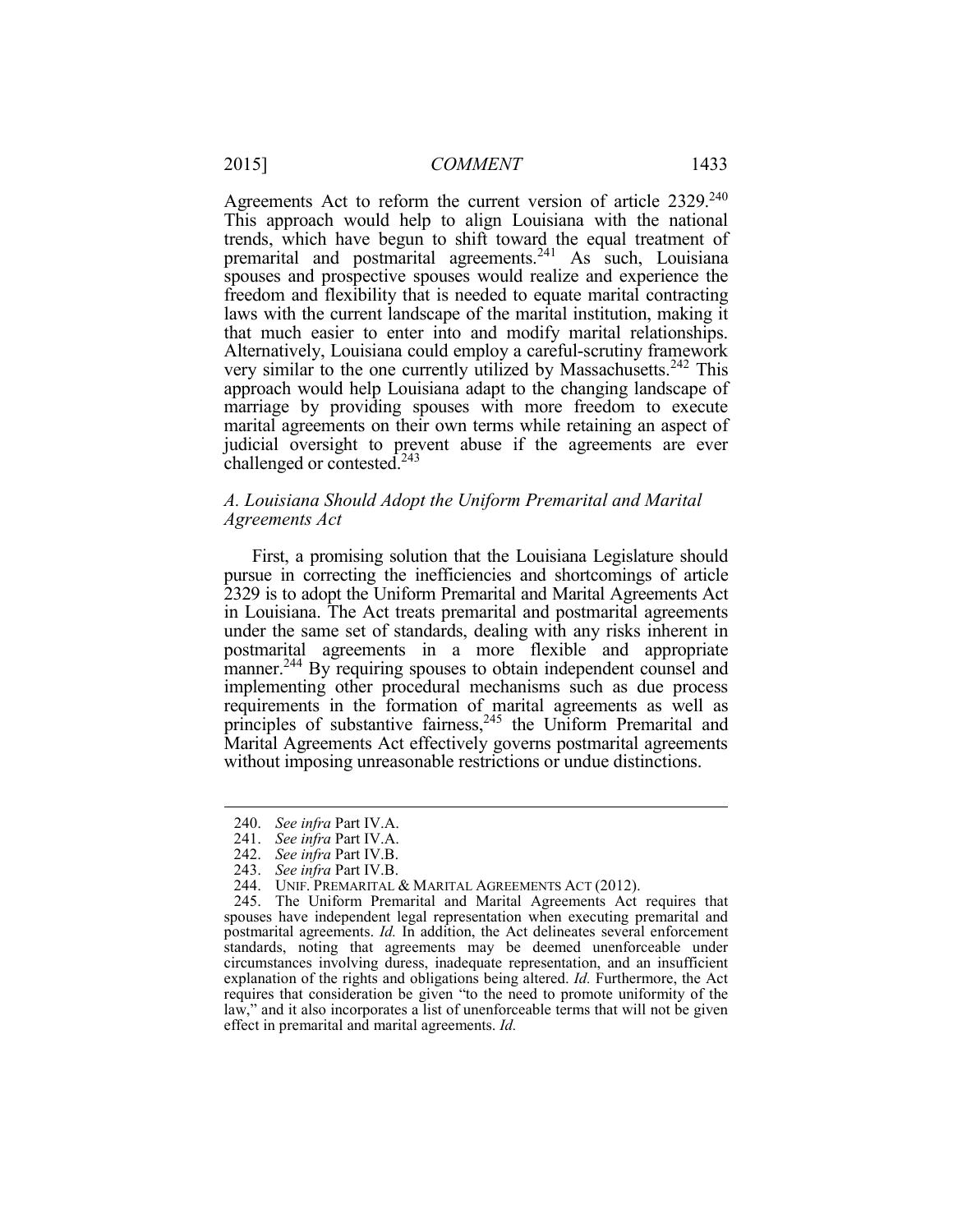Under the Act, spouses in Louisiana would no longer be forced to submit to the determinations of a judge in executing their marital agreements, as they would have the freedom to contract on unlike the arbitrary court-approval requirement that remains in their own terms. As such, Louisiana would begin to respect the contractual capacity of its married citizens while maintaining sufficient regulation through alternative procedures. By adopting the Act, Louisiana's law would be much more in line with the modern conceptions of marriage and the needs of today's spouses, force through Louisiana Civil Code article 2329.

#### *B. Louisiana Should Implement a Legislative Solution Employing the Massachusetts Framework*

principles similar to those employed in Massachusetts.<sup>246</sup> Although and postmarital agreements by statute, the state supreme court recently handed down a landmark decision in the marital- agreement context that calls for the unique treatment of such "sanctioning" a marital agreement.<sup>248</sup> Massachusetts does not require postmarital agreements to be approved or ratified by a court, nor does it mandate the involvement of a disinterested third party.<sup>249</sup> Rather, the parties are free to contract a postmarital agreement with the terms and principles of their choosing; the will then employ the *Ansin* factors to ensure that the postmarital Another viable solution is to revise the article to incorporate Massachusetts does not currently distinguish between premarital agreements.<sup>247</sup> Specifically, the court in *Ansin v. Craven-Ansin*  delineated a list of factors that a court should consider before court system only becomes involved if the agreement is subsequently challenged.<sup>250</sup> If challenged, a Massachusetts court agreement was executed and formed properly.<sup>251</sup>

 This solution is also much more appropriate and in line with Massachusetts serves as a helpful example of marital agreement the marital traditions of today than is article 2329, providing both the flexibility and uniformity that will help attract more individuals to the institution of marriage. The marital agreement law of policies being adapted to the changing marital landscape of today's

<sup>246.</sup>  *See* Ansin v. Craven-Ansin, 929 N.E.2d 955 (Mass. 2010).

 247. *See id.* 

 248. *Id.* at 963–64.

 249. *See id.*; Bruno, *supra* note 138; Schmidt & Suh, *supra* note 223.

<sup>250.</sup>  Schmidt & Suh, *supra* note 223.

<sup>251.</sup>  *Id.*